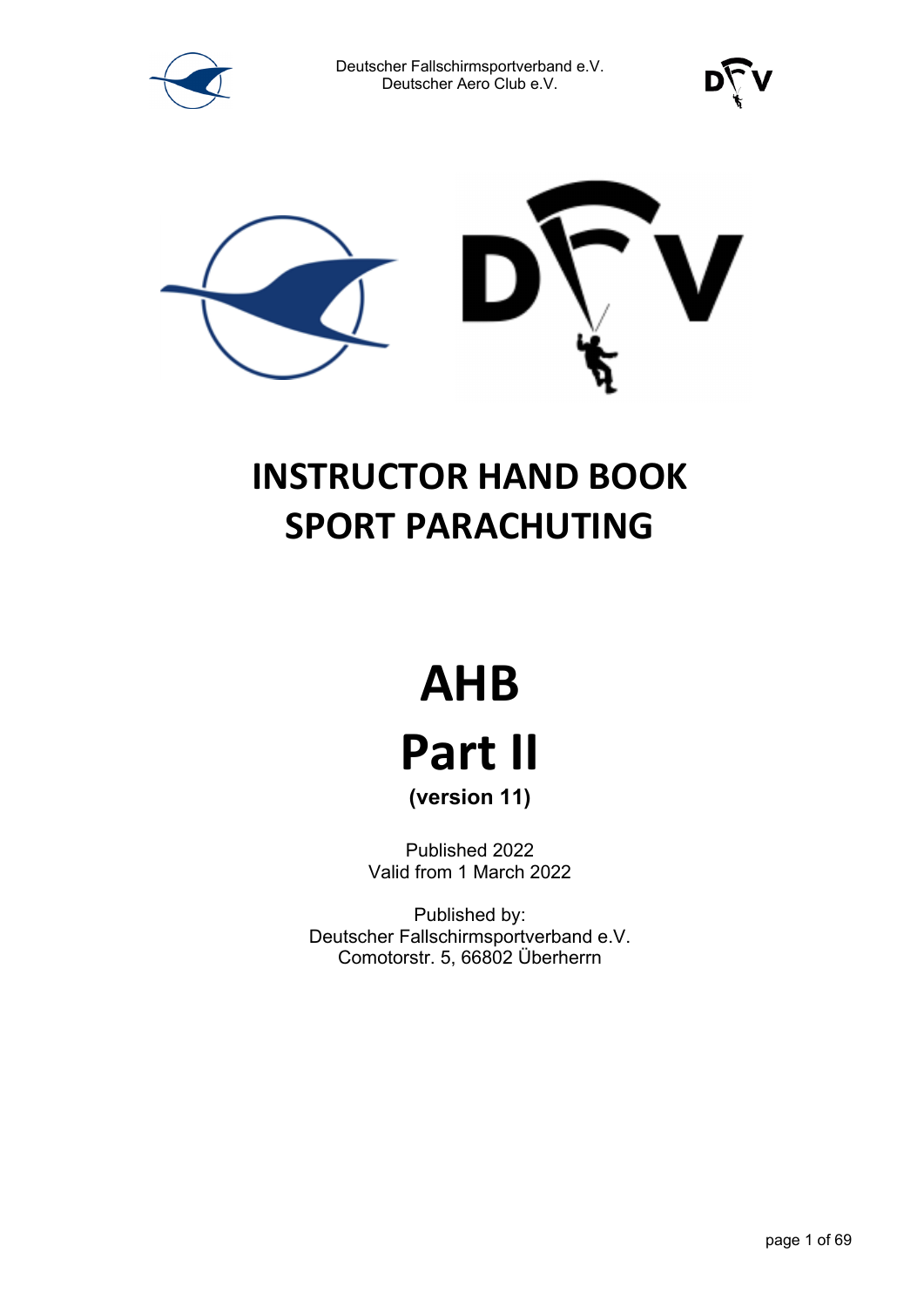



#### Preface

The purpose of the instructor hand book (Ausbildungshandbuch - AHB) part II of the authorised associations is to provide an up-to-date hand book for the training of sport parachute instructors and their examiners (Prüfungsräte). It is also anticipated the publication of requirements by the authorised associations will result in consistent training standards.

The Deutsche Fallschirmsportverband (DFV) and the Luftsportgeräte-Büro (LSG-B) of the German AeroClub (DAeC) consider this AHB Part II as part of the Training Permission and a foundation for professional initial and ongoing training of parachute instructors.

This version of the AHB Part II is an extensive collection of up-to-date knowledge about instructor training as well as the legislation, regulations, and guidelines on which it is based.

The AHB Part II enables all course directors to conduct learning objective focused instructor courses. It tends towards a high safety standard and provides information for examination preparation and beyond. At the same time, the AHB Part II also allows the course directors and examiners freedom to conduct their courses in their own style and only prescribes definitive actions for the safety related elements.

Ultimately, the diligence and care of the course directors and supporting teaching staff will dictate the quality of instructor training in Germany. The current AHB Part II is intended to contribute to the technical elements of quality assurance.

The authorised associations would like to thank all contributors for their technical inputs.

Representing the authorised associations and the Ausbildung Working Group

Nicole Haditsch & Ralph Schusser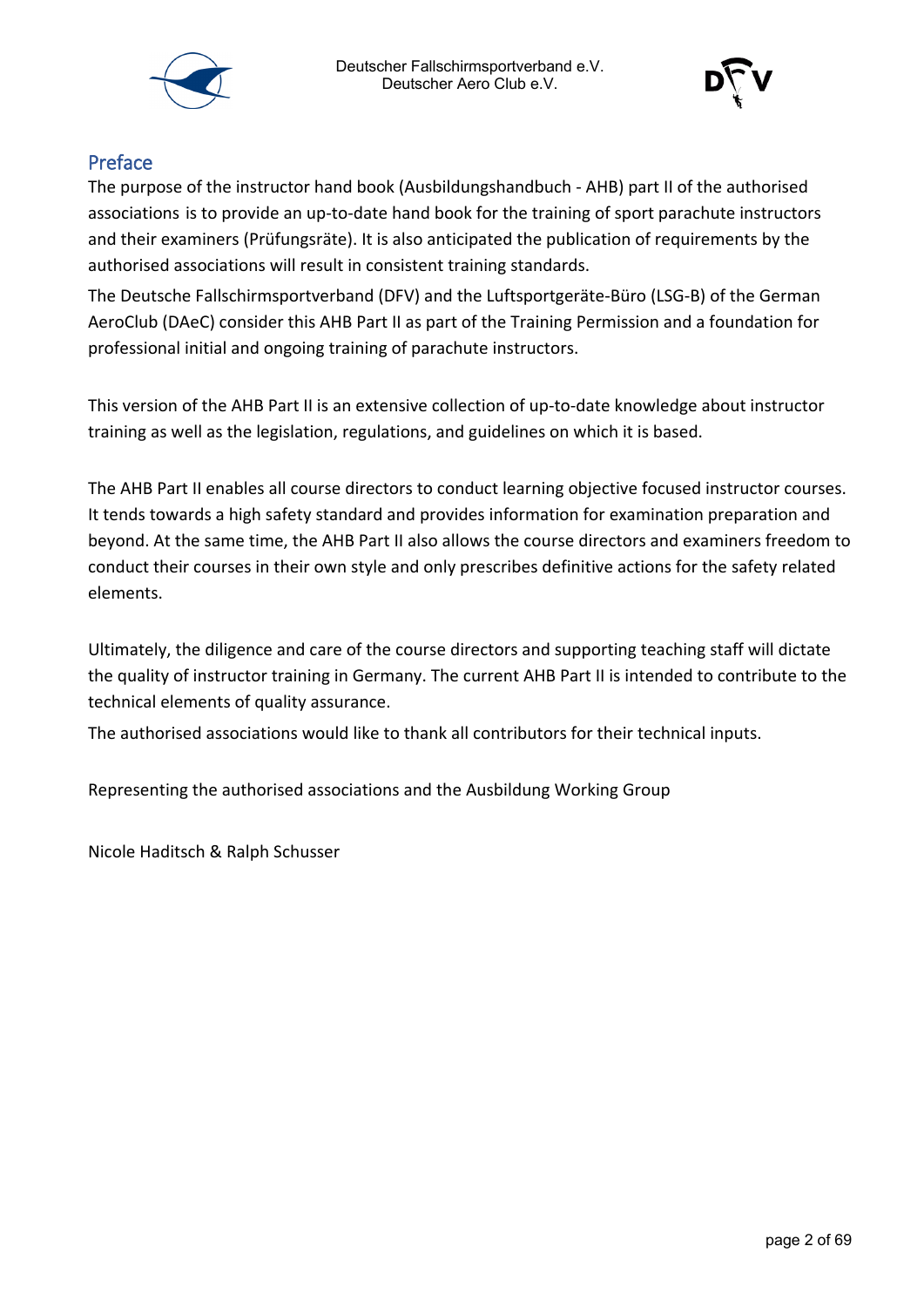



#### Notes:

Since 2001 the AHB uses predominantly male pronouns. This is solely for ease of reading. It is intendent to address all genders equally.

The authors of the AHB Part II are grateful for the suggestions received in relation to form and content of this volume.

Every instructor is encouraged to contribute to this handbook so that it can continue to meet its objective: A working document for practical application, based on practical experience.

Should any changes to this instructors' handbook l be necessary, the relevant page will be revised and reissued.

**The current valid version is located in the Download area of the websites of the authorised associations.**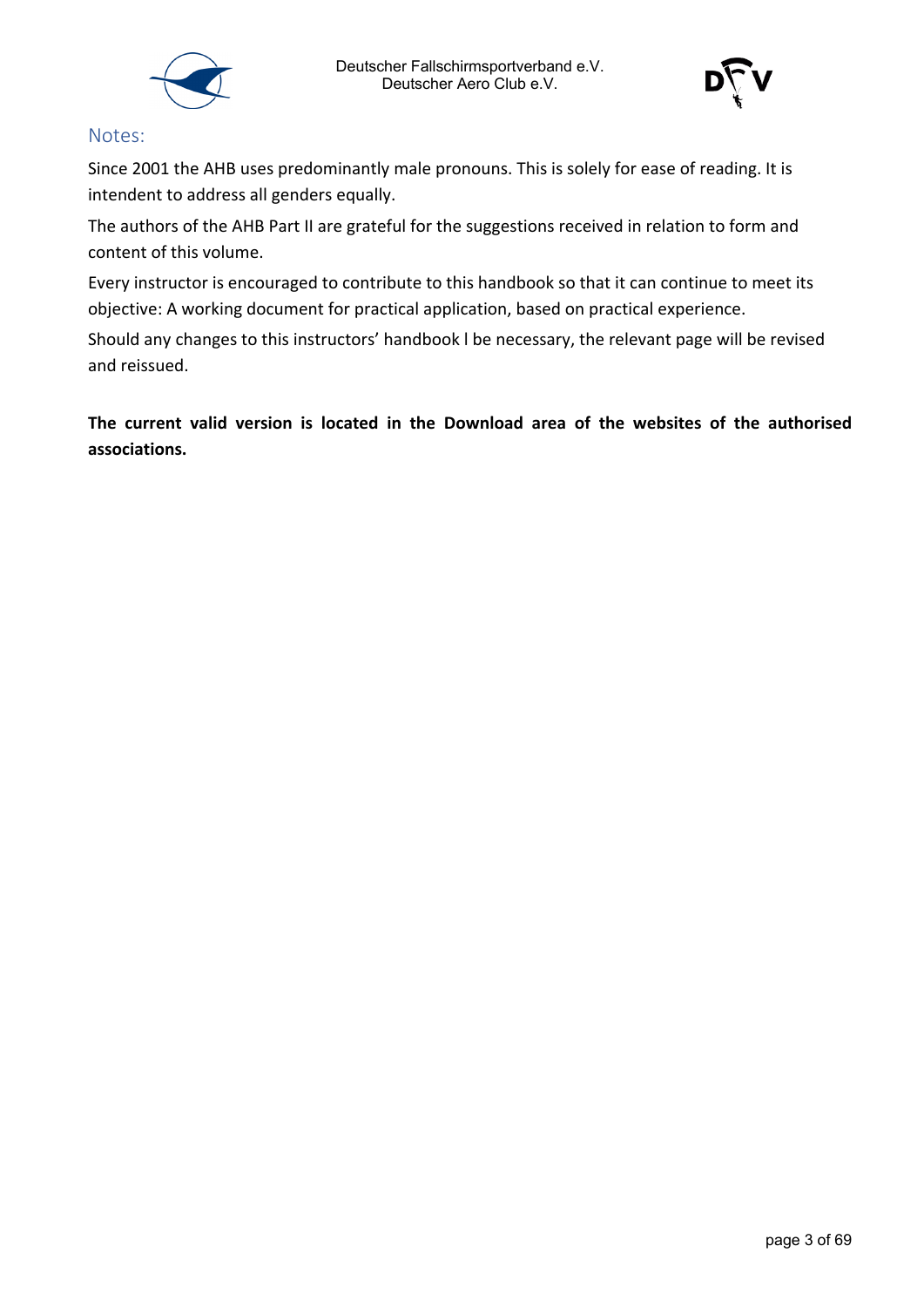



### Update status

| No. | <b>Description</b>          | <b>Version</b> | <b>Date</b> | Author                   |
|-----|-----------------------------|----------------|-------------|--------------------------|
|     | Draft                       | 4              | 01/2001     |                          |
| 2   | Revision                    |                | 11/2001     |                          |
| 3   | Incorporation of comments   | 6              | 11/2001     |                          |
| 4   | Revision                    |                | 12/2003     |                          |
| 5   | Revision                    | 8              | 05/2004     |                          |
| 6   | New edition/revision        | 9              | 10/2020     | N. Haditsch /R. Schusser |
| 7   | Reformat into book version  | 10             | 03/2021     | R. Schusser              |
| 7b  | Translation of the handbook | 10             | 03/2021     | N. Higman                |
| 8   | Editorial change            | 11             | 03/2022     | R. Schusser              |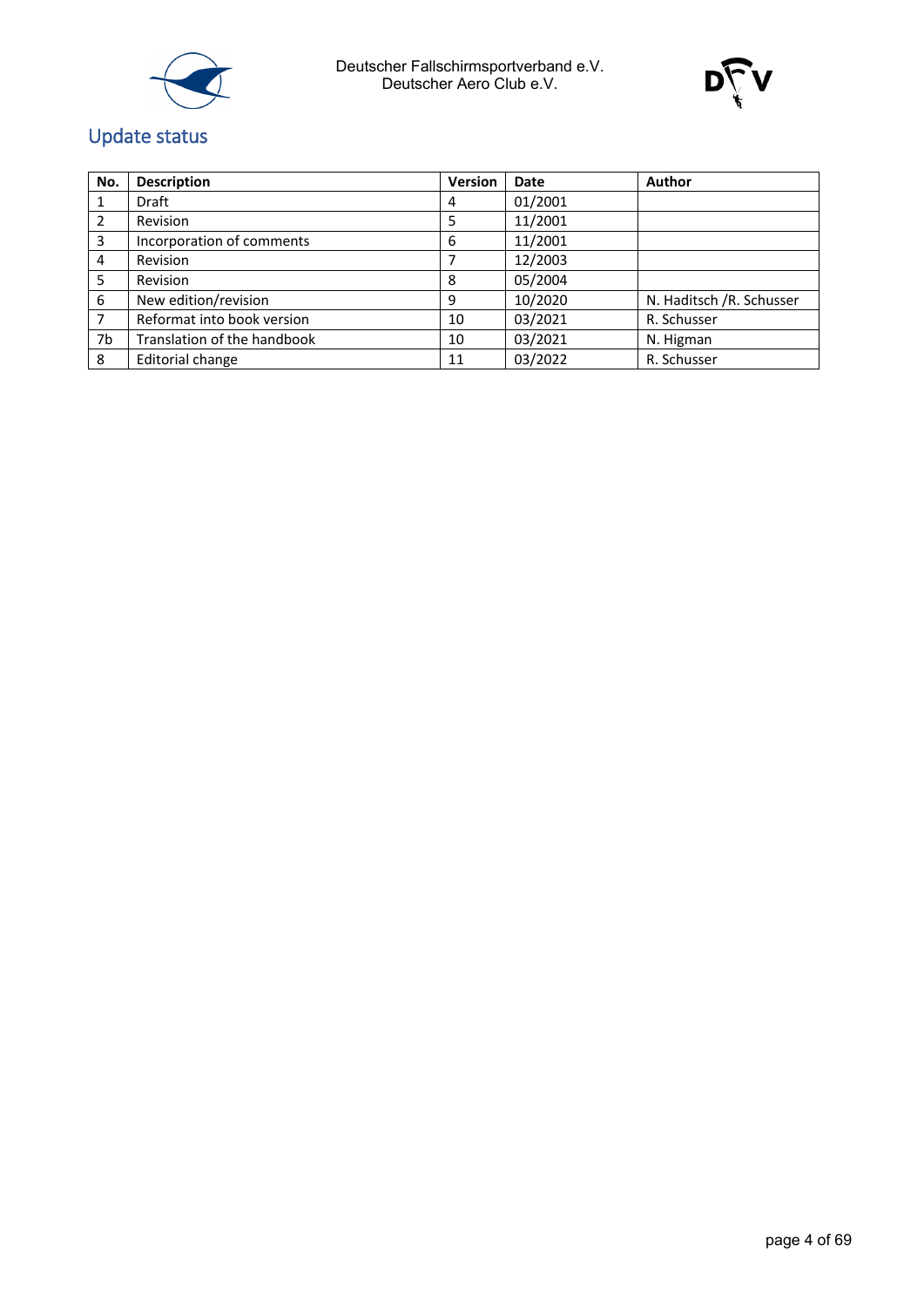

Deutscher Fallschirmsportverband e.V.<br>Deutscher Aero Club e.V.



#### **Table of Contents**

| 1.1       |                                                                                                   |  |
|-----------|---------------------------------------------------------------------------------------------------|--|
| $1.2$     |                                                                                                   |  |
|           |                                                                                                   |  |
| 1.2.1     | DOSB TRAINER-QUALIFIKATIONEN (FALLSCHIRMSPORT) - PARACHUTE COACH QUALIFICATIONS RECOGNISED BY THE |  |
|           |                                                                                                   |  |
| 1.3       |                                                                                                   |  |
| 1.4       |                                                                                                   |  |
| 1.5       |                                                                                                   |  |
| 1.6       |                                                                                                   |  |
| 1.7       |                                                                                                   |  |
| 1.8       |                                                                                                   |  |
| 1.9       |                                                                                                   |  |
| 1.10      |                                                                                                   |  |
| 1.11      |                                                                                                   |  |
| 2.        |                                                                                                   |  |
|           |                                                                                                   |  |
| 2.1       |                                                                                                   |  |
| 2.2       |                                                                                                   |  |
| 2.3       |                                                                                                   |  |
| 2.3.1     |                                                                                                   |  |
| 2.3.2     |                                                                                                   |  |
| 2.4       |                                                                                                   |  |
| 2.5       |                                                                                                   |  |
| <u>3.</u> |                                                                                                   |  |
|           |                                                                                                   |  |
| 3.1       |                                                                                                   |  |
| 3.2       |                                                                                                   |  |
| 3.3       |                                                                                                   |  |
|           | 3.3.1 THEORY TRAINING.                                                                            |  |
| 3.3.2     |                                                                                                   |  |
| 3.4       |                                                                                                   |  |
| 3.4.1     |                                                                                                   |  |
| 3.4.2     |                                                                                                   |  |
| 3.4.2.1   |                                                                                                   |  |
| 3.4.3     |                                                                                                   |  |
| 3.4.3.1   |                                                                                                   |  |
| 3.4.3.2   | Behaviour in special circumstances / Emergency procedures (approx. 8 lessons)  29                 |  |
| 3.4.3.3   |                                                                                                   |  |
| 3.4.3.4   |                                                                                                   |  |
| 3.4.3.5   |                                                                                                   |  |
| 3.4.3.6   |                                                                                                   |  |
| 3.4.3.7   |                                                                                                   |  |
| 3.4.3.8   |                                                                                                   |  |
| 3.4.3.9   |                                                                                                   |  |
| 3.4.3.10  |                                                                                                   |  |
|           |                                                                                                   |  |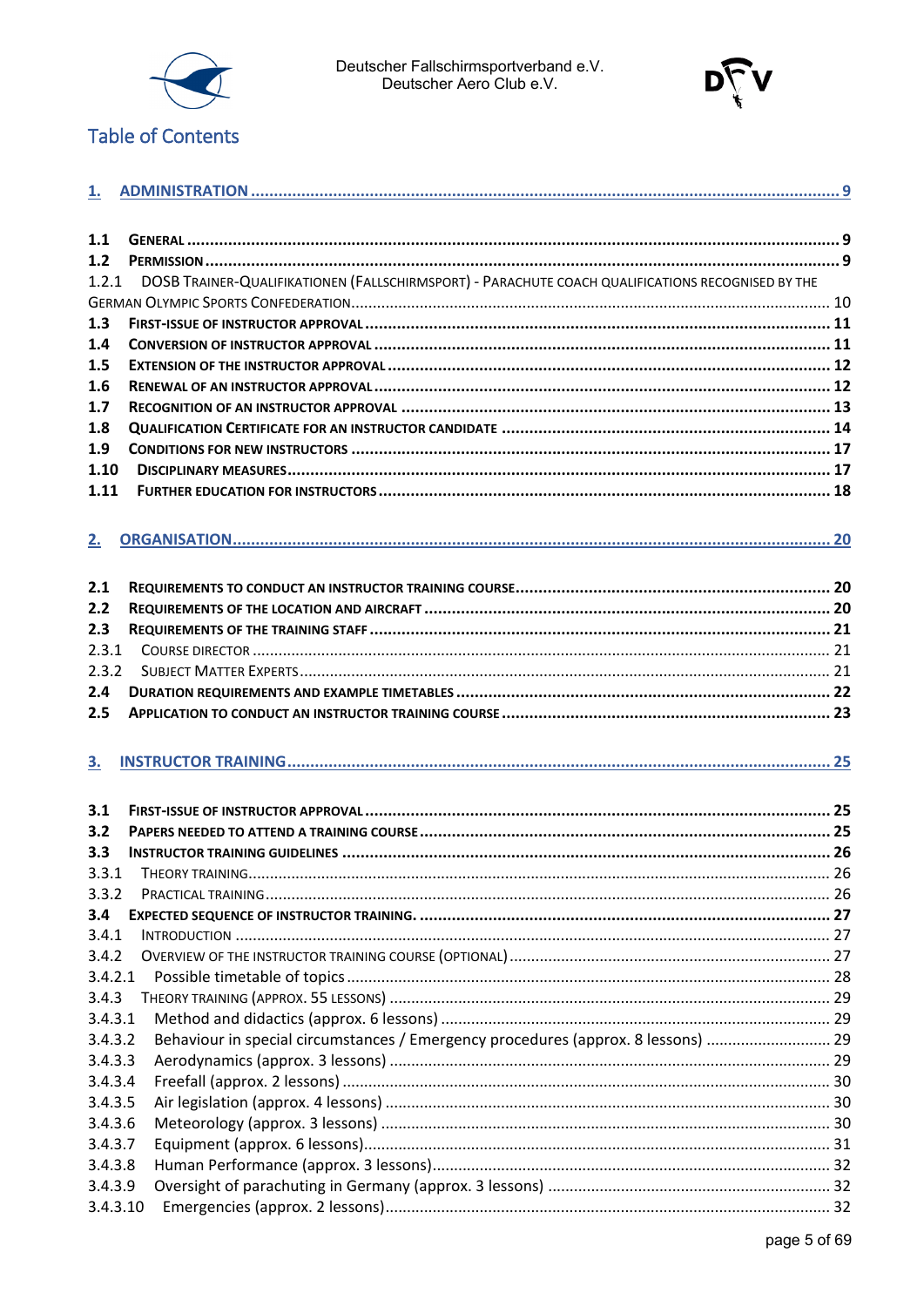



| 3.4.3.11         | Organisation and management of parachuting operations (approx. 4 lessons)  33           |  |
|------------------|-----------------------------------------------------------------------------------------|--|
| 3.4.3.12         | Organisation of student training and a training operation (approx. 4 lessons) 33        |  |
| 3.4.3.13         |                                                                                         |  |
| 3.4.3.14         |                                                                                         |  |
| 3.4.4            |                                                                                         |  |
| 3.4.4.1          |                                                                                         |  |
| 3.4.4.2          | Execution of the jump and supervision of students while jumping (approx. 8 lessons)  34 |  |
| 3.4.4.3          |                                                                                         |  |
| 3.4.4.4          |                                                                                         |  |
| 3.4.4.5          |                                                                                         |  |
| 3.5              |                                                                                         |  |
| 3.5.1            |                                                                                         |  |
| 3.5.2            |                                                                                         |  |
| 3.6              |                                                                                         |  |
| 3.7              |                                                                                         |  |
| 3.7.1            |                                                                                         |  |
| 3.7.2            |                                                                                         |  |
| 3.7.3            |                                                                                         |  |
| 3.7.3.1          |                                                                                         |  |
| 3.7.3.2          |                                                                                         |  |
| 3.8 <sub>2</sub> |                                                                                         |  |
| 3.8.1            |                                                                                         |  |
| 3.8.2            |                                                                                         |  |
| 3.8.3            |                                                                                         |  |

#### 

#### 

| 5.1.1 |  |
|-------|--|
|       |  |
|       |  |
|       |  |
| 5.1.5 |  |
|       |  |
|       |  |
| 5.2.1 |  |
|       |  |
|       |  |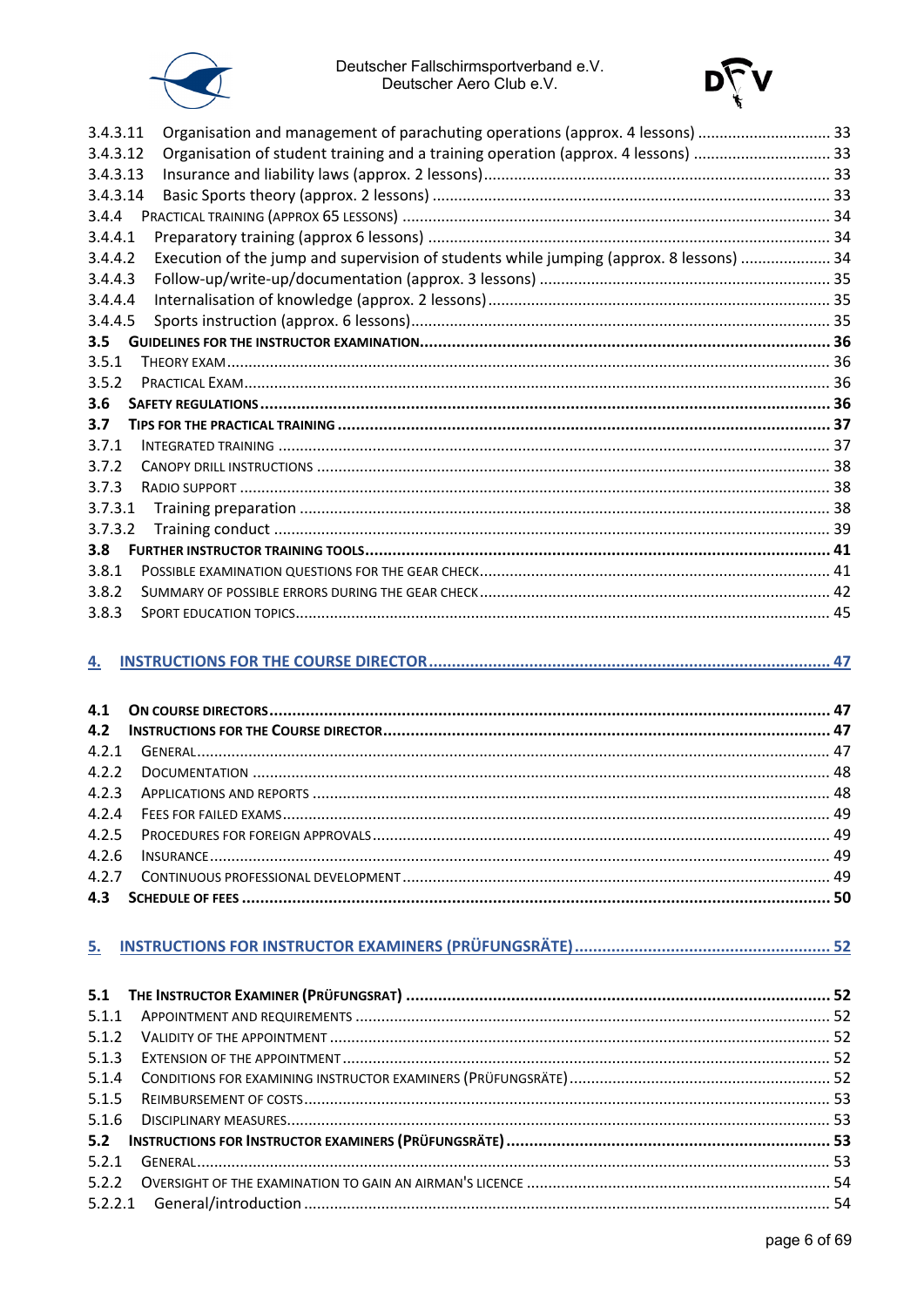



| 5.2.2.2 |  |
|---------|--|
| 5.2.2.3 |  |
| 5.2.2.4 |  |
| 5.2.2.5 |  |
| 5.2.2.6 |  |
| 5.2.2.7 |  |
| 5.2.3   |  |
| 5.2.3.1 |  |
| 5.2.3.2 |  |
| 5.2.3.3 |  |
| 5.2.3.4 |  |
| 5.2.3.5 |  |
| 5.2.3.6 |  |
| 5.2.3.7 |  |
| 5.2.3.8 |  |
| 5.2.4   |  |
| 5.2.5   |  |
| 5.2.6   |  |
| 5.2.7   |  |
| 5.2.8   |  |
| 5.2.9   |  |
| 5.2.10  |  |
| 5.2.11  |  |
| 5.2.12  |  |
| 5.2.13  |  |
| 5.2.14  |  |
| 5.2.15  |  |
| 5.2.16  |  |
| 5.3     |  |
|         |  |
| 6.      |  |
|         |  |
| 6.1     |  |
| 6.2     |  |
|         |  |
|         |  |
| 7.      |  |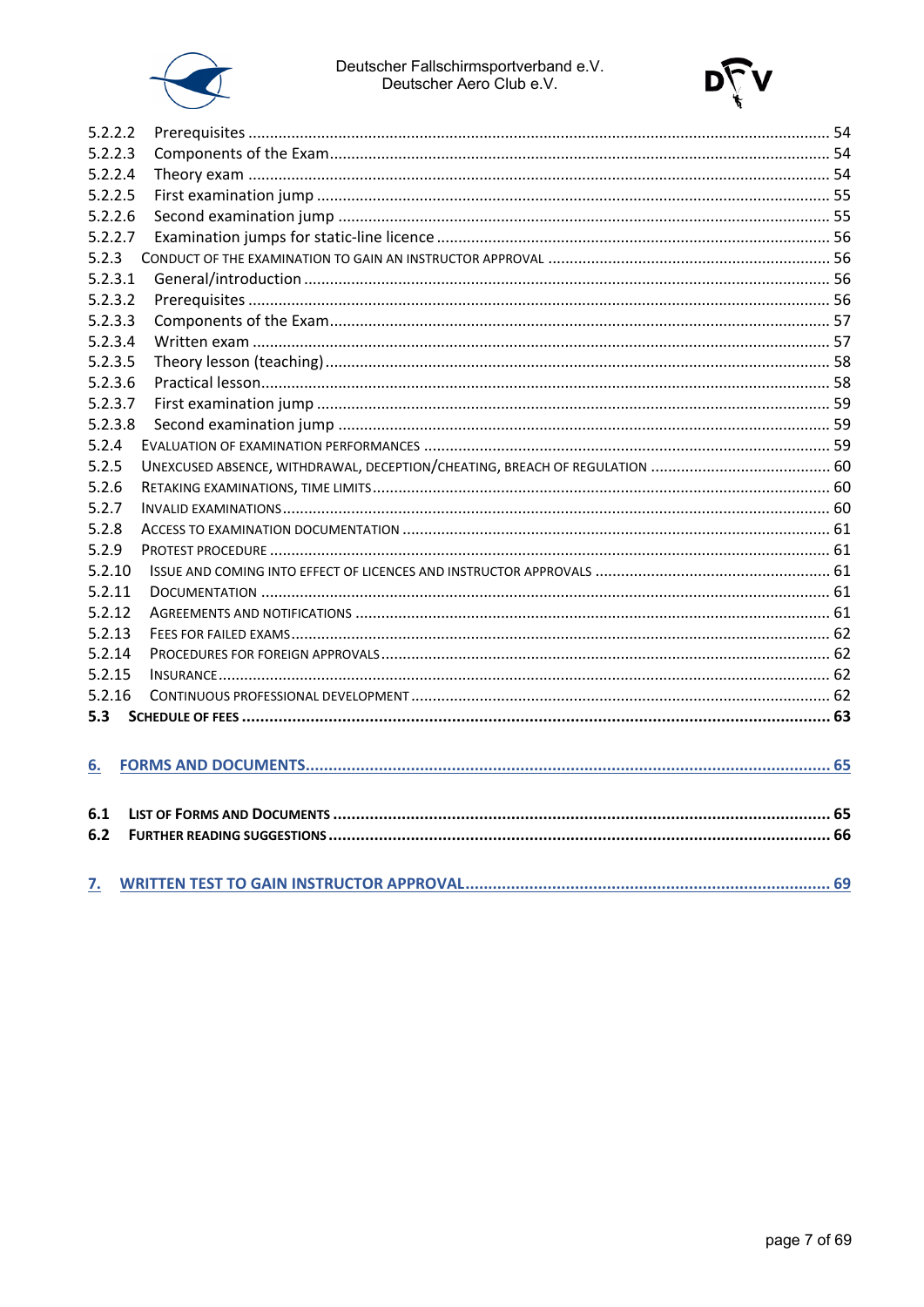



### Chapter 1

### Administration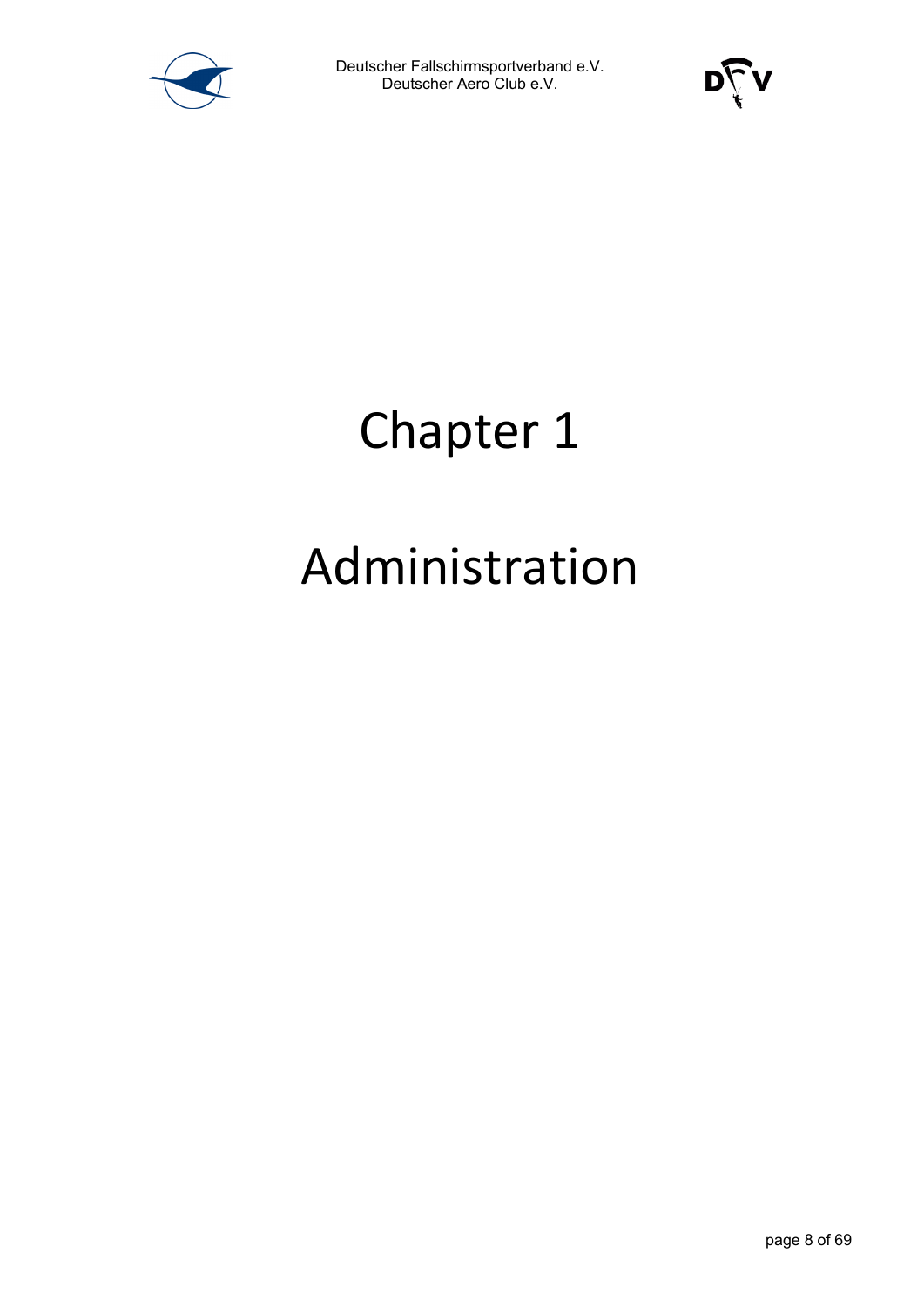



#### <span id="page-8-0"></span>1. Administration

#### <span id="page-8-1"></span>1.1 General

Training student parachutists encompasses accompanying them on the whole student journey, starting with confirmation of basic requirements, to the ground training including first jump course as well as theoretical and practical supervision for all other student jumps and student matters until the student attains their licence. The wide-ranging responsibilities while supervising students require the foundation of an instructor approval. For conducting AFF-jumps, an AFF-proficiency is required in addition to the basic instructor approval.

Instructors can only train students as part of the qualified and licenced staff of an approved training operation. The authorised associations indicate their approval by issuing a training permission.

#### <span id="page-8-2"></span>1.2 Permission

Training student parachutists requires a permission, which is issued by the authorised associations in the form of an approval to train (registration) either limited to conventional, static-line training, or extended by an AFF proficiency to conduct AFF training.

The instructor approval provided for this is issued by one of the authorised associations (DAeC / DFV) based on the evidence of meeting the requirements, in combination with a valid skydiving license and successfully completing an instructor course and its examination.

An instructor course is run by a course director who has been approved by the authorised associations. The exams will be conducted by appointed instructor examiners (Prüfungsräte). A list of all authorized instructor examiners (Prüfungsräte) can be found in the download area of the website of the authorised associations under the heading "Ausbildung".

An instructor approval is valid for three years from issue and can be regularly extended on meeting certain requirements. A doctor's fitness certificate is a requirement of the instructor approval with AFF-proficiency.

Instructors may only carry out instructional activity while current (per LuftPersV), defined in our sport as having conducted and be able to evidence 12 jumps in the last 12 months.

Within the licensing system there are further procedures, for example for conversion of foreign instructor approvals.

Irrespective of this, foreign instructors can apply for a temporary recognition of their instructor approval.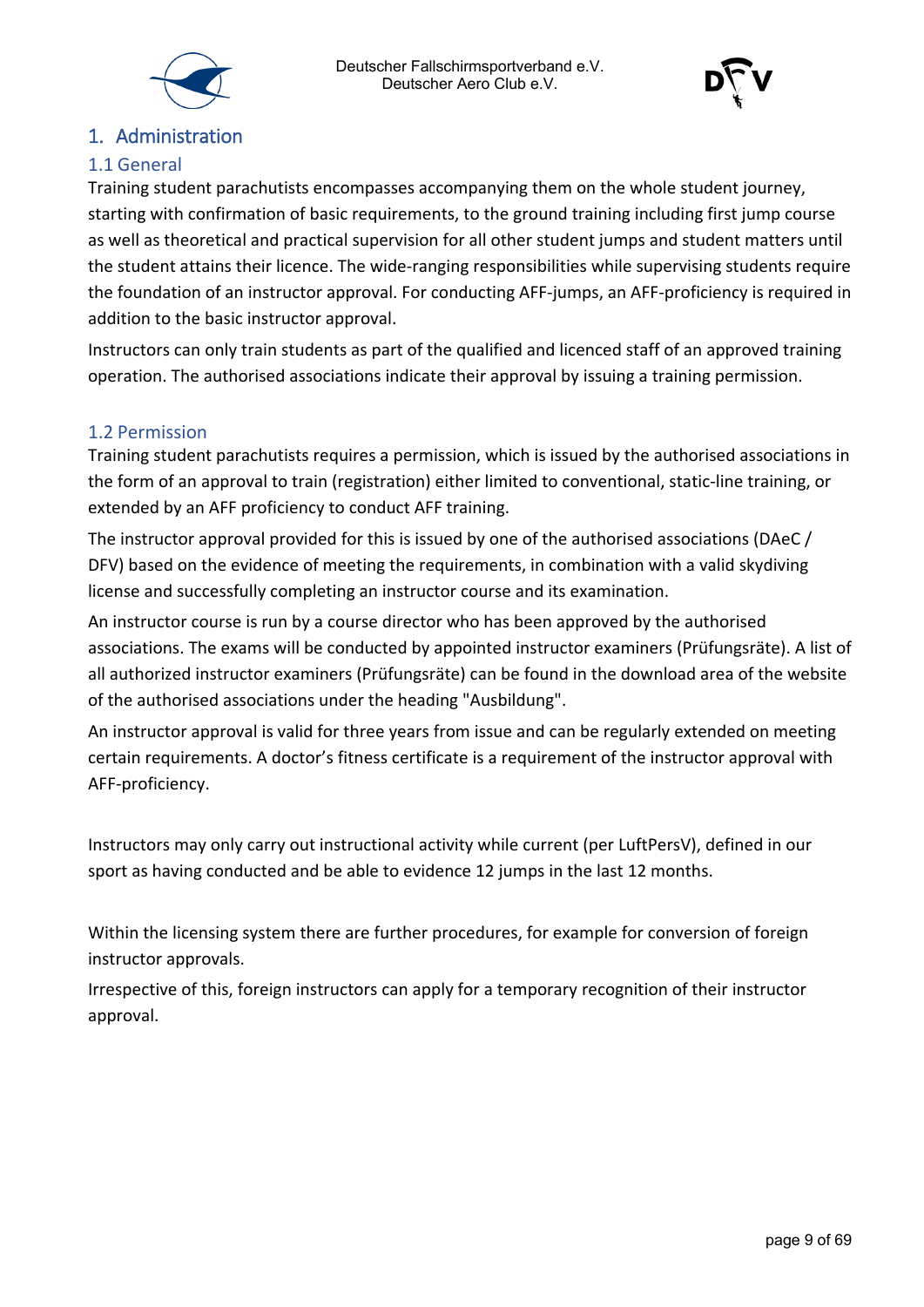



#### <span id="page-9-0"></span>1.2.1 DOSB Trainer-Qualifikationen (Fallschirmsport) - Parachute coach qualifications recognised by the German Olympic Sports Confederation

Alongside the instructor approval to train jump students required by air legislation, coach qualifications (Trainer Qualifikation) are also available for coaching licenced skydivers. These are split into categories, Trainer A, Trainer B, Trainer C Elite Sport and Trainer C Amateur Sports. They permit coaching, including briefing and debriefing at different levels, starting at amateur sports moving up to competitive sports and right up to elite sports level.

The coach qualifications issued by the DOSB are required, when working with licenced skydivers as a coach in an official capacity (whether voluntary or paid) goes beyond friendly assistance or a training agreement, as the instructor approval is only valid for training student parachutists, not licenced skydivers.

Gaining instructor approval allows individuals to apply for the Trainer C Amateur Sports Licence. The following requirements need to be met as well as the completion of three further forms/documents.

Requirements

- membership in the DFV
- valid licence with valid instructor approval

Documents to be submitted

- Application for issue of Trainer C Amateur Sports Licence
- Commitment to code of ethics
- 8hr first-aid course within the last 24 months.
- Agreement to data protection policy

The Trainer C Amateur Sports Licence is valid for 4 years and expires at the end of these 4 years. Requirements for extension are:

- valid licence (currency evidenced by 12 jumps in the last 12 months)
- instructor approval (valid or expired)
- application for extension of Trainer C amateur Sports licence
- evidence of participation in professional development events (15 lessons in 4 years) All training events approved by the authorised associations such as the Informations- und Sicherheitstagung are recognised as professional development events.

Further information on the coaching levels can be found in the relevant training programs as well as the outline guidance on coach training.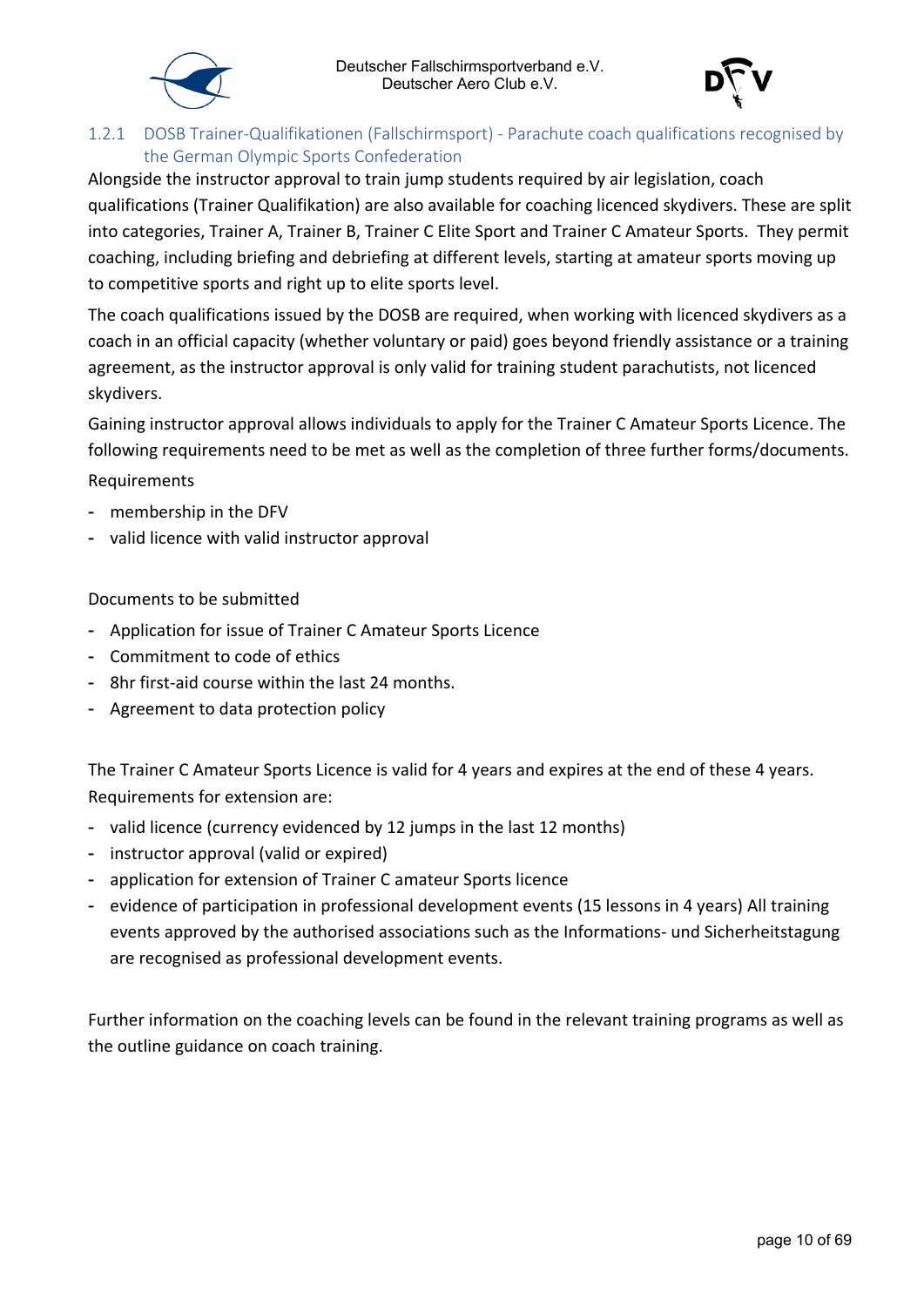



#### <span id="page-10-0"></span>1.3 First-issue of instructor approval

Any licensed German parachutist over 18 years of age can apply to gain an instructor approval rating on meeting the following requirements:

- valid German parachutists license
- Completed Qualification Certificate for an instructor candidate
- Participation in a canopy course recognised by the authorised associations
- Participation in an 8hr first-aid course within the last 24 months.
- Presentation of a skydiving CV
- At least 300 RAM-Air canopy descents in the last 60 months
- At least 50 RAM-Air canopy descents in the last 12 months
- At least Minimum 2hrs freefall
- At least 24 months in the sport since acquiring parachuting licence
- Evidence of German language skills
- Participation in an instructor training course recognised by the authorised associations.
- Examination passes issued by two instructor examiners (Prüfungsräte)
- Agreement to data protection policy
- Submission of the application form for the issue of a licence with relevant fee, assurance declaration and optionally a passport picture

#### <span id="page-10-1"></span>1.4 Conversion of instructor approval

A foreign equivalent or higher level instructor approval can be converted by a holder of a German parachuting licence on the following conditions:

- valid German parachutists license
- valid and current recognised foreign instructor approval or valid military Ausbildungsklasse A "Ausbilderqualifikation militärisches Gleitfallschirmspringen" or military Ausbildungsklasse B "Ausbildungsleiter mil. Gleitfallschirmspringen"
- Where appropriate, membership of the licence issuing body, if required by the body issuing the foreign instructor approval rating.
- Participation in a canopy course recognised by the authorised associations
- Participation in an 8-hour first-aid course within the last 24 months.
- Presentation of a skydiving CV
- At least 300 RAM-Air canopy descents in the last 60 months
- At least 50 RAM-Air canopy descents in the last 12 months
- At least Minimum 2hrs freefall
- At least 24 months in the sport since acquiring parachuting licence
- Evidence of German language skills
- Examination passes issued by two instructor examiners (Prüfungsräte) (the examination of the sample lesson must be on the topic of air legislation)
- Agreement to data protection policy
- Submission of an application for conversion/issue of a German instructor approval including fee, assurance declaration and optionally a passport photo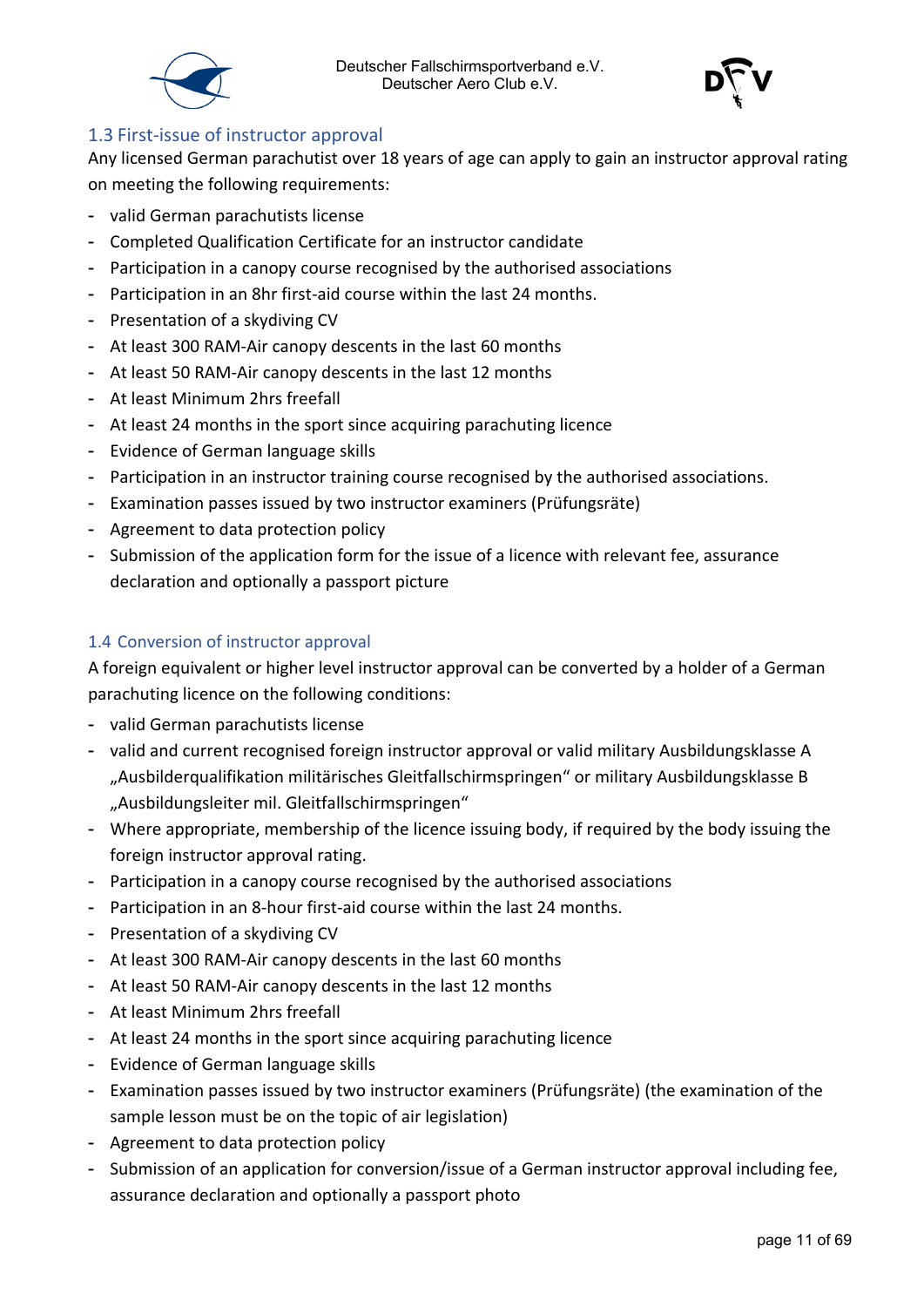



Special features:

Should a candidate for a conversation already have an AFF-proficiency the check-out jumps are not required.

#### <span id="page-11-0"></span>1.5 Extension of the instructor approval

An extension to an instructor approval can be granted up to 45 days before its expiration. Extensions granted within the 45 day limit or following an expiry of an approval start on the date of the application. Extensions to an instructor approval can only ever be granted within 12 months of its expiry. After this, a renewal of the instructor approval is required.

A valid instructor approval can be extended under the following conditions:

- valid parachutist license
- Submission of extension application with assurance declaration with relevant fee (passport picture optional)

Furthermore, two of the following three requirements must be met:

- Evidence of practical instructional activity
- Participation in an continuous development training seminar recognised by the authorised associations within the period of validity of the instructor approval (3 years) or within the 12 months preceding the renewal of the instructor approval
- Successful completion of a competence check within the 12 months preceding the renewal of the instructor approval.

Rules for the extension of an AFF-proficiency are set out in the AFF-AHB which requires the following additional conditions:

- evidence of 60 AFF jumps in the last 36 months
- presentation of a valid medical certificate recognised by the authorised associations

#### <span id="page-11-1"></span>1.6 Renewal of an instructor approval

For renewals of an instructor approval in the event of:

- insufficient practical activity to allow an extension or insufficient continued development training (extension conditions)
- an expired or suspended instructor approval
- an expired instructor approval

the authorised associations determine the necessary exams and checks for the renewal of an instructor approval on a case-by-case basis. The competence check can only be conducted by an instructor examiner (Prüfungsrat) who has experience of examination setting and taken part in instructor training courses. The candidate is responsible for adequate preparation before the checks.

The following conditions must be met:

- valid jumper license (min. 12 jumps in the last 12 months)
- passed competence check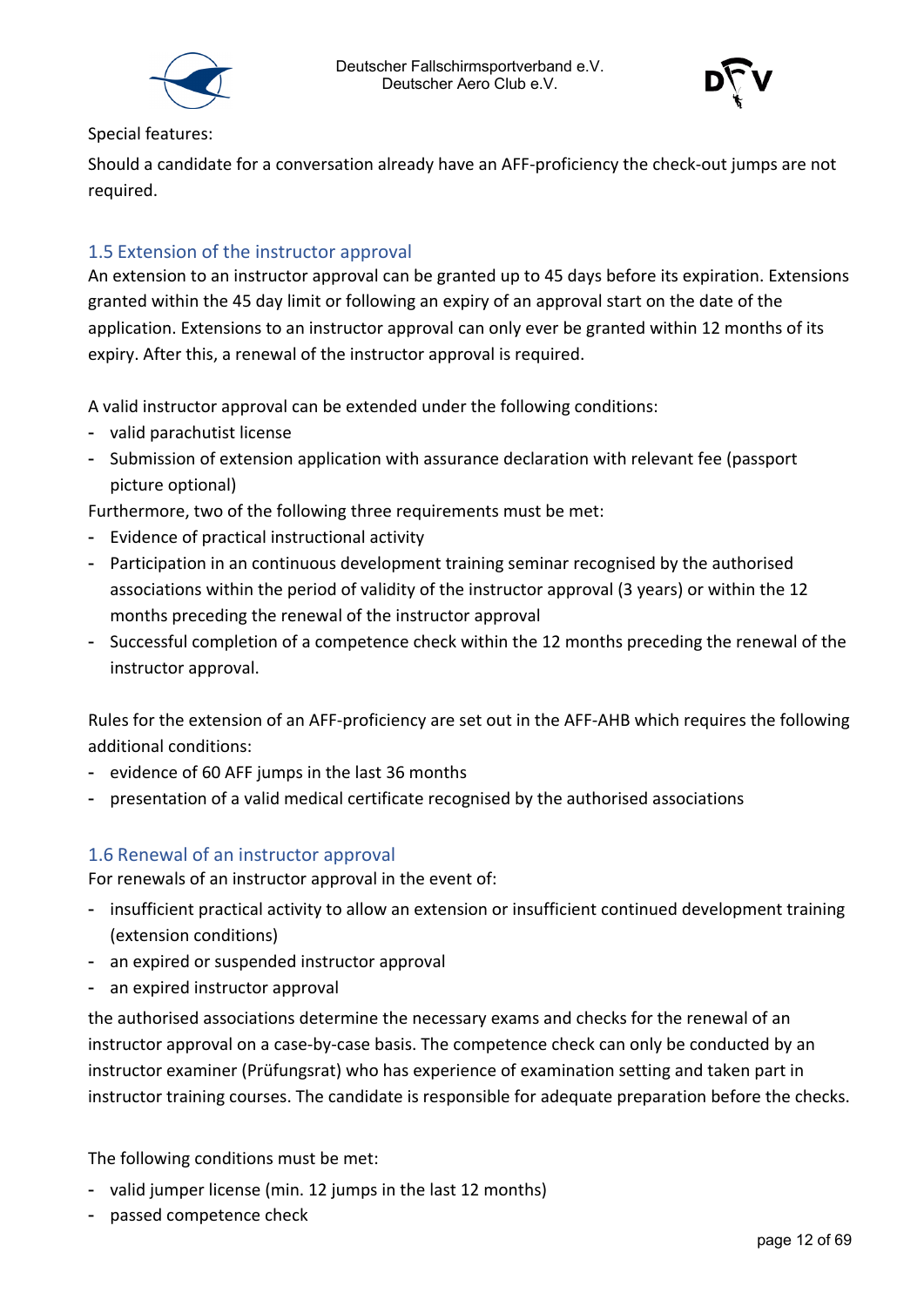



- where appropriate, submission of the application form with relevant fee (passport picture optional) or the examination report from the instructor examiner (Prüfungsrat) conducting the check

A competence check must contain the items below as a minimum. The authorised associations may add further reasonable items depending on individual circumstances.

- Application in advance with the authorised associations
- written exam
- Observed supervision of student parachutists in practical and theory settings.
	- Theory: Theory lesson from the first jump course
	- Practical: Supervision of students e.g., gear check, briefing, wind and landing instructions etc.
- Documentation of the form Prüfungsnachweis 20

The evaluation is identical to the evaluation for the first award of an instructor approval.

#### <span id="page-12-0"></span>1.7 Recognition of an instructor approval

Equivalent or higher level foreign instructor approval can be recognised for a time limited basis for work in Germany, on application for recognition to the authorised associations.

Any recognition is only valid until 31 December of the year of issue. With sufficient grounds, the authorised associations can apply a different duration. If the underlying approval lapses before this date, the recognition lapses at the same time. If the underlying approval were to expire early or was declared invalid or retired for some reason, the recognition expires at the same time.

A recognition can be renewed as many times as desired if the necessary criteria continue to be met. The authorised associations can require confirmation of the foreign instructor approval and can refuse, retire, or even revoke the recognition at any time.

The following conditions are required for recognition of a foreign instructor approval:

- Valid and legible identity document
- Residential or postal address in Germany
- Presentation of valid foreign licence
- valid recognised foreign instructor approval
- Where appropriate, membership of the licence issuing body, if required to maintain validity by the body issuing the foreign instructor approval rating.
- Evidence of instructor activities
- At least 300 RAM-air canopy jumps in total
- At least 12 jumps in the last 12 months
- At least Minimum 2hrs freefall
- Evidence of sufficient command of the German language to ensure adequate communication with student parachutists. Instructors who only speak a foreign language may only instruct students who speak the same foreign language to ensure the necessary training goals can be conveyed and no misunderstandings arise.
- possibly successful participation in a competence check (on first recognition only)
- Agreement to data protection policy
- Submission of an application for recognition of the foreign instructor approval with the assurance declaration for a fee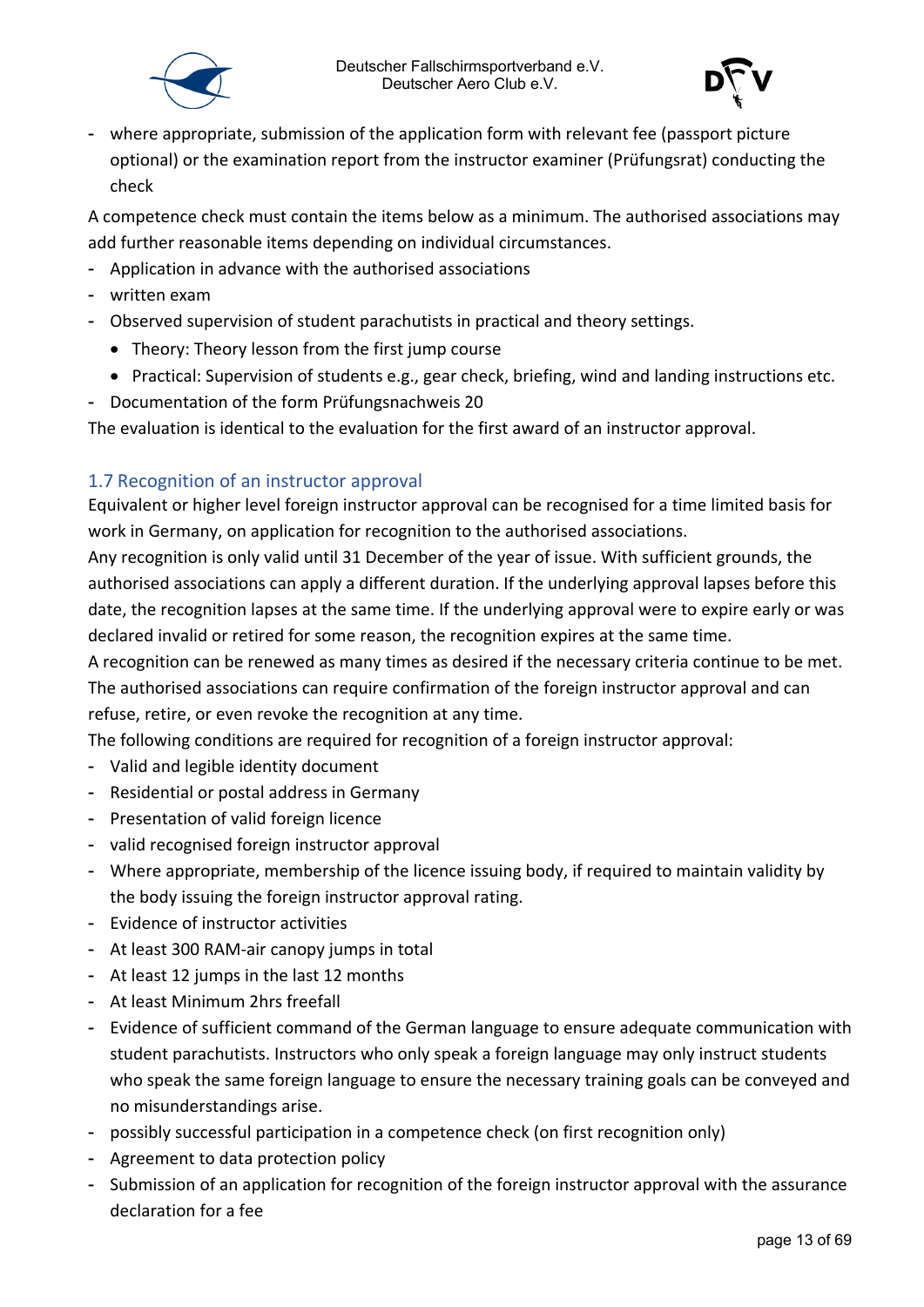



- Completion of the form recording the personal data and/or skydiving CV for the authorised associations
- On loss of any of the requirements for recognition the instructor must inform their chief instructor immediately.

On renewal of a recognition all necessary paperwork must be resubmitted. A competence check is not necessarily required however an instructor examiner (Prüfungsrat) should determine and confirm the suitability of the individual.

#### <span id="page-13-0"></span>1.8 Qualification Certificate for an instructor candidate

A prerequisite for taking part in an instructor training course is work experience in a training operation during which the following topics have been addressed. Good preparation for the course is necessary as the starting point of the instructor training course expects this knowledge. There is no minimum requirement of time spent in the work experience at a training operation, however a longer period is recommended. The time required to achieve the qualification must not exceed 12 months.

The chief instructor, who is also responsible for encouraging for the next generation of instructors, may use an instructor candidate who has reached the necessary training level as "authorised staff" (and therefore assistant instructors) under supervision in their training operation. The candidate needs individual approval from the Chief Instructor for any instructional activity, except conducting the gear check. This must always be conducted by an instructor with a valid instructor approval. The approvals should be documented to provide evidence thereof. Responsibility for and supervision of the student instruction activities rest with the instructor on duty as identified by the Chief Instructor. Despite this, the instructor candidate remains legally responsible for their actions and can in the most extreme case be held liable.

The Chief Instructor confirms that the instructor candidate has successfully completed each instruction element using the relevant form. A high quality and safety standard should always be applied. The approach in terms of method and didactics is up to the chief Instructor. Beyond the pure instructional topics, the Chief Instructor also confirms that in their opinion the instructor candidate is suited to the take part in the instructor training course and on its completion be responsible for student parachutists in terms of both knowledge and character.

Candidates considered unsuitable should be informed thereof and together with an explanation notified to the authorised associations.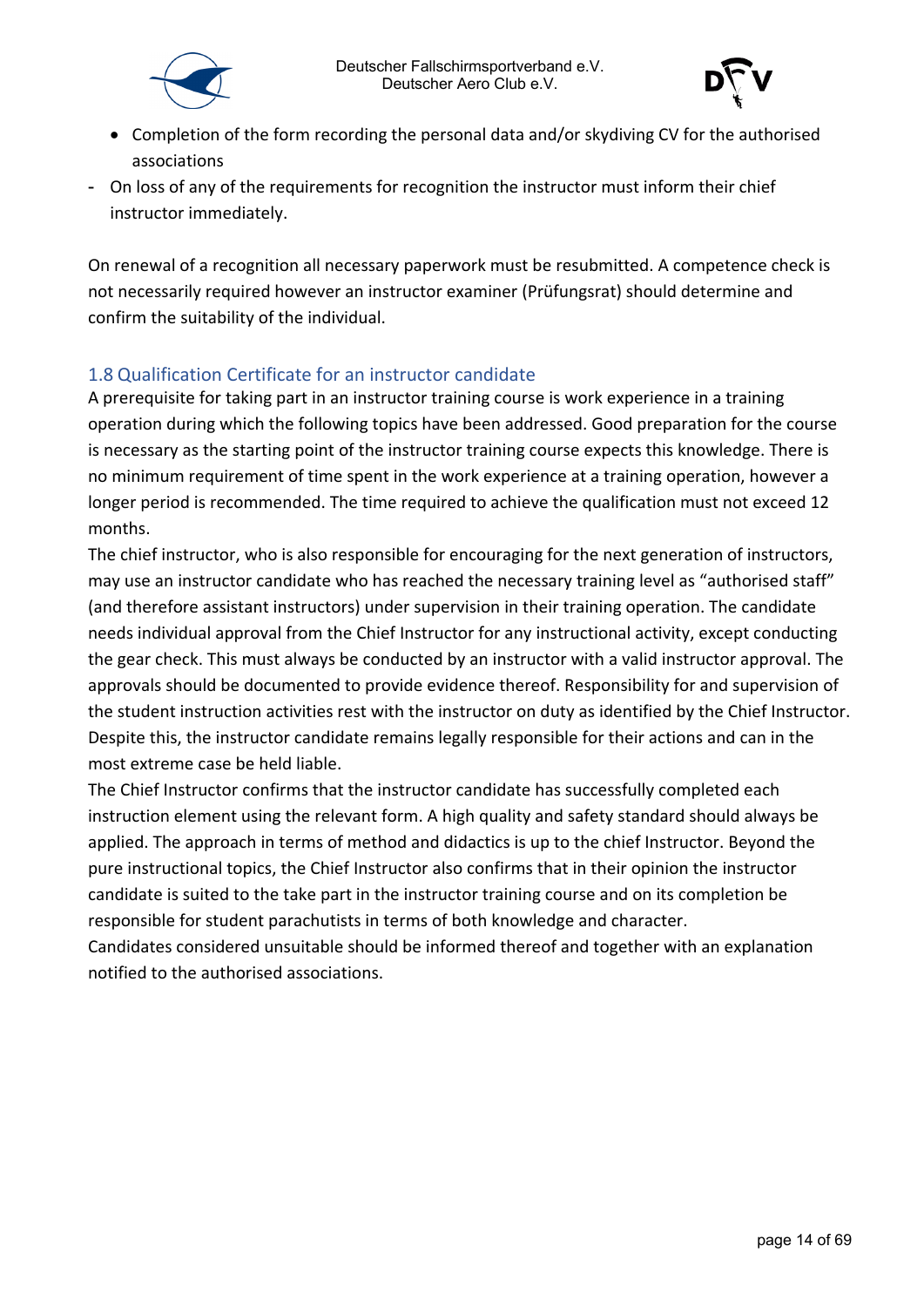



#### **Qualification Certificate for an instructor candidate**

| Instructor candidate Family Name, First name |                      |
|----------------------------------------------|----------------------|
| Licence number DFV/DAeC                      |                      |
| Start of qualification                       | End of qualification |

I have read AHB Part 1 and in particular am familiar with chapters 5/6/7.

| Candidate Name / signature                                                                                                                                      |       |                         |
|-----------------------------------------------------------------------------------------------------------------------------------------------------------------|-------|-------------------------|
| <b>Content of the selection exam</b>                                                                                                                            | Place | Name / signature        |
| to be obtained in the 12 months preceding the start of an instructor training                                                                                   | Date  | <b>Chief Instructor</b> |
| course                                                                                                                                                          |       |                         |
| FS or FF proficiency in accordance with AHB Part 1                                                                                                              |       |                         |
| 1 static line jump (optional)                                                                                                                                   |       |                         |
| (can also take place during instructor training course)                                                                                                         |       |                         |
| Observation of a reserve repack                                                                                                                                 |       |                         |
| 1/2 Tag as observer at                                                                                                                                          |       |                         |
| a rigging loft or with a rigger                                                                                                                                 |       |                         |
|                                                                                                                                                                 |       |                         |
| Assisting in a First Jump Course                                                                                                                                |       |                         |
| 2 times assisting on despatch and supervision                                                                                                                   |       |                         |
| freefall students under direct supervision                                                                                                                      |       |                         |
|                                                                                                                                                                 |       |                         |
| Detailed knowledge of the question bank                                                                                                                         |       |                         |
| Sample 15-minute lesson                                                                                                                                         |       |                         |
| Preparation in writing of a lesson plan on a topic the candidate is knowledgeable on, does not<br>need to be parachuting related (preferably recorded on video) |       |                         |
| Candidate has satisfactorily demonstrated                                                                                                                       |       |                         |
| * good demonstration of PRO-Packing                                                                                                                             |       |                         |
| Candidate has satisfactorily demonstrated                                                                                                                       |       |                         |
| * explanation and identification in practice of exit point                                                                                                      |       |                         |
| Candidate has satisfactorily demonstrated                                                                                                                       |       |                         |
| * gear check under supervision                                                                                                                                  |       |                         |
| Candidate has satisfactorily demonstrated                                                                                                                       |       |                         |
| * explanation of stable body position                                                                                                                           |       |                         |
| Candidate has satisfactorily demonstrated                                                                                                                       |       |                         |
| * explanation of turns in freefall                                                                                                                              |       |                         |
| Candidate has satisfactorily demonstrated                                                                                                                       |       |                         |
| * explanation of back loop                                                                                                                                      |       |                         |
| Candidate has satisfactorily demonstrated                                                                                                                       |       |                         |
| * explanation of diving                                                                                                                                         |       |                         |
| Candidate has satisfactorily demonstrated                                                                                                                       |       |                         |
| * explanation of tracking                                                                                                                                       |       |                         |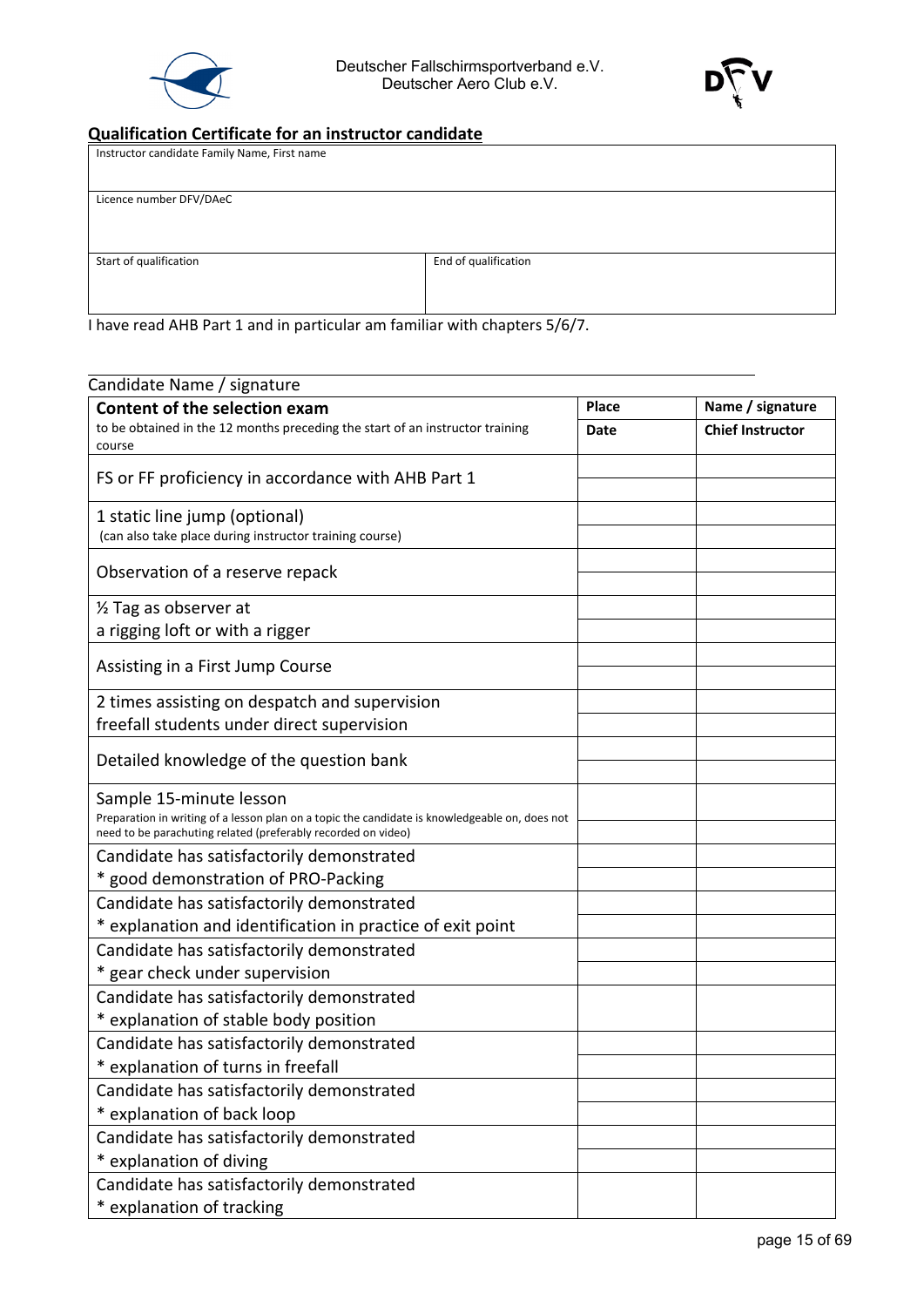



#### **Candidate Name:**

| <b>Content of the selection exam</b>                                          | Place | Name / signature        |
|-------------------------------------------------------------------------------|-------|-------------------------|
| to be obtained in the 12 months preceding the start of an instructor training | Date  | <b>Chief Instructor</b> |
| course                                                                        |       |                         |
| Candidate has satisfactorily demonstrated                                     |       |                         |
| * explanation of canopy flight and landing                                    |       |                         |
| Candidate has satisfactorily demonstrated                                     |       |                         |
| * explanation of obstacles on landing                                         |       |                         |
| Candidate has satisfactorily demonstrated                                     |       |                         |
| * training of handle check                                                    |       |                         |
| Candidate has satisfactorily demonstrated                                     |       |                         |
| * explanation of pull phase                                                   |       |                         |
| Candidate has satisfactorily demonstrated                                     |       |                         |
| * 3x untangling of a RAM-air canopy                                           |       |                         |
| Candidate has been briefed on:                                                |       |                         |
| * packing checks, typical packing errors                                      |       |                         |
| Candidate has been briefed on:                                                |       |                         |
| * techniques for static line deployment                                       |       |                         |
| (direct bag / pilot chute assisted)                                           |       |                         |
| Candidate has been briefed on:                                                |       |                         |
| * AAD technology (e.g., CYPRES / Vigil)                                       |       |                         |
| Candidate has been briefed on:                                                |       |                         |
| * relevant training documentation                                             |       |                         |
| Candidate has been briefed on and has observed                                |       |                         |
| * operation of radios during instruction                                      |       |                         |
| Candidate has been briefed on and has observed                                |       |                         |
| * jump briefing and debriefing                                                |       |                         |
| Candidate has been briefed on and has observed                                |       |                         |
| * canopy flight briefing and debriefing                                       |       |                         |
| 10 FS or FF coach jumps with instructors                                      |       |                         |
| (e.g., introduction to or development of further skills in FS                 |       |                         |
| or FF)                                                                        |       |                         |

| <b>Requirements</b><br>To take part in the instructor training course     | <b>Course director</b><br>Name / signature |  |
|---------------------------------------------------------------------------|--------------------------------------------|--|
| Freefall time (min 2 hours)                                               | within<br>the last 60                      |  |
| Jump number (min 300 jumps)                                               | months                                     |  |
| Jump number (min 50 jumps)                                                | within the last 12<br>months               |  |
| Time in the sport (since acquiring licence, per date of issue of license) |                                            |  |
| First aid course (min 8-hour course, evidenced separately)                | within the last<br>24 months               |  |
| Participation in a canopy handling course (evidenced separately)          |                                            |  |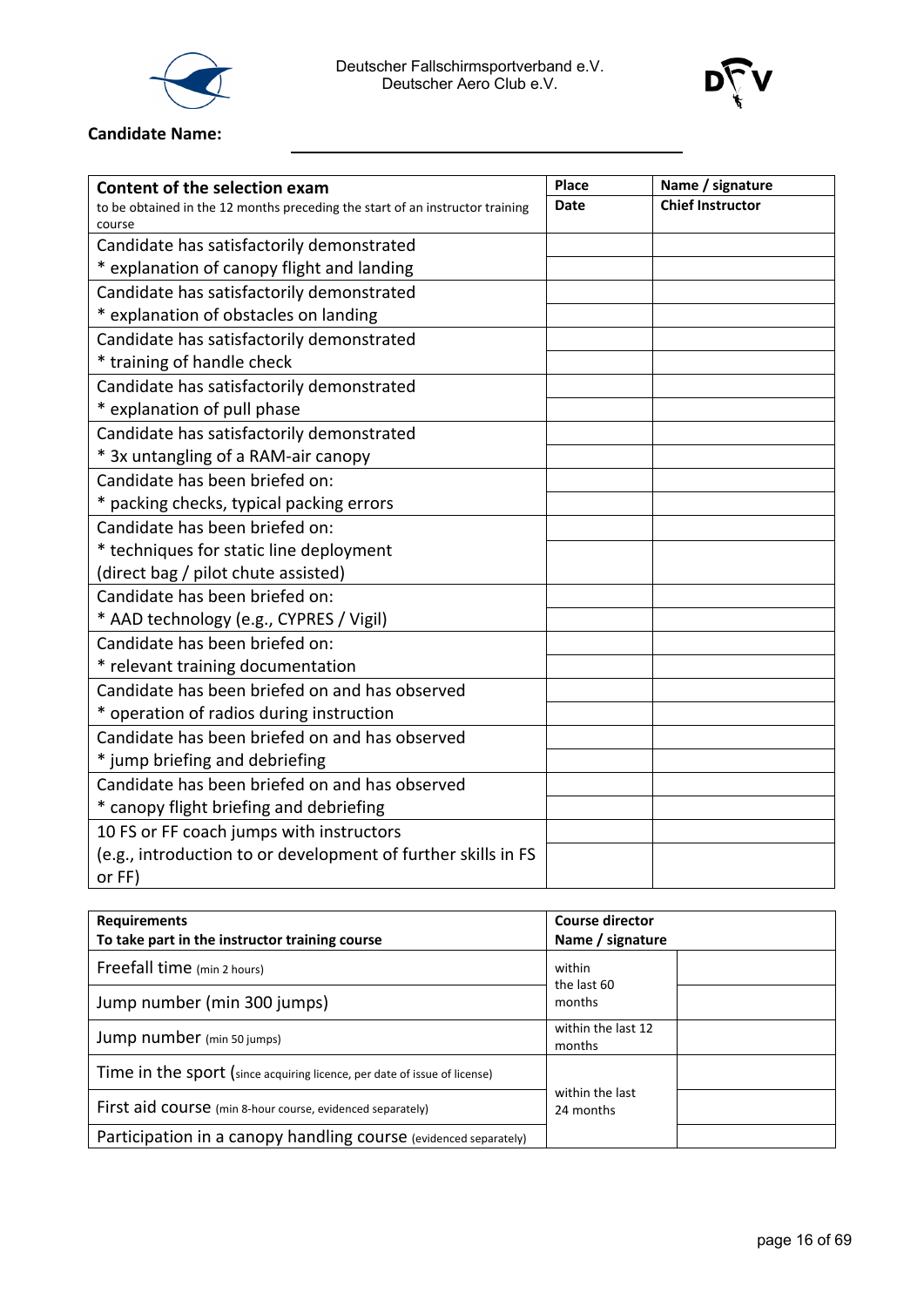



#### <span id="page-16-0"></span>1.9 Conditions for new instructors

The first 3 First Jump Courses must be carried out under the supervision of an instructor with at least 3 years' experience (Chief Instructor level). The following approach can be used:

#### 1. First Jump Course

Observation to learn the specific training methodology used at the training operation Assistance with all instructional activities

#### 2. First Jump Course

Taking over parts of the First Jump Course under supervision and with approval from the Chief Instructor and assistance with all other lessons.

#### 3. First Jump Course

Running a complete First Jump Course under appropriate supervision of an experienced instructor.

The First Jump Courses and their outcomes are to be documented in the instructor's logbook. The Chief Instructor decides, with input from the other supervising instructors as needed, whether the new instructor is sufficiently competent to conduct a First Jump Course alone after assisting on 3 previous occasions. This clearance is to be documented in the instructor's logbook.

In order to despatch static line students, an instructor must conduct at least 1 jump with a direct bag deployment and at least 1 jump with a PCA deployment. Furthermore, they must despatch at least 1 experienced parachutist on a static line jump.

These requirements can be met during the qualification period or during the instructor training course. The jumps and despatches are to be documented in the instructors' logbook.

Before despatching static line student parachutists with an unfamiliar parachute system or from an unfamiliar aircraft, the instructor needs to familiarise themselves with the parachute systems and/or aircraft in advance, such as being briefed by an experienced instructor. Particular care should be given to the timing of the hooking up of the students and establishing the appropriate length of the static line as well as relevant aircraft emergency procedures.

#### <span id="page-16-1"></span>1.10 Disciplinary measures

Article 15 LuftPersV only permits the authorised associations to initiate or complete measures that would lead to the revocation or withdrawal of a permission, approval, or proficiency. The authorised associations can apply this right when the conditions for issuing an instructor approval are not met for more than a temporary period or if doubts over practical skills or knowledge warrant it or if a requirement from the authorised associations to re-sit an examination is refused.

Doubts over practical skills or theoretical knowledge arise when instructors or training operation do not work with the rules and requirements of the appropriate hand books.

Regardless of this hierarchy, any concerns should be raised directly with the Chief Instructor in the first instance. They can usually react appropriately to the relevant situation.

If there are safety concerns, the authorised associations should be informed in writing.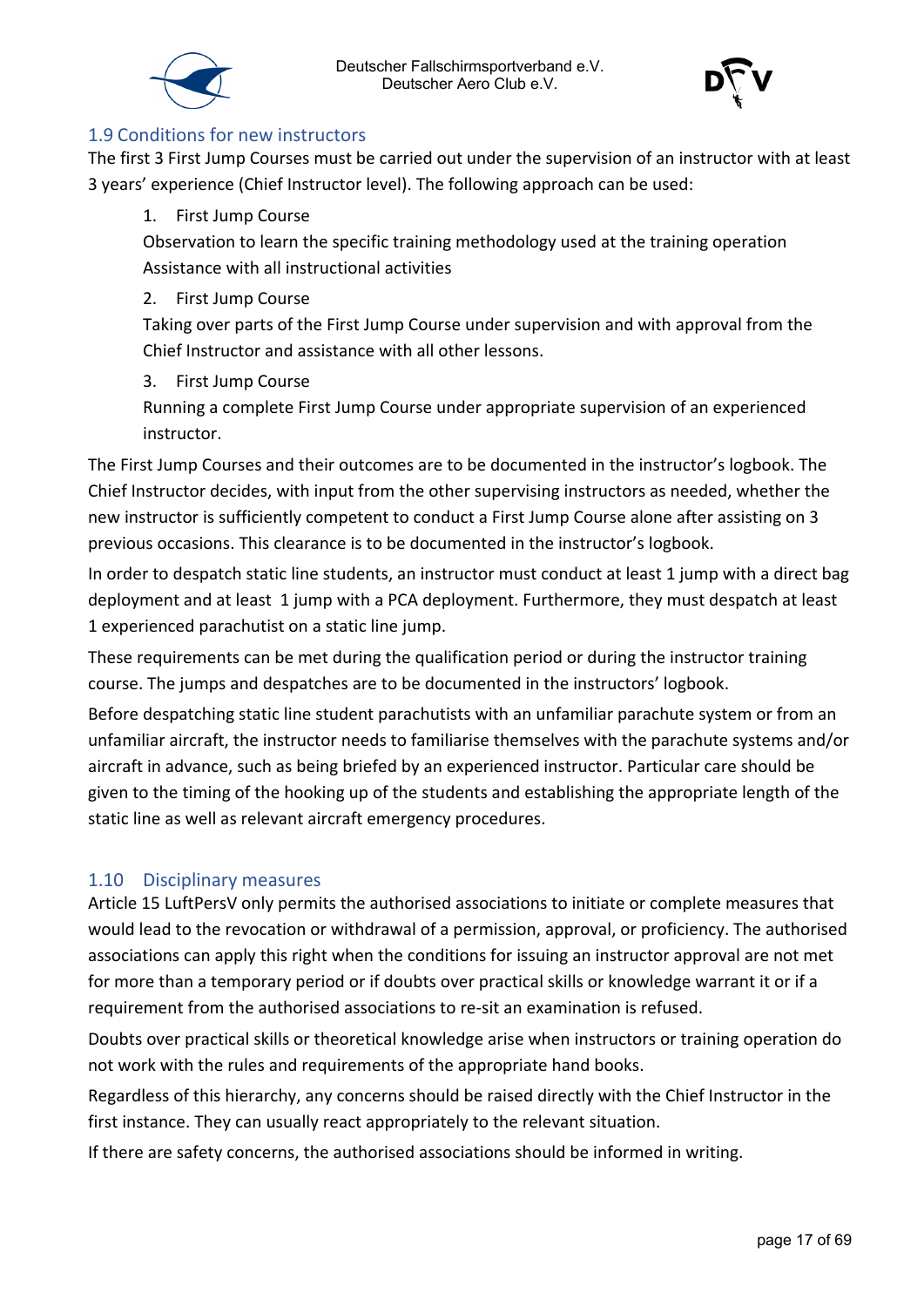



#### <span id="page-17-0"></span>1.11 Further education for instructors

Instructors can take part in the annual information and safety conference (InSiTa) or other workshops recognised by the authorised associations. Beyond the conditions for instructor approval extension there are no further requirements for further education.

Regardless of this rule, every instructor joining a new training operation or a new airfield (in accordance with the airfield SOPs) should request an adequate briefing on the local operating procedures. Similar applies when working with new parachute equipment or a new aircraft.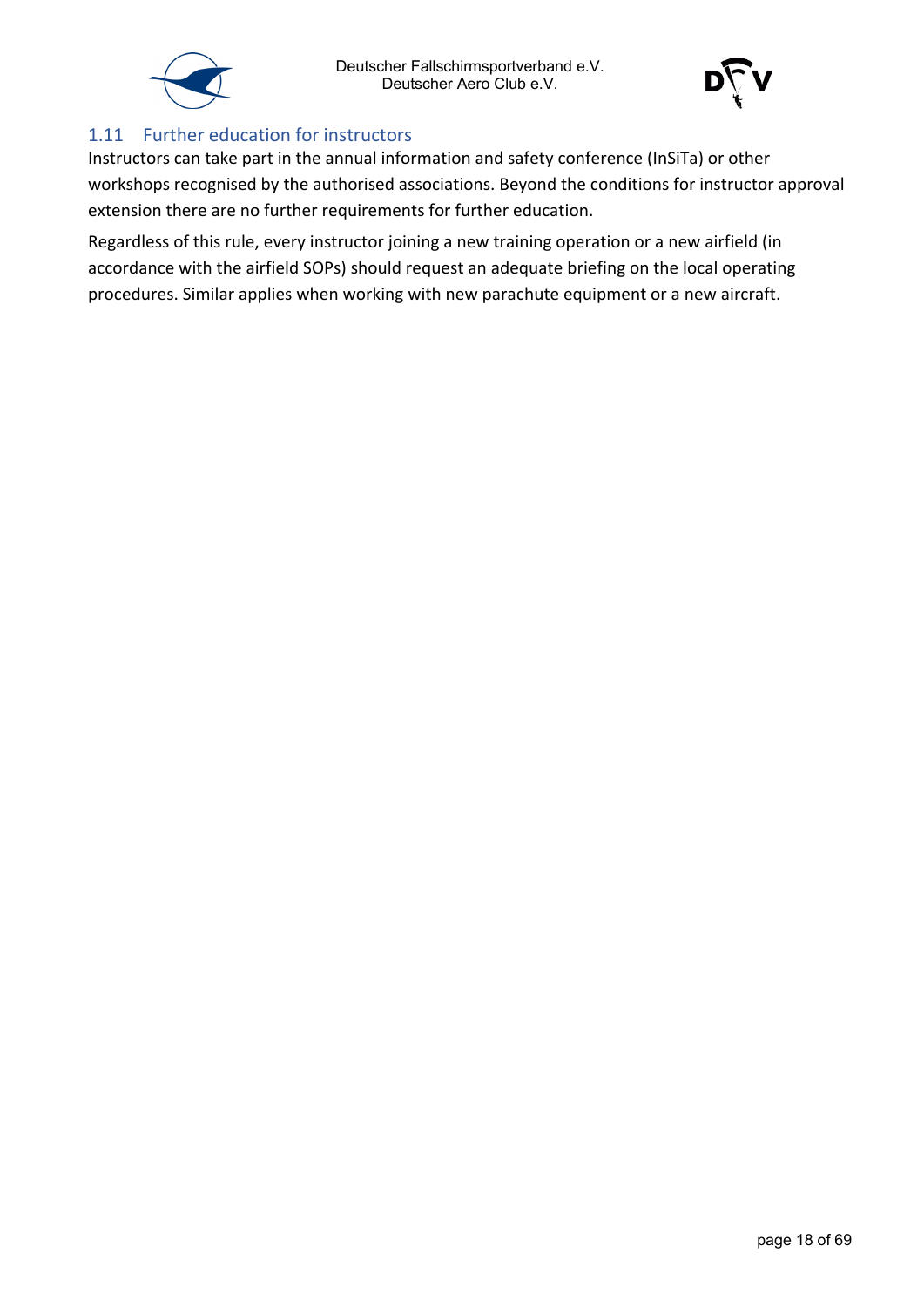



### Chapter 2

### Organisation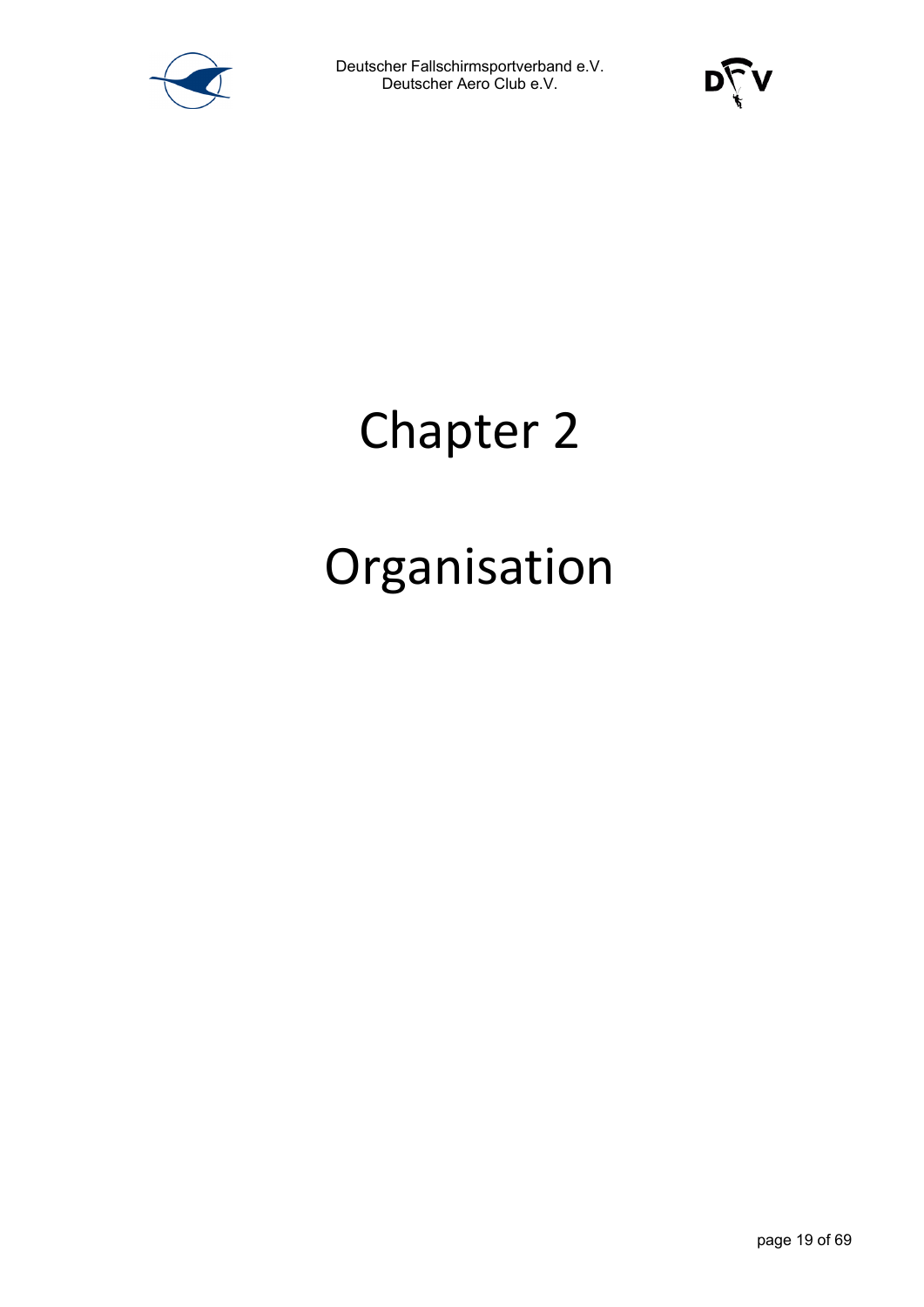



#### <span id="page-19-0"></span>2. Organisation

#### <span id="page-19-1"></span>2.1 Requirements to conduct an instructor training course

Any registered training operation in Germany can host an instructor training course planned and conducted by a suitable course director. Dropzones, corporate or private persons without an approval to train cannot host instructor training courses. The following requirements must be adhered to.

- Minimum number of participants (recommendation is 4)
- Maximum number of participants 12
- Minimum training time of 12 days (including examination)
- 1 course director
- 2 instructor examiners (Prüfungsräte)
- Subject matter experts or assisting trainers if desired

#### <span id="page-19-2"></span>2.2 Requirements of the location and aircraft

The instructor training course consists of a theory and a practical section and an examination. Training can be carried out at any suitable location, possibly far from a drop-zone or even abroad. For knowledge transfer of the theoretical parts, the following infrastructure should be available:

- training room in which actual and sample lessons can be carried out with enough tables and chairs and suitable presentation and/or training materials including possibly an internet connection.
- if possible suitable venues for food and drink for participants as well as for group work
- suitable sanitation and possibly accommodation
- presentation materials of varying kinds, such a projector, computer, photocopier, printer, black and/or whiteboard, flipchart, DVD player, monitor, maps etc.
- appropriate training equipment such as student harness container systems (direct bag, PCA, rip cord, throw-out), student equipment (helmets, altimeters, jumpsuits, possibly radios), further training material such as aerial photographs, DVD-meteorology, safe climb to altitude leaflet, air space structure poster, training videos, wing loading table, training books, models, dolls etc.

For the practical ground training instruction the following should also be available:

- hanging harnesses with trapdoor effect
- horizontal trainer
- vertical trainer
- door mock-up
- mats for parachute landing fall (PLF) or exit practice

The full infrastructure of a training operation according to AHB is only required for those practical lessons which need to be conducted at a drop-zone, such as training jumps.

Note: If the aircraft at the hosting training operation or drop-zone is suitable for static line despatching, the SL-despatch proficiency can be obtained by the instructor candidate during the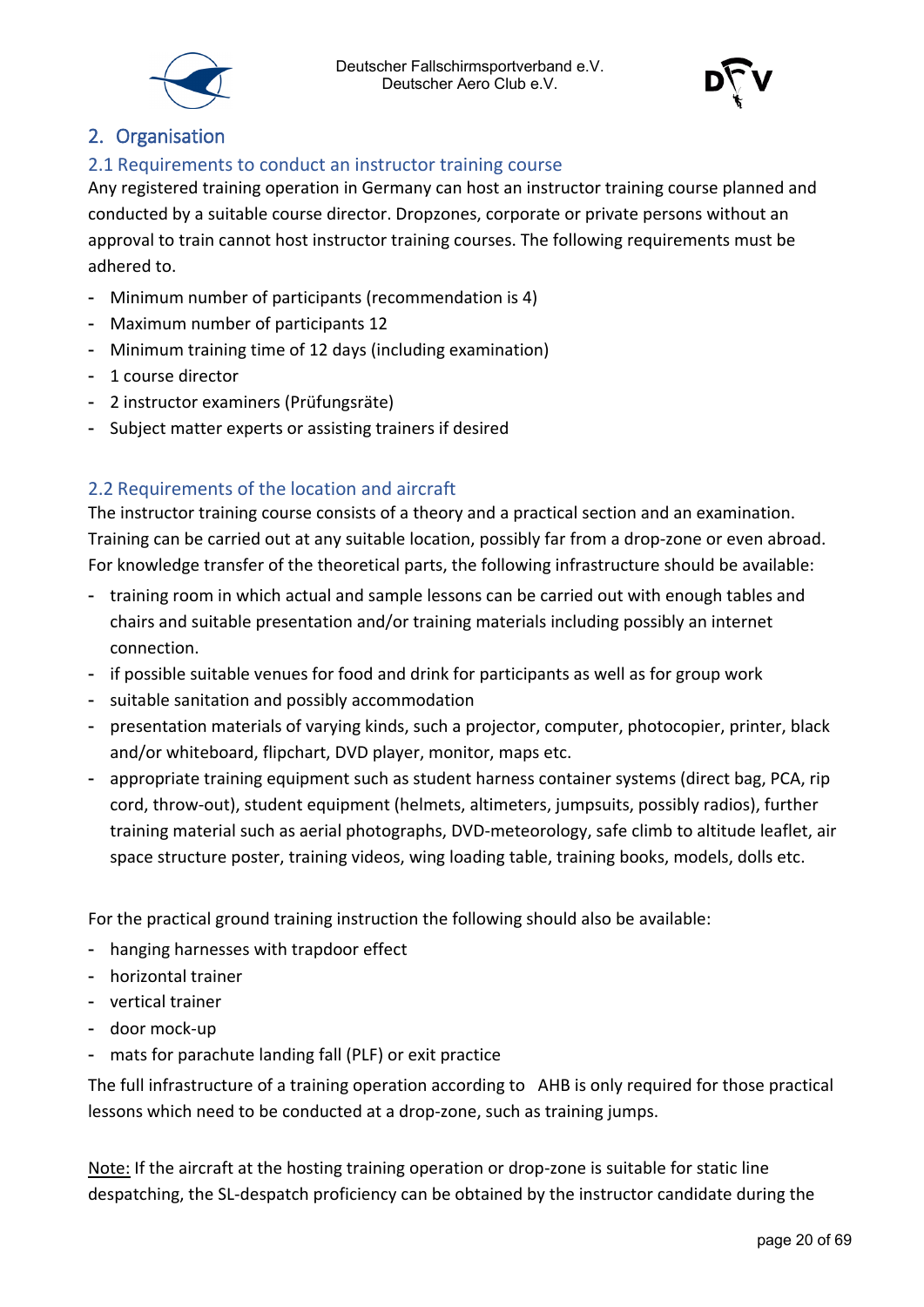



instructor training course. If there are no suitable facilities to conduct static line despatches, an induction to static line despatching should be conducted using the mock-ups. Without having despatched any static line parachutists, the despatch proficiency A (A-Absetzerbefähigung) is incomplete and must be completed at the relevant training operation by the Chief Instructor. Freefall jumps and the related despatch activities must be conducted to achieve the course goal.

#### <span id="page-20-0"></span>2.3 Requirements of the training staff

Conduct of an instructor training course requires a course director, possibly subject matter experts of individual subject areas, and 2 instructor examiners (Prüfungsräte). A course director with the appropriate qualification can conduct all lessons alone.

#### <span id="page-20-1"></span>2.3.1 Course director

The Course director retains overall responsibility for preparation, conduct and follow-up of the instructor training course. A course director must therefore show competence in the subject matter and planning as well as have good interpersonal skills.

The requirements for a course director are:

- valid licence with valid instructor approval
- In the sport for at least 7 years (issue date of licence)
- Instructor approval for at least 5 years
- Proficiency in despatching and one of either formation skydiving or free flying
- Assisted in at least one instructor training course (as evidenced in logbook)
- Conducted at least 50 First Jump Course (as evidenced in logbook)
- detailed knowledge of the 7 topic areas

#### <span id="page-20-2"></span>2.3.2 Subject Matter Experts

Subject Matter Experts (SMEs) are specialists who assist in the conduct of particular training subjects or lessons and can be utilised by the course director as required. They do not need to be licenced skydivers.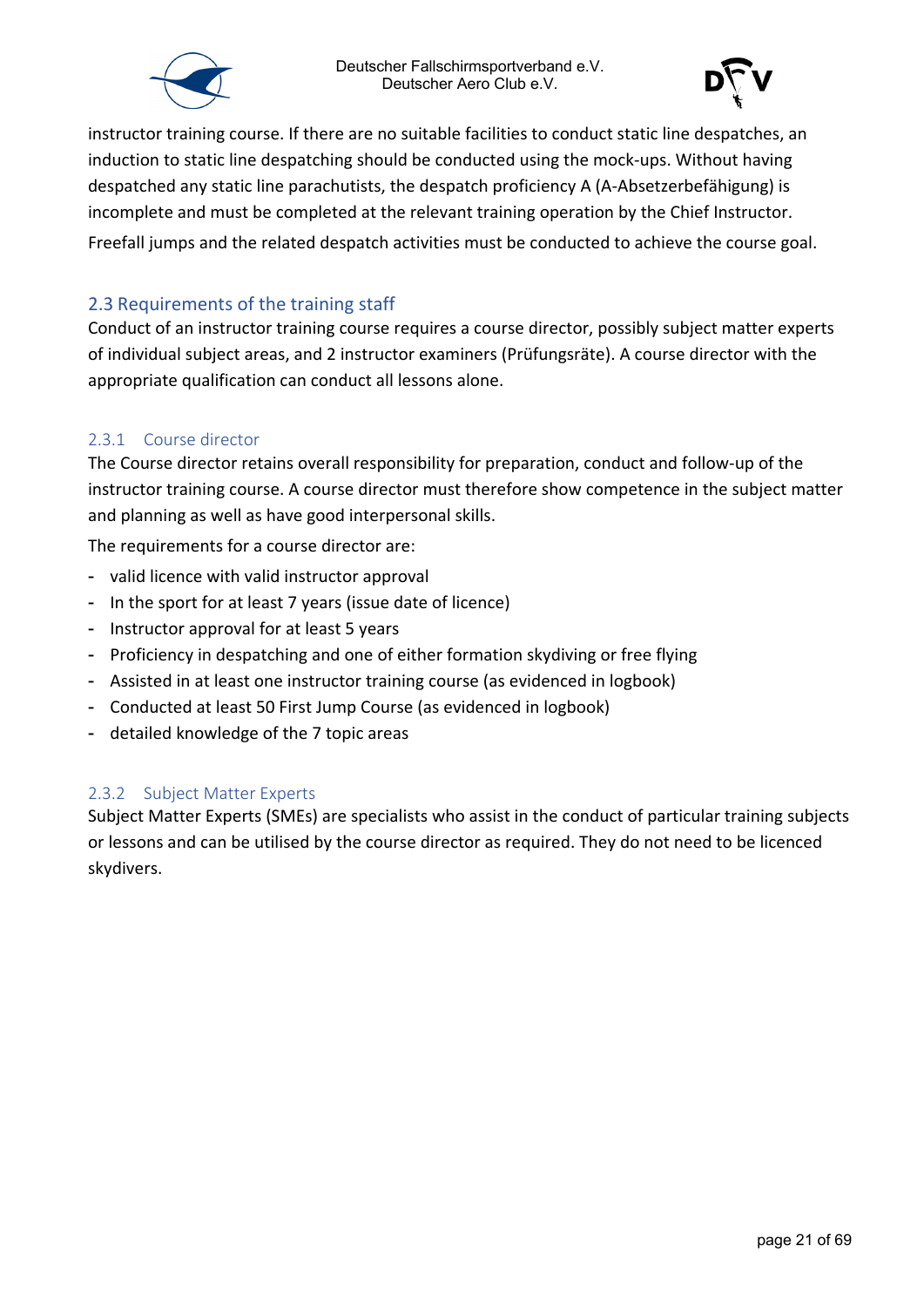



The following table gives examples of the kinds of qualifications which may be suitable for particular topics

| Subject area                        | <b>Example qualifications</b>                    |
|-------------------------------------|--------------------------------------------------|
| Air legislation                     | Air traffic controller, pilot instructor, pilot, |
|                                     | skydiving instructor etc.                        |
| Liability and insurance             | Insurance broker, pilot instructor, skydiving    |
|                                     | instructor etc.                                  |
| Meteorology                         | Meteorologist, pilot instructor, skydiving       |
|                                     | instructor etc.                                  |
| Aerodynamics                        | Physicist, pilot instructor, pilot, skydiving    |
|                                     | instructor etc.                                  |
| Freefall                            | Physicist, skydiving instructor etc.             |
| Equipment                           | Senior Rigger (Fallschirmwart) and Master        |
|                                     | Rigger (Fallschirmtechniker) etc.                |
| Behaviour in special circumstances  | skydiving instructor etc.                        |
| <b>Human Performance</b>            | Medical doctor, pedagogue, skydiving             |
|                                     | instructor etc.                                  |
| <b>Methods and didactics</b>        | Pedagogue, Psychologist, skydiving instructor    |
|                                     | etc.                                             |
| Training operation / Airfield       | Board member, chief Instructor, skydiving        |
| organisation                        | instructor, etc.                                 |
| Crisis management                   | Board member, Management team, skydiving         |
|                                     | instructor, etc.                                 |
| Oversight of parachuting in Germany | Delegate, skydiving instructor, national coach,  |
|                                     | Amateur Sports trainer, etc.                     |

#### <span id="page-21-0"></span>2.4 Duration requirements and example timetables

The instructor training course must consist of a minimum of 12 days training including the examination and must be completed after 15 days of training including the examination. As the instructor training takes the format of a structured course, the content for the individual days should be detailed in advance. No more than 12 lessons of 45-minute duration are permitted per day. Time taken for individual subject consolidation and the preparation of sample lessons is not included in this limit. The timetable should provide for sufficient breaks and rest periods.

Regardless of the individual course plans including the examination, the overall time taken for a course must not exceed 3 months (excluding re-examinations). The examination can take place outside the training course timetable.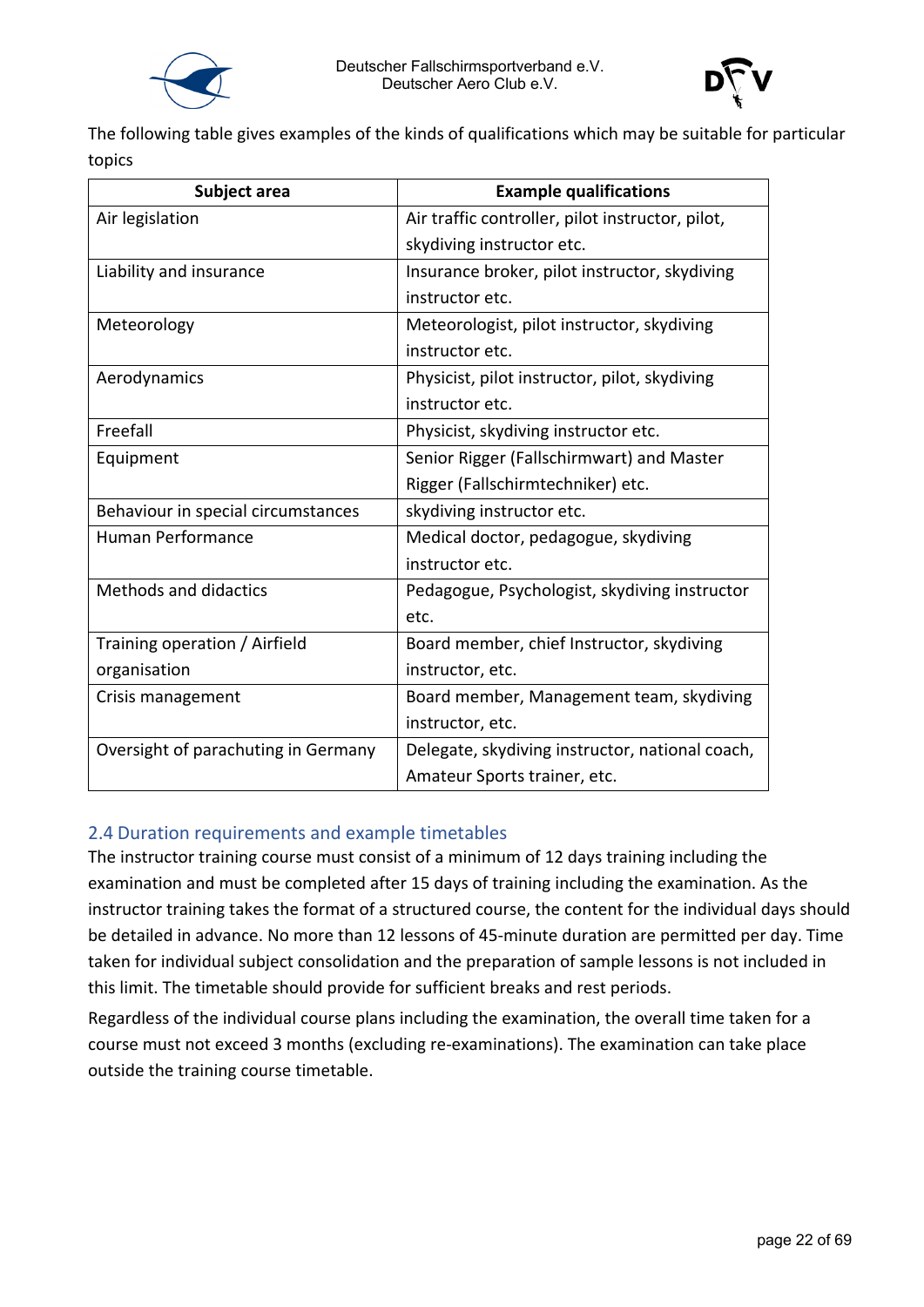



The following example timetables can be used (minimum of 12 days):

#### **1. Continuous course over a 2-week period with one rest day**

| Day     | Day            | Day | Day. | Day | Day | Day | Day     | Day | Day | Day | Day |
|---------|----------------|-----|------|-----|-----|-----|---------|-----|-----|-----|-----|
|         | $\blacksquare$ |     | 4    |     | b   |     | 8       | 9   | 10  | 11  | 10  |
| 1. Week |                |     |      |     |     |     | 2. Week |     |     |     |     |
| Mo      | TU.            | We  | Th.  | Er  | Sa  | Mo  | Tu      | We  |     |     | Sa  |

#### **2. Course over 2 weekends with one full week:**

| Dav   | Day | Day | Day   | Day     | <b>Day</b> | Day | Day  | Day. | Day. | Day |  |
|-------|-----|-----|-------|---------|------------|-----|------|------|------|-----|--|
|       |     |     |       |         |            |     |      |      |      |     |  |
| 1. WE |     |     | 2. WE | 1. Week |            |     |      |      |      |     |  |
|       | Su  | sa  | Su    | Sa      | Su         | Mo  | Tu l | We   |      |     |  |

#### **3. Course consisting of 4 blocks**

| $\overline{\phantom{a}}$ Day | Dav | bav      | Day | Day      | <b>Day</b> | Day | Day      | Day. | Day | Day | Day |
|------------------------------|-----|----------|-----|----------|------------|-----|----------|------|-----|-----|-----|
| -                            |     |          |     |          |            |     |          |      |     |     |     |
| Block<br>1.1                 |     | 2. Block |     | 3. Block |            |     | 4. Block |      |     |     |     |

Other possible timetabling options are permitted if the minimum number of training days (12 days) are conducted within the maximum time elapsed (3 months). Each course director can decide how to plan each block.

#### <span id="page-22-0"></span>2.5 Application to conduct an instructor training course

The course director must apply for approval for an instructor training courses for conventional (static-line) instructor approvals from the authorised associations. This can be requested by providing all the necessary information to the office, there is no specific form which needs to be completed. The required information is the place, date(s), time frame and any subject matter experts.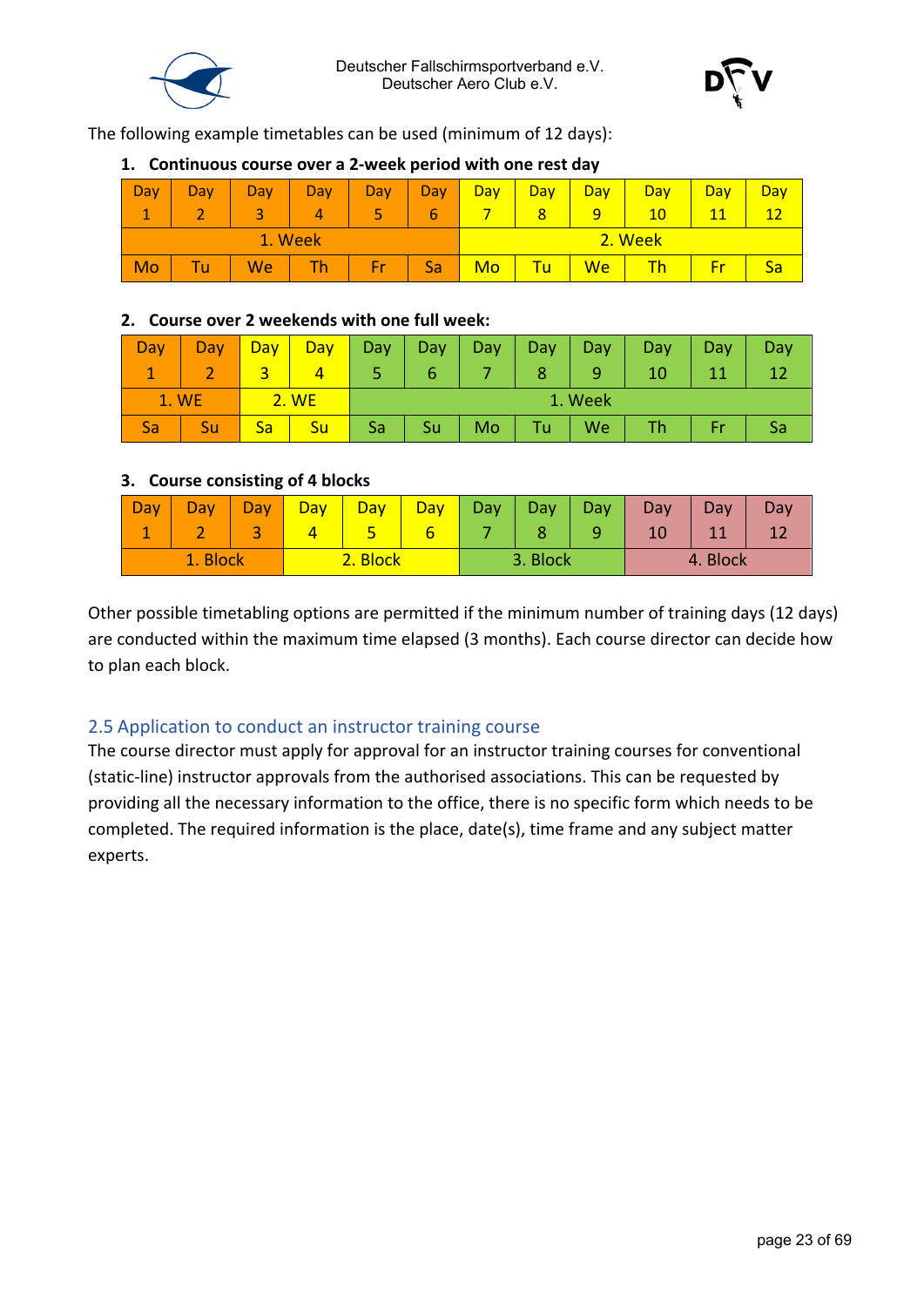



## Chapter 3

### Instructor training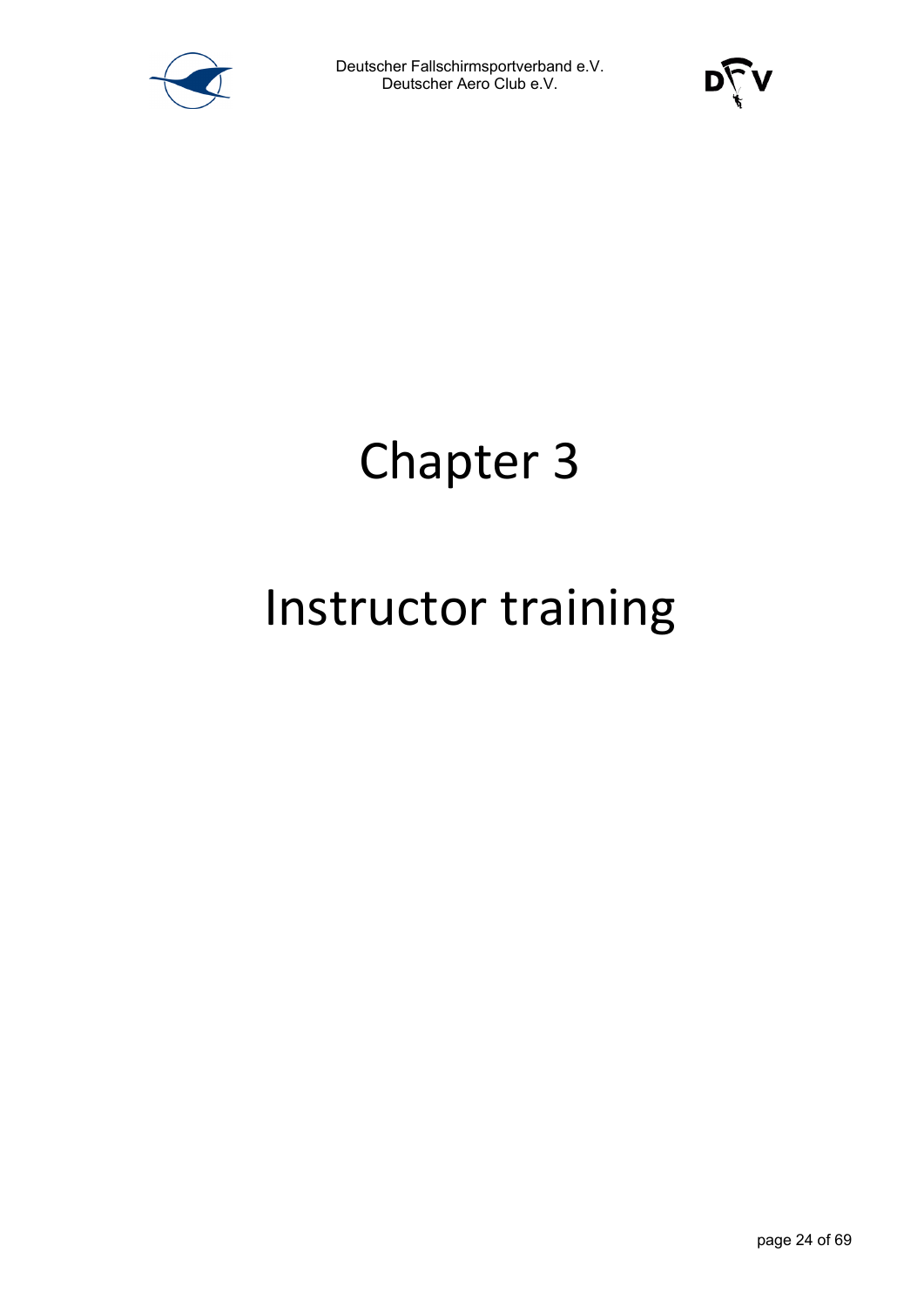

#### <span id="page-24-0"></span>3. Instructor training

#### <span id="page-24-1"></span>3.1 First-issue of instructor approval

Any licensed German parachutist over 18 years of age can apply to gain an instructor approval rating on meeting the following requirements:

- valid German parachutists license
- Completed Qualification Certificate for an instructor candidate
- Participation in a canopy course recognised by the authorised associations
- Participation in an 8hr first-aid course within the last 24 months.
- Presentation of a skydiving CV
- At least 300 RAM-Air canopy descents in the last 60 months
- At least 50 RAM-Air canopy descents in the last 12 months
- At least Minimum 2hrs freefall
- At least 24 months in the sport since acquiring parachuting licence
- Evidence of German language skills
- Participation in an instructor training course recognised by the authorised associations.
- Examination passes issued by two instructor examiners (Prüfungsräte)
- Agreement to data protection policy
- Submission of the application form for the issue of a licence with relevant fee, assurance declaration and optionally a passport picture

#### <span id="page-24-2"></span>3.2 Papers needed to attend a training course

The following documents will be checked by the course director at the outset of the training course.

- valid German parachutists license
- logbook(s)
- Owners liability insurance cover
- Airworthiness evidence for harness container systems to be used
- Qualification Certificate for an instructor candidate (fully completed and signed by a Chief Instructor)
- Evidence of participation in a Canopy Flight Course
- Evidence of participation in an 8-hour first aid course
- Skydiving CV
- 1 passport photograph (optional)

In addition, the following needs to be brought to the course:

- personal skydiving equipment
- where appropriate student harness container systems
- where appropriate 10 15-minute presentation (on any topic)
- Pens, possibly laptop/tablet, etc.
- Own training and presentation materials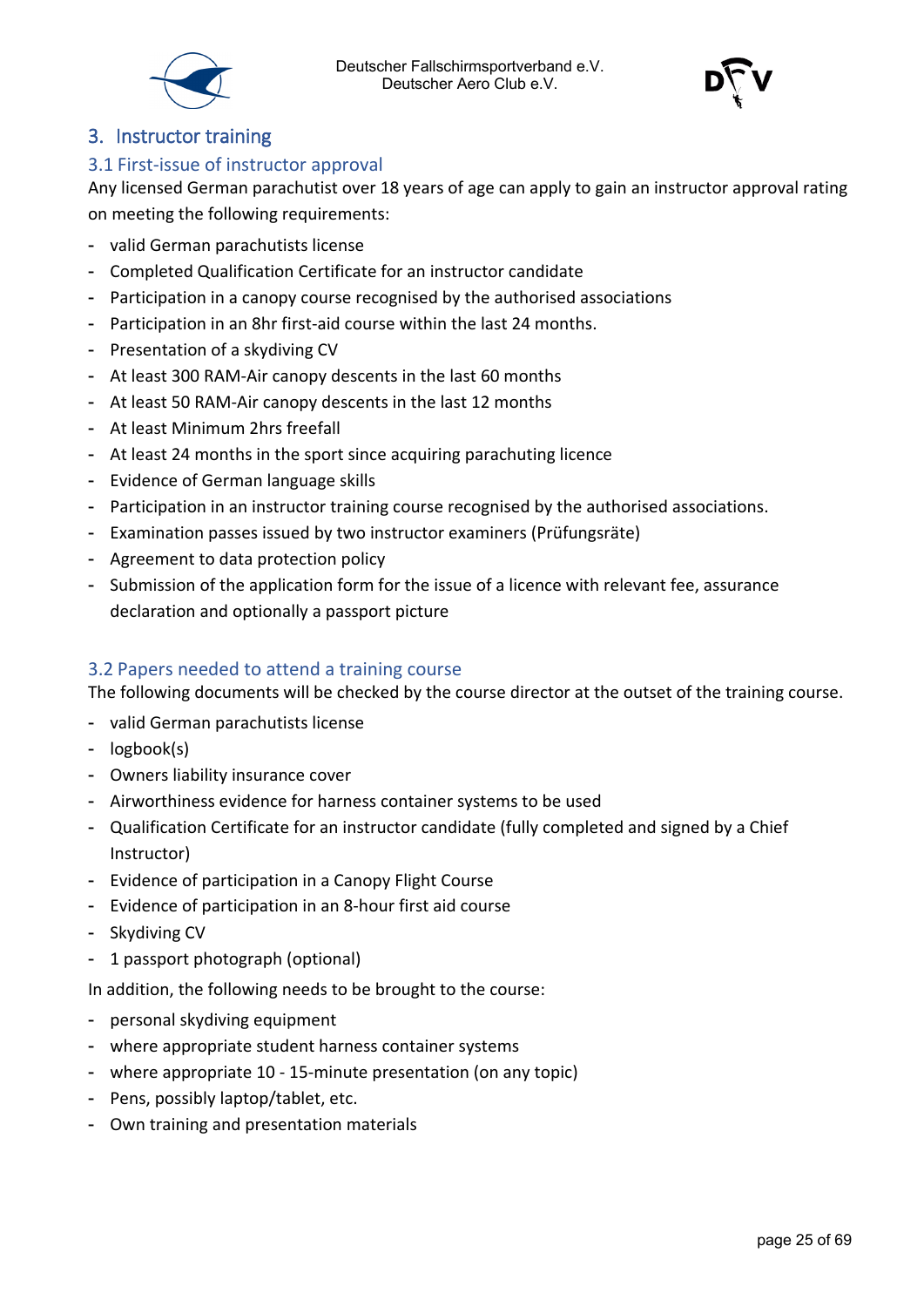



#### <span id="page-25-0"></span>3.3 Instructor training guidelines

The theory and practical training consist of the following segments. Further detail is provided in chapter 4.

#### <span id="page-25-1"></span>3.3.1 Theory training

The theory training presupposes knowledge of all subject areas at the level required to gain the airman's license for parachutists.

During the course, the seven subject areas will be covered in greater depth than this as well as covering matters related to instruction.

- Methods and didactics (3.4.3.1)
- Behaviour in special circumstances (3.4.3.2)
- Aerodynamics (3.4.3.3)
- Freefall (3.4.3.4)
- Air legislation (3.4.3.5)
- Meteorology (3.4.3.6)
- Equipment (3.4.3.7)
- Human Performance (3.4.3.8)
- Oversight of parachuting in Germany (3.4.3.9)
- Emergencies (3.4.3.10)
- Organisation and management of parachuting operations (3.4.3.11)
- Organisation of student training and a training operation (3.4.3.12)
- Insurance and liability laws (3.4.3.13)
- Sports theory (3.4.3.14)

The aim of the theory training is to provide confident understanding of all topic area as they apply to the practical work of a skydiving instructor.

#### <span id="page-25-2"></span>3.3.2 Practical training

The goal of the practical training is to enable the candidate to confidently apply all the content in a suitable methodological and didactical way to appropriately train student parachutists in accordance with modern pedagogical thinking and the principles of adult education.

- Preparatory training (4.4.1)
- Supervision of students while jumping (4.4.2)
- Debrief/write-up (4.4.3)
- Internalisation of knowledge (4.4.4)
- Sport (4.4.5)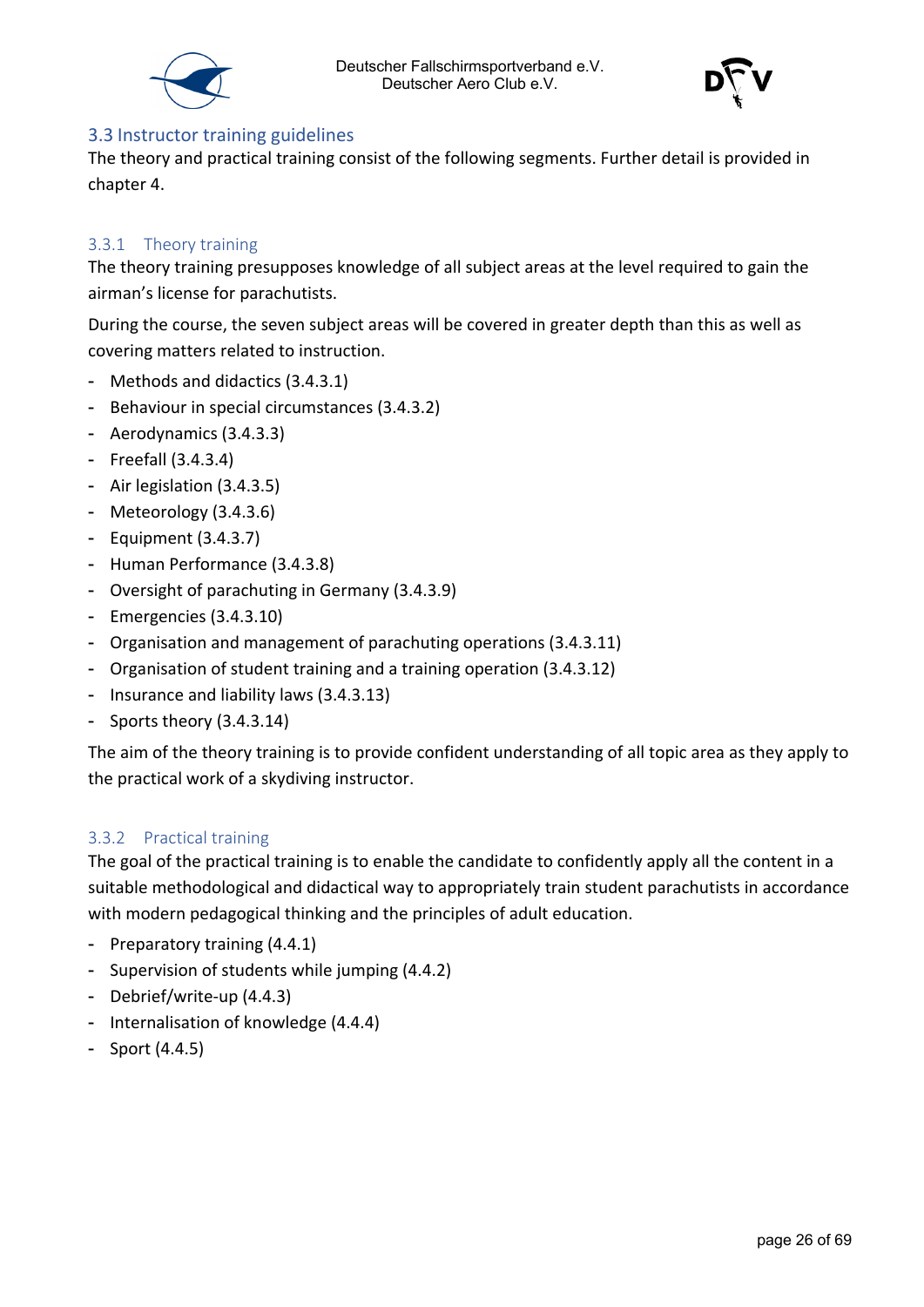



#### <span id="page-26-0"></span>3.4 Expected sequence of instructor training.

#### <span id="page-26-1"></span>3.4.1 Introduction

The recommended timings are reference point and can be adjusted to suit the local conditions and pre-existing knowledge of the candidates. There is the opportunity to combine some instructional topics into a joint lesson (see 7.1).

Every instructor candidate must conduct at least 5 successful lessons as part of the instructor training course. The topics can be from either the theoretical or the practical domains, as considered appropriate by the course director. The timings for each topic are indicated within the topic areas themselves.

Time should be allowed for the following practice lessons for each candidate:

- 1 x 10 minutes
- 1 x 20 minutes
- 2 x 30 minutes
- 1 x 45 minutes

#### <span id="page-26-2"></span>3.4.2 Overview of the instructor training course (optional)

The following overview provides an indication of how an instructor training course can be put together. Other formats and orders can be adopted and may be necessary when integrating availability of subject matter experts or other organisational and infrastructure needs.

Regardless of the overall order, the following points should always be considered:

- Methodology and didactics should be included on the first, at the latest on the second day of the course
- The theory part should always be conducted before the related practical part. This means that all theoretical topics for a refresher day should have been conveyed ahead of time.
- References to time taken are from experience and can vary in practice.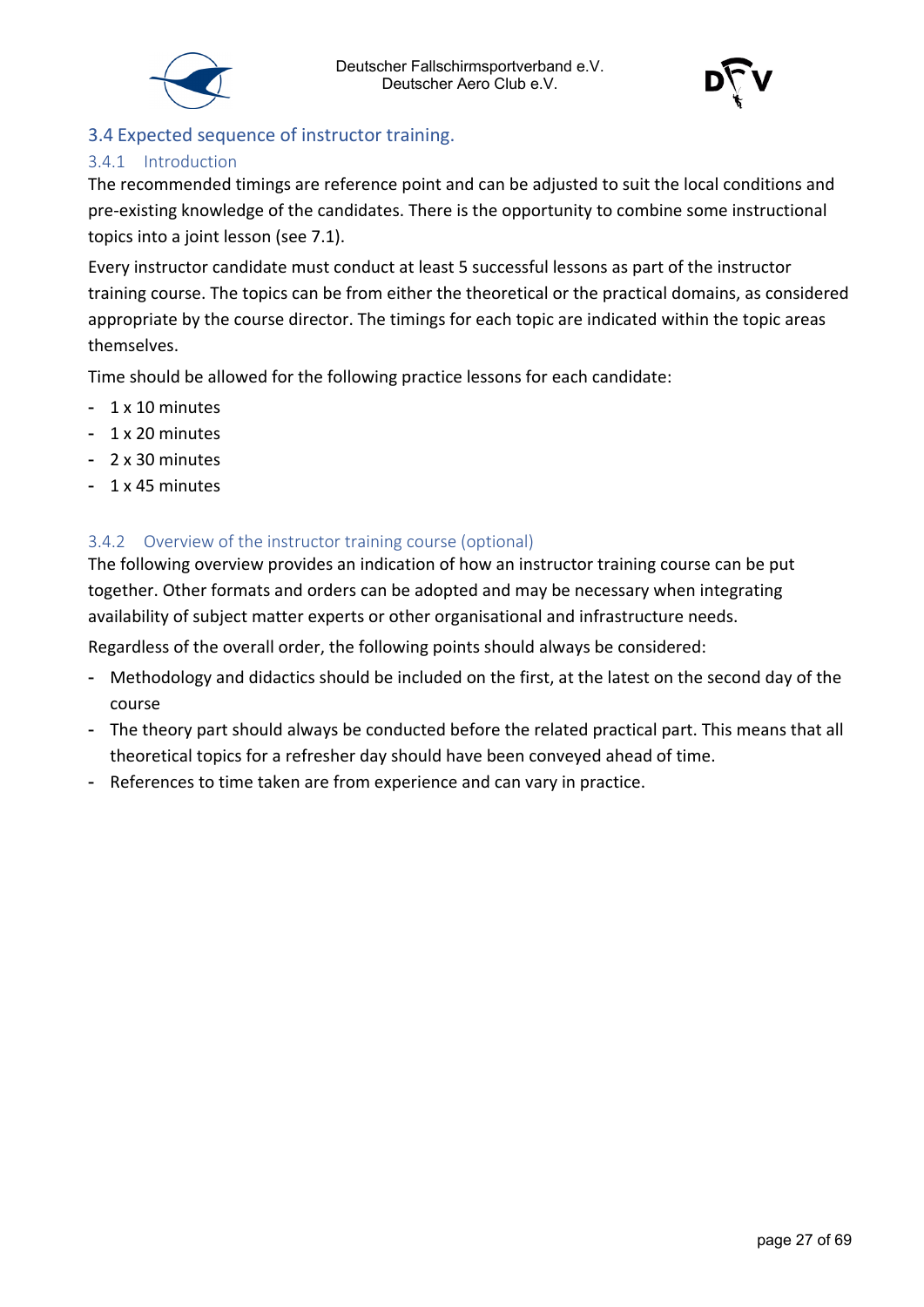

Deutscher Fallschirmsportverband e.V. Deutscher Aero Club e.V.



#### <span id="page-27-0"></span>*3.4.2.1 Possible timetable of topics*

| <b>Time</b>                  | Day 1                                  | Day 2                             | Day 3                                        | Day 4                                     |
|------------------------------|----------------------------------------|-----------------------------------|----------------------------------------------|-------------------------------------------|
| 08.00-08.45.                 | Introduction to the                    | Org. training and                 | Freefall                                     | Special                                   |
| 08.55-09.40.                 | course                                 | jump operations                   |                                              | circumstances                             |
| 20 min break                 |                                        |                                   |                                              |                                           |
| 10.00-10.45.                 | Methods and                            |                                   |                                              | Sample lessons on                         |
| 10.55-11.40                  | didactics sample                       | First Jump Course                 | Equipment                                    | behaviour in special                      |
| 11.50-12.35                  | lessons                                |                                   |                                              | circumstances                             |
| 60 min break                 |                                        |                                   |                                              |                                           |
| 13.35-14.20                  |                                        |                                   |                                              |                                           |
| 14.30-15.15                  | Methods and<br>didactics               | Sample lessons                    | Sample lessons on                            | Air legislation                           |
| 15.25-16.10                  |                                        | Student journey                   | equipment                                    |                                           |
| 20 min break                 |                                        |                                   |                                              |                                           |
| 16.30-17.15                  | Oversight of                           |                                   |                                              |                                           |
| 17.25-18.10                  | Parachuting in                         | Aerodynamics                      | Special<br>circumstances                     | Air legislation,<br>liability & insurance |
| 18.20-19.05                  | Germany                                |                                   |                                              |                                           |
| <b>Time</b>                  | Day 5                                  | Day 6                             | Day 7                                        | Day 8                                     |
| 08.00-08.45.                 | <b>Basics of sports</b>                | Morning exercise                  | Morning exercise                             | Morning exercise                          |
| 08.55-09.40.                 | theory                                 | Org. Jump day                     |                                              |                                           |
| 20 min break                 |                                        | Refresher day                     | Internalisation of                           | Internalisation of                        |
| 10.00-10.45.                 |                                        | (practical sample                 | knowledge / student                          | knowledge / student                       |
| 10.55-11.40                  | Meteorology                            | lessons)                          | supervision                                  | supervision                               |
| 11.50-12.35                  |                                        | + student file                    |                                              |                                           |
| 60 min break                 |                                        | familiarisation                   | + examination jump                           | Instruction                               |
| 13.35-14.20                  |                                        | + equipment                       | + static line jump                           | (practical sample                         |
| 14.30-15.15                  | Human Performance                      | $\ddot{}$                         | + despatch                                   | lessons)                                  |
| 15.25-16.10                  |                                        | emergencies/hangin                | proficiency                                  | $+DB \Rightarrow PCA$                     |
| 20 min break                 |                                        | g harness                         | + radio practice                             | + DB $\Rightarrow$ 1. freefall            |
| 16.30-17.15                  |                                        | + exit                            | + briefing                                   | + PCA $\Rightarrow$ 1. freefall           |
| 17.25-18.10                  |                                        | + briefing                        | + canopy briefing                            | + Throw-Out                               |
| 18.20-19.05                  |                                        | + canopy flight                   | + jump evaluation<br>+ canopy evaluation     | + Pull-Out                                |
|                              | Emergencies                            | + landing                         | + documentation                              | + packing lesson                          |
|                              |                                        | + despatch/radio<br>+ gear checks | + instruction                                | + untangling                              |
|                              |                                        | + critiquing                      |                                              |                                           |
|                              |                                        | + documentation                   |                                              |                                           |
|                              |                                        |                                   |                                              |                                           |
| <b>Time</b>                  | Day 9                                  | Day 10                            | Day 11                                       | Day 12                                    |
| 08.00-08.45.<br>08.55-09.40. | Morning exercise<br>Internalisation of |                                   |                                              |                                           |
| 20 min break                 | knowledge / student                    |                                   |                                              |                                           |
| 10.00-10.45.                 | supervision                            | Written exam                      |                                              |                                           |
|                              | (open areas from day                   |                                   |                                              | Theory and practical                      |
| 10.55-11.40                  | 6, 7, 8 and                            |                                   |                                              | tests (sample lessons                     |
| 11.50-12.35                  | consolidation of                       |                                   | Theory and practical                         | from the First Jump                       |
| 60 min break<br>13.35-14.20  | knowledge)                             |                                   | tests (sample lessons<br>from the First Jump | Course)                                   |
| 14.30-15.15                  | + round $\Rightarrow$ RAM-Air          |                                   | Course)                                      |                                           |
| 15.25-16.10                  | parachute                              | Can be used as                    |                                              |                                           |
| 20 min break                 | + Exit variations                      | required                          |                                              |                                           |
| 16.30-17.15                  | + different aircraft                   | Preparation for First             |                                              |                                           |
| 17.25-18.10                  | + downsizing                           | Jump Course                       |                                              | End of course                             |
|                              |                                        |                                   |                                              |                                           |
| 18.20-19.05                  |                                        |                                   |                                              |                                           |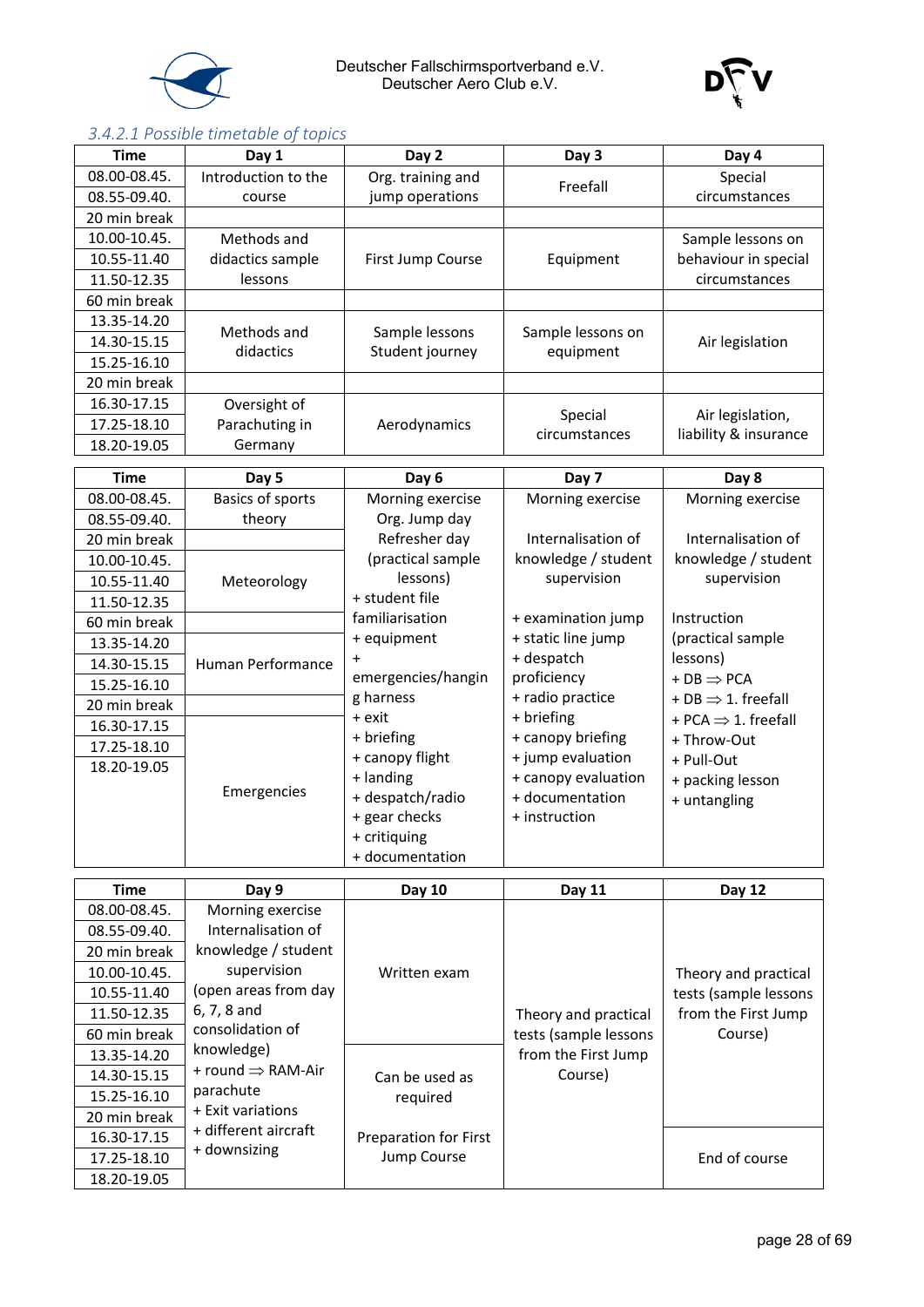



#### <span id="page-28-0"></span>3.4.3 Theory training (approx. 55 lessons)

The following topics should be covered in suitable depth on the instructor training course.

#### <span id="page-28-1"></span>*3.4.3.1 Method and didactics (approx. 6 lessons)*

(important - should be first or second topic!!)

- (1) psychological bases of learning (learning styles and related techniques)
- (2) bases of thinking (processing, memory and recall of knowledge)
- (3) bases of didactics (5 didactical principles)
- (4) bases of methodology
- (5) didactic octagon (subject, learning goal, trainer, student, training material, methods, organisational environment, success monitoring)
- (6) communication and perception (basics of communication theory, 4 sides of a message, hermeneutic circle, gendered perception, feedback rules, communication breakdowns, nonverbal communication, role model function)

#### <span id="page-28-2"></span>*3.4.3.2 Behaviour in special circumstances / Emergency procedures (approx. 8 lessons)*

- (1) Prior knowledge of the full subject area as required to obtain a skydiving licence is expected.
- (2) Emphasis is placed on training methods and learning processes for emergency procedures (number of repetitions required, sequence of training and lesson planning, simulators/harnesses, one-handed vs two-handed method, background knowledge for teachers from Prof. Dr. Ungerer: Poor conduct in extreme situations: Fehlverhalten in Extremsituationen)
- (3) General preventative actions
- (4) Approaching an aircraft
- (5) Climb to altitude (aircraft emergencies, deployments in the aircraft, aircraft descent)
- (6) Exit (stable exit, premature deployments, getting caught on the aircraft)
- (7) Freefall (PCA scenarios for student conducting dummy pulls, 5 second rule, freefall priorities, injuries in freefall, freefall collisions)
- (8) Opening (nuisance factors, slow malfunctions, fast malfunctions)
- (9) Canopy flight (turbulence, rights of way, canopy collisions)
- (10) Landing (landing priorities, obstacles, flare point, landing with the wind, crosswind landings, landing leeward, landing in strong winds)
- (11) Behaviour after landing (if injured, in windy conditions)

#### <span id="page-28-3"></span>*3.4.3.3 Aerodynamics (approx. 3 lessons)*

- (1) Prior knowledge of the full subject area as required to obtain a skydiving licence is expected.
- (2) basics and interrelations of aerodynamics (definition, gravitational attraction, gravity, Bernoulli principle, static pressure, dynamic pressure, why and how a wing functions, how a parachute is constructed, stagnation zone and stagnation point)
- (3) Drag (caused by shape, friction and interference, stall)
- (4) Flight mechanics in full forward flight (forward drive, lift/buoyancy, drag, weight, aerodynamic force, chord line, angle of attack, angle of incidence and glide angle)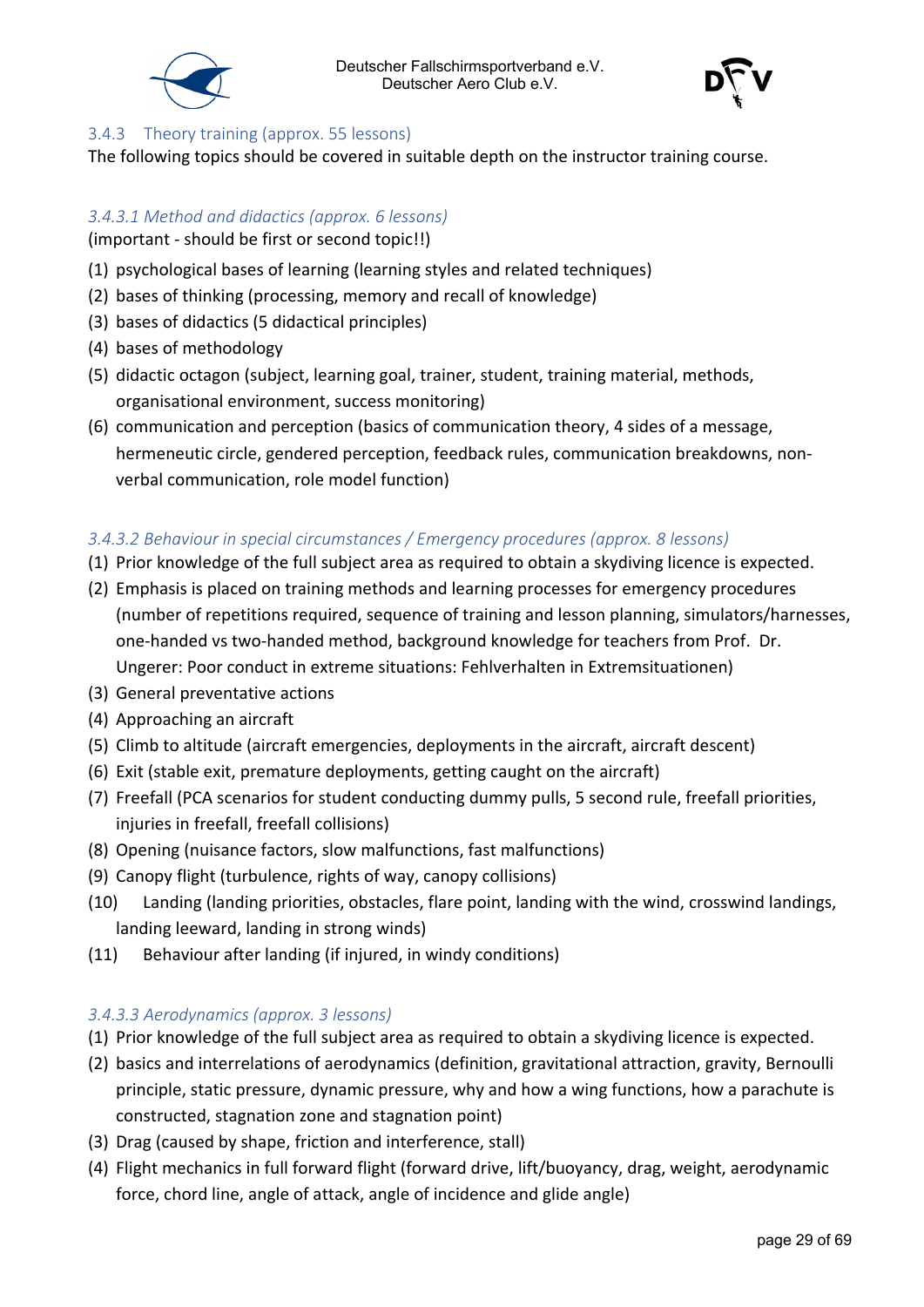



- (5) Impact of interrelations in practice (weight and opening, opening and dynamic pressure, trim and glide, wing loading, changes during turns, centrifugal force, changes to lift)
- (6) RAM Air canopies (profile shapes, uses, extension, polar diagrams)
- (7) Flight characteristics and operation (influencing factors such as wind, wind direction, drift, phases of the canopy flight, orientation, canopy manoeuvres, steering tactics and techniques, differences to a reserve canopy)
- (8) Determining the spot/exit point (wind drift indicators, how to calculate the spot using drift and forward movement of the aircraft)

#### <span id="page-29-0"></span>*3.4.3.4 Freefall (approx. 2 lessons)*

- (1) Prior knowledge of the full subject area as required to obtain a skydiving licence is expected.
- (2) Relevant basic physics (gravity, acceleration, air resistance and drag factors, centre of gravity of the human body, force application point, stable positions, body axes, relative wind, freefall time, conversion to distance measurements)
- (3) Exit (floating, diving, exit order, separation, distances)
- (4) Movement in freefall (axes, movement and rotation, forward, backward, fast fall, slow fall, tuns, rolls, loops, diving, tracking, speeds, stability, freefall drift)
- (5) Characteristics of different parachuting disciplines (evidence of proficiency)

#### <span id="page-29-1"></span>*3.4.3.5 Air legislation (approx. 4 lessons)*

- (1) Prior knowledge of the full subject area as required to obtain a skydiving licence is expected.
- (2) Legal bases (LuftVG, LuftPersV, LuftVO, LuftVZO, LuftBO, LuftGerPV, LuftKostV, Rules governing authorised air sports associations)
- (3) Publications by the aviation authorities (AIP, NfL 1 und 2, NOTAM, Aeronautical Circular, areal maps, airspace app, Safe Climb leaflet, air space structure poster)
- (4) Airspace structure and visual flight rules issued by SERA (controlled C, D, E, uncontrolled G, TMZ, RMZ, ATZ, controlled zone D (CTR), areas of limitation, time limitations (HX), transponder usage)
- (5) Air space classification, air traffic services, types, and priority of radio calls
- (6) Signals and signs (emergency and urgency signals, warning signals, signals for airfield traffic, ground signals)
- (7) Demo landings (application process, planning, execution, balloon jumps)

#### <span id="page-29-2"></span>*3.4.3.6 Meteorology (approx. 3 lessons)*

- (1) Prior knowledge of the full subject area as required to obtain a skydiving licence is expected.
- (2) Makeup of the Atmosphere (spheres and layers)
- (3) Composition of the atmosphere (oxygen, nitrogen, noble gasses, changes)
- (4) Relevant basic physics (definitions, UTC, air pressure, barometric levels, temperature, humidity, air density, density altitude, QNH, QFE, wings, standard atmosphere, temperature related measurement errors on altimeters, twilight)
- (5) Wind (creation, pressure gradient, Coriolis pressure, ground wind, wind at altitude, rule of thumb, weather charts, isobars, contour lines, measurement units, local wind conditions, land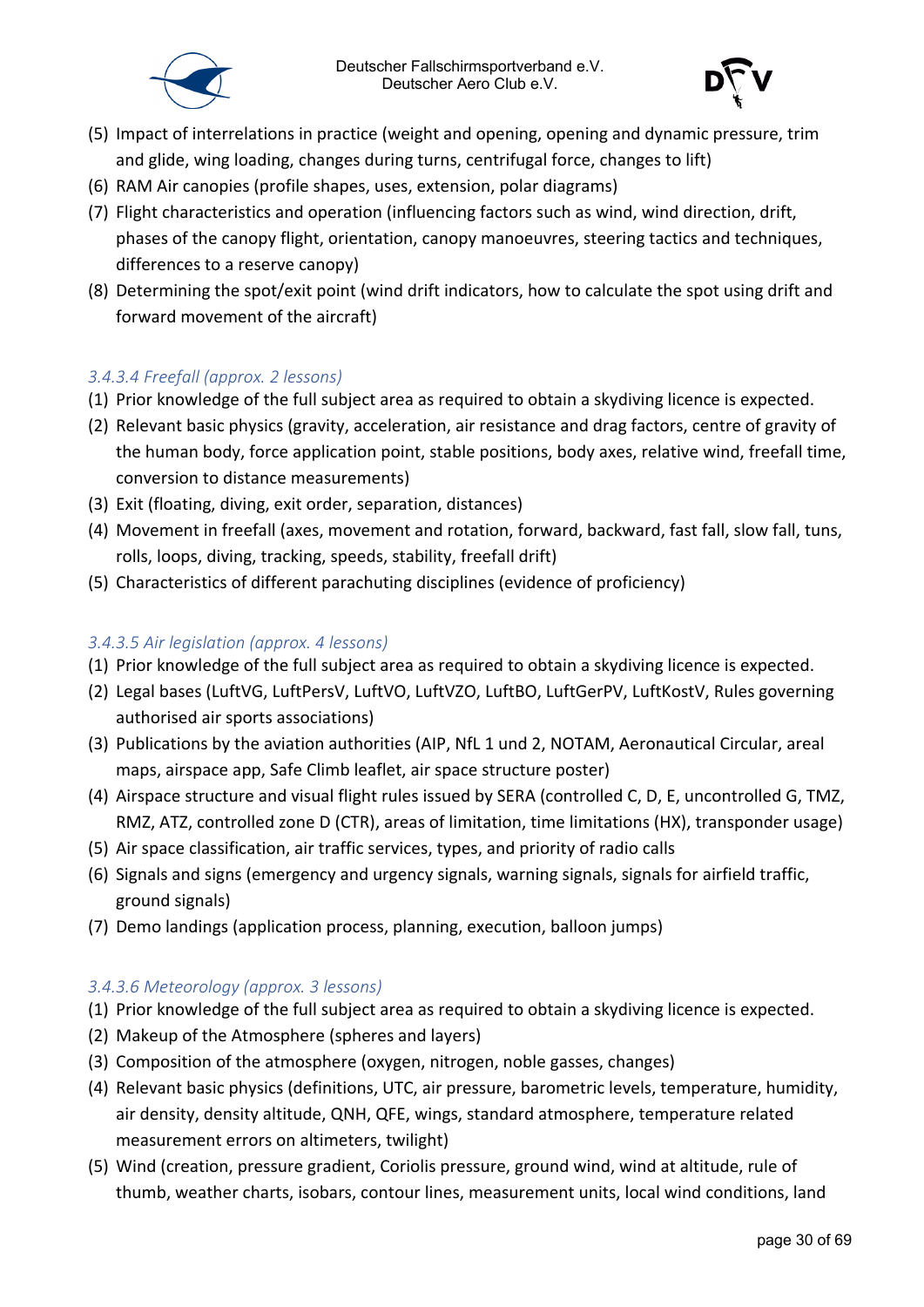

and sea breeze, mountain and valley winds, Venturi-effect, upwind and downwind, thermals, turbulence)

- (6) Front systems (cold front, warm front, occlusions)
- (7) Clouds (creation, thermal, dynamic or orographic convection or advection, adiabatic effects (dry and wet adiabatic temperature gradient), cloud types, characteristics of cloud types, cloud layers)
- (8) Meteorological dangers in jump operations (storms, lightning, icing, dust devils, turbulence, thermals)
- (9) Special weather conditions (Föhn)
- (10) Flight weather forecasts (METAR, TAF, weather charts with symbols)

#### <span id="page-30-0"></span>*3.4.3.7 Equipment (approx. 6 lessons)*

- (1) Prior knowledge of the full subject area as required to obtain a skydiving licence is expected.
- (2) Guidelines (all types, TSO, AS 8015 A and B, TS135, Pattern test list, handbooks)
- (3) Tests (conformity testing, subsequent tests, documentation)
- (4) Materials in parachuting (webbing, tapes, lines, hardware, grommets, container, and canopy fabrics)
- (5) Harness-container system (construction and naming of a harness-container system and parts, three-ring circus, RSL, MARD systems, reserve handle, cut-away handle, deployment systems (direct bag, packing sleeve, PCA, ripcord and spring-loaded pilot chute, throw-out, pull-out), pilot chute systems (kill-line, bungee), deployment bag with bridle and pilot chute, free bag with spring-loaded pilot chute, risers, steering toggles, size adjustment)
- (6) RAM-air canopy (construction and naming of parts, lines, slider, attachment points, slider stoppers, slider bumpers)
- (7) Reserve canopy (construction and naming of parts, lines, slider, attachment points, slider stoppers, slider bumpers)
- (8) Automatic Activation Devices (AAD) (overview of CYPRES and Vigil (if not others), function, firing criteria, operation)
- (9) Additional equipment (altimeter, head protection, goggles, jumpsuit, shoes, gloves, radio, audible altimeter, floating device, weight)
- (10) Maintenance and repair (annual inspection, maintenance by the owner, safety bulletins, technical bulletins, cleaning, and care, expected useful life, parts which suffer from wear and tear)
- (11) Untangling and packing, packing checks, packing errors
- (12) Equipment maintainers (who is permitted to do what? What can I do as an instructor?)
- (13) Changing deployment method
- (14) Student gear check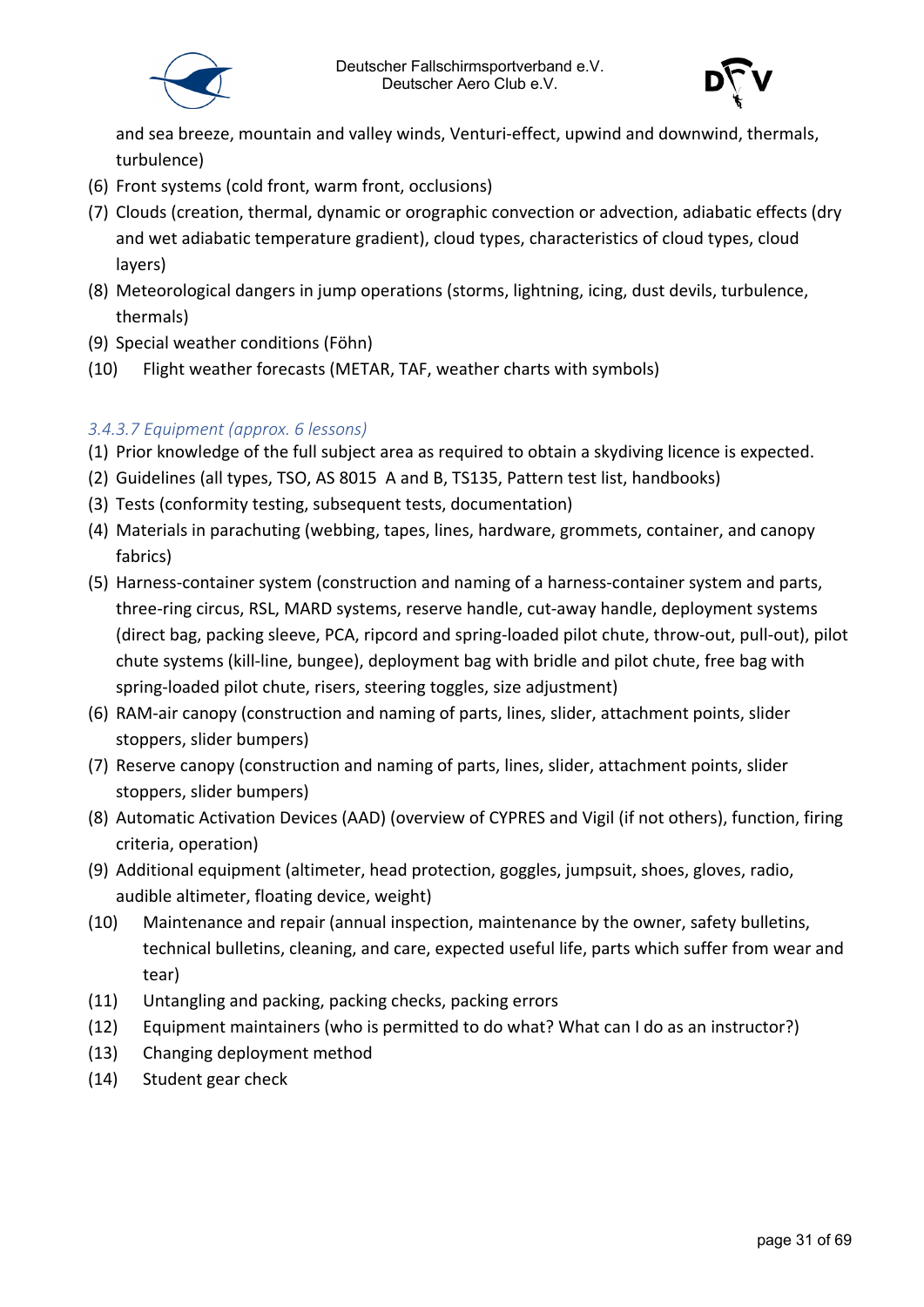



#### <span id="page-31-0"></span>*3.4.3.8 Human Performance (approx. 3 lessons)*

#### **Fitness**

(1) Physical and psychological fitness requirements (prohibiting factors, influencing factors, acceptable factors, Medical Working Group (Arbeitsgruppe Medizin))

#### **Flight physiology**

- (1) Hypoxia (types and how they arise, oxygen saturation, compensation, hyper ventilation, choking sensation, objective and subjective symptoms, implications)
- (2) The Bends (decompression sickness, how it arises, symptom and implications)

#### **Flight medicine**

- (1) Barotrauma (ear, sinuses, teeth, intestine, pressure equalisation)
- (2) Fitness or lack thereof (legal position, who can certify?)
- (3) Use of medication and illness

#### **Psychology**

- (1) Stress (how it arises, positive stress, distress, trigger and reinforcing factors, implication, coping strategies, conclusions for training, script: Poor conduct in extreme situations)
- (2) Mental preparation, autogenic training
- (3) Motivation (extrinsic and intrinsic)
- (4) Fear, panic, stress (for example "refusers")

#### <span id="page-31-1"></span>*3.4.3.9 Oversight of parachuting in Germany (approx. 3 lessons)*

- (1) The authorised associations DFV e.V. / DAeC e.V. (structure, areas of responsibility)
- (2) Bundeskommission Fallschirmsport (org chart, responsibilities)
- (3) BMVI, FAI, ISC (areas of responsibility, documents, FAI licences)
- (4) Mono air sports association DFV e.V. and Landes associations of DAeC e.V. (Sport Association vs. Regulatory Authority, responsibilities, important because...)
- (5) Competition rules (overview, German National Championship rules, dive pools, key contacts)
- (6) Records (overview, key contacts)

#### <span id="page-31-2"></span>*3.4.3.10 Emergencies (approx. 2 lessons)*

- (1) Crisis management (General, crisis management guideline, safety management system)
- (2) Prevention (basics, dilemmas, measures)
- (3) Intervention (measure in the case of accidents and incidents)
- (4) Crisis aftercare (basics and measures, Stiftung Mayday etc.)
- (5) Press management, public relations, and social media (Peter Schäfer script)
- (6) Documents/reports (accident reporting, accident data base)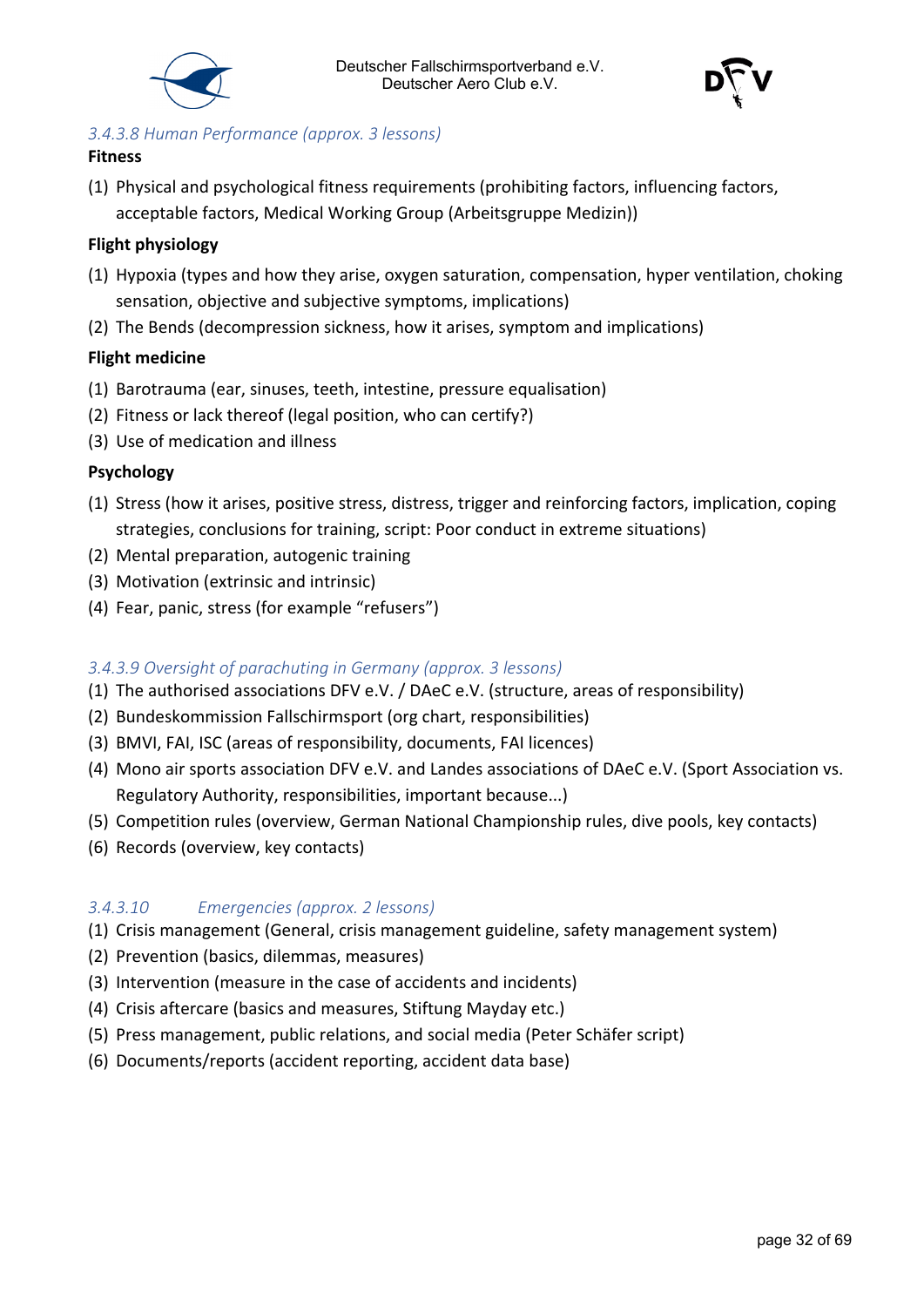



#### <span id="page-32-0"></span>*3.4.3.11 Organisation and management of parachuting operations (approx. 4 lessons)*

- (1) Organisation of parachuting operations (staffing, infrastructure, flight operations SPO/NCO)
- (2) Staffing (pilot, ground operations manager, jumpers etc and their responsibilities)
- (3) Administration/documentation (aircraft logbook, jumpers' logbooks, manifests, fuelling logs etc)
- (4) Organisation of a day of parachuting operations

#### <span id="page-32-1"></span>*3.4.3.12 Organisation of student training and a training operation (approx. 4 lessons)*

- (1) Organisation of a training operation (approval to train, AHB part I, infrastructural requirements)
- (2) Staffing (chief Instructor, instructors, prerequisites, responsibilities, duties)
- (3) Administration/documents (Audits of training operations, student files, logbooks, manifests, checklists)
- (4) Student journey (first jump course to licence, compare static line instruction to AFF instruction, advantages and disadvantages)
- (5) Student status table, refresher training, retraining
- (6) Video (requirements)
- (7) Freefall and canopy instructions
- (8) Debrief of freefall and canopy flight

#### <span id="page-32-2"></span>*3.4.3.13 Insurance and liability laws (approx. 2 lessons)*

- (1) Important legislation (BGB, LuftVG, LuftVZO)
- (2) Types of insurance (required: owner's liability for individuals and training operations, air carrier liability insurance, optional: instructor's liability insurance, packer's liability insurance, liability for airfield, club liability insurance, accident insurance, disability insurance, life assurance)
- (3) Features of insurances (scope, cover limits, exclusions, sources of error)
- (4) Cover levels (legal requirements)
- (5) Cover types (strict liability, liability after suspicion of blame, fault-based liability)
- (6) Liability (difference between the pilot and the owner, third party liability, liability towards a student (agent or sub-contractor)
- (7) Instructor protection
- (8) Claim submission to the insurer (injured party/insured party)

#### <span id="page-32-3"></span>*3.4.3.14 Basic Sports theory (approx. 2 lessons)*

- (1) Basics of sports pedagogics (leading, guiding, supervising, and motivating in practice)
- (2) General and specific instructional methods (training concepts, performance development, supercompensation, rest times, warm-up and cool-down phases)
- (3) Sports biology: How does the body function? (cardio-vascular system, muscles, adapting training)
- (4) Promotion of health (meaning of movement, play and sport for health and wellbeing)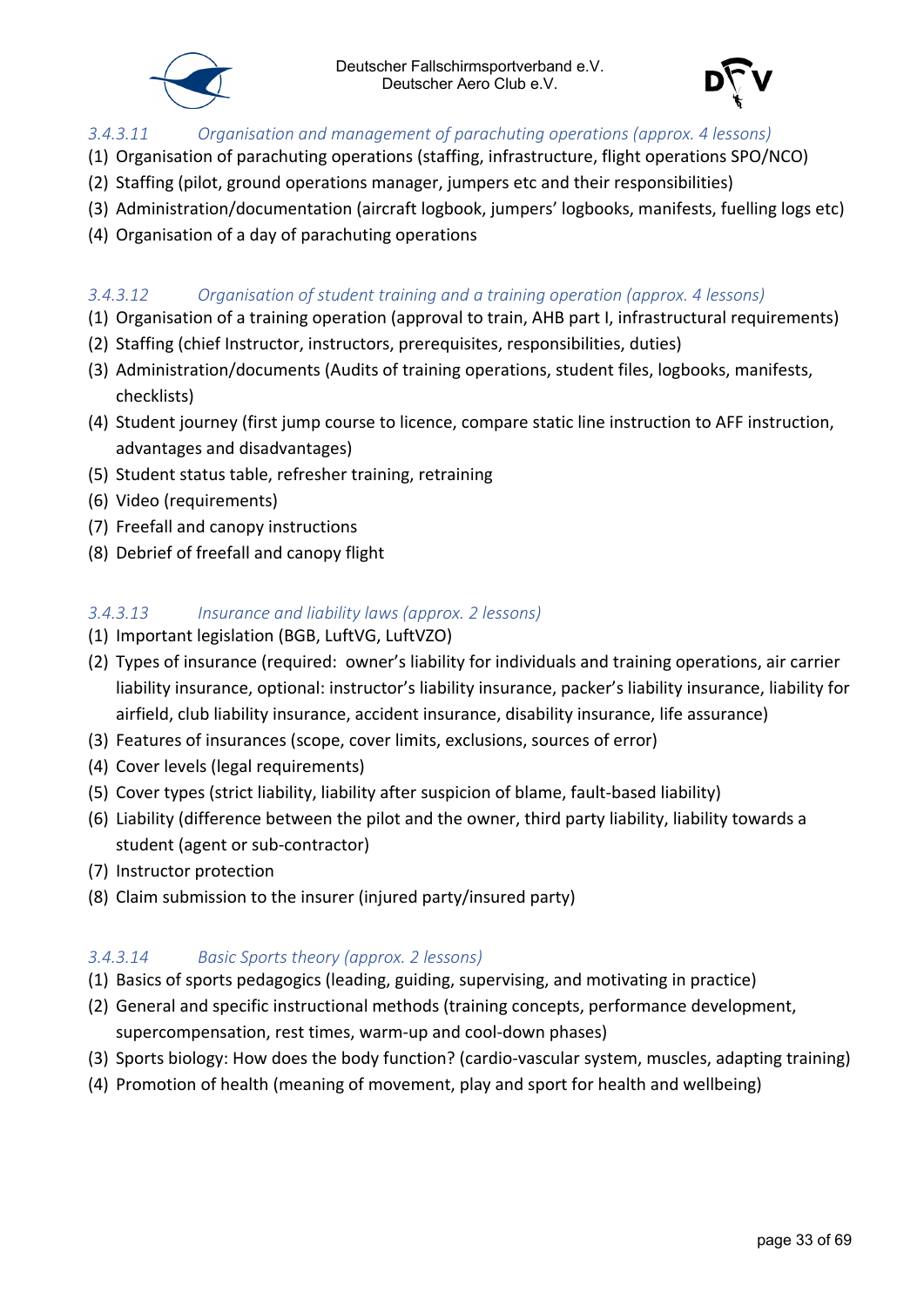



#### <span id="page-33-0"></span>3.4.4 Practical training (approx 65 lessons)

The following topics must be covered over the duration of the instructor training course.

#### <span id="page-33-1"></span>*3.4.4.1 Preparatory training (approx 6 lessons)*

- (1) Registration
- (2) First Jump Course (full course over 1.5 days, ideally with real students)
- (3) Exit exercises and variations including role playing instructor/student simulations by the candidates at a mock-up or aircraft in normal an unusual situation (emergency exit, open container in the aircraft, refusers, hang-ups etc.)
- (4) Body positions
- (5) Equipment make-up and briefing
- (6) Packing classes: Untangling and packing, packing checks, packing errors
- (7) Behaviour in special circumstances from the instructor's perspective
- (8) PLF
- (9) Hanging harness training/testing (horizontal and vertical hanging harness)
- (10) Jump instruction (aerial photo/local area)
- (11) Behaviour at airfields as well as in and around the aircraft
- (12) Canopy flight, canopy manoeuvres and landing
- (13) Physical exercise: Warm-up, stretching and strengthening sufficient physical preparation of the body for the upcoming stresses
- (14) Specific exercises for exit, freefall, and landing

#### <span id="page-33-2"></span>*3.4.4.2 Execution of the jump and supervision of students while jumping (approx. 8 lessons)*

- (1) Putting on equipment/gear checks/final gear check
- (2) Freefall and canopy instructions
- (3) Behaviour at and in the aircraft/on exit
- (4) Student observation (incl. assisting tools: telemeters, video...)
- (5) Supervision during canopy flight (managing radio and alternatives)
- (6) Debriefing the jump
- (7) Correctional practice (using training aids)
- (8) Further briefings and subsequent training
	- Direct Bag  $\rightarrow$  static line with spring loaded pilot chute (Pilot Chute Assisted)
	- Static line  $\rightarrow$  freefall with rip cord
	- Freefall with rip cord  $\rightarrow$  throw-out pilot chute
	- Round canopy  $\rightarrow$  RAM-air canopy
	- Student canopy  $\rightarrow$  standard RAM-air canopy  $\rightarrow$  semi-elliptical  $\rightarrow$ elliptical
	- Introduction to other disciplines than those taught locally
	- Advanced canopy manoeuvres (e.g., steep spirals and stalls)
	- Advanced landing techniques (e.g., cross wind landings)
	- Briefings on exit or aircraft variations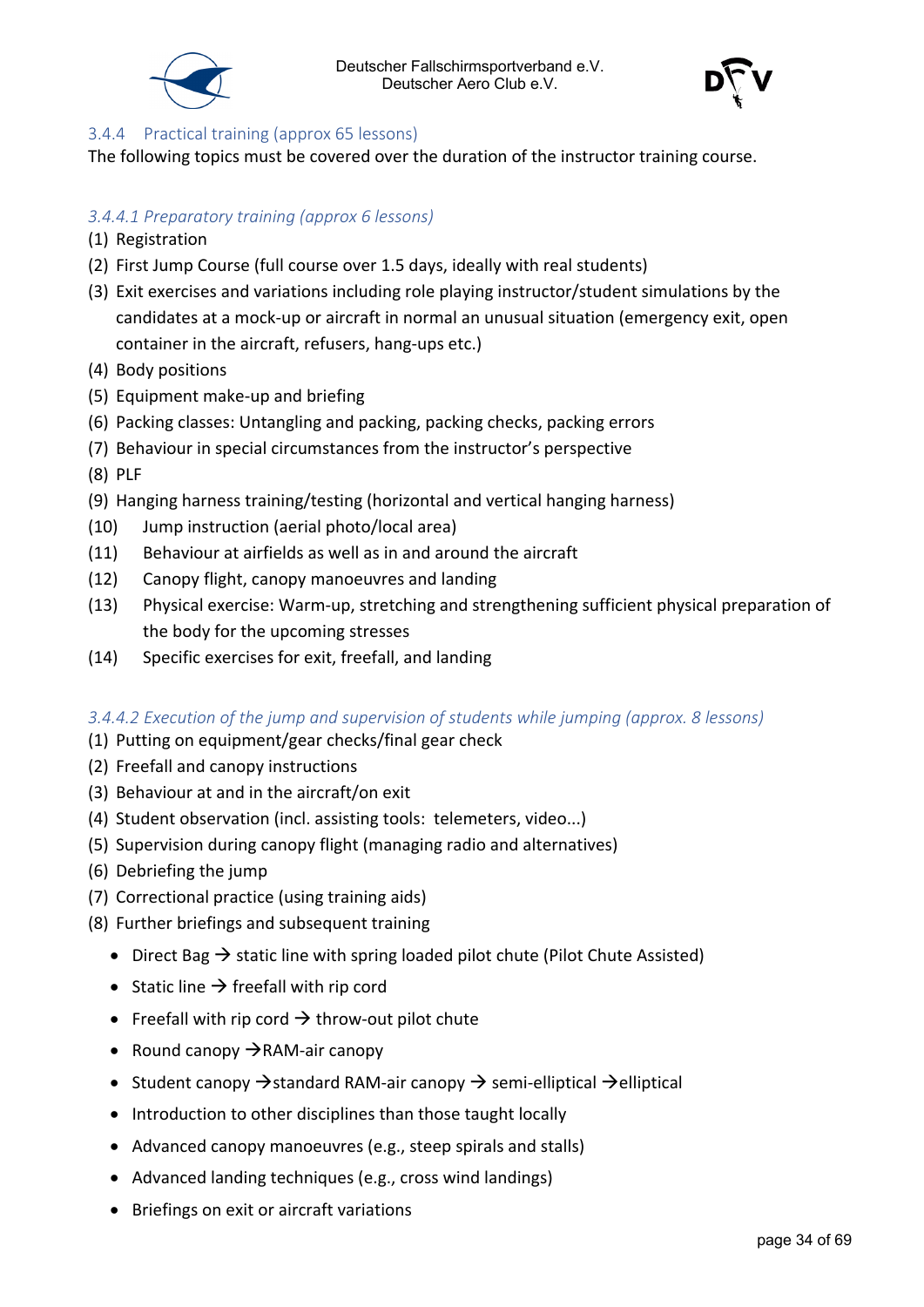

#### <span id="page-34-0"></span>*3.4.4.3 Follow-up/write-up/documentation (approx. 3 lessons)*

- (1) Maintenance of proficiency cards and logbooks
- (2) Compilation of documents needed for final exams and licence as an air sports equipment operator

#### <span id="page-34-1"></span>*3.4.4.4 Internalisation of knowledge (approx. 2 lessons)*

- (1) If possible, conduct 2 static line jumps from at least 1,000m AGL At least one direct bag jump (stable exit, eye contact) and at least one pilot chute assisted jump (stable exit, eye contact, dummy pull/reach) Alternatively, at least 1 freefall jump from 1,200m AGL with a student harness container system
- (2) At least 1 freefall jump from 3,000 m AGL and at least 40s freefall time with dive flow over three axes or a formation skydiving jump, landing within 50m of a predefined target.
- (3) The freefall jumps (low and high) can be used and evaluated as the examination jumps.

#### <span id="page-34-2"></span>*3.4.4.5 Sports instruction (approx. 6 lessons)*

Parachuting instructors are primarily sports instructors responsible for teaching students the necessary movements and prepare their body suitably for parachuting activities. The link between physical and mental challenge needs to be bridged. A student who trusts their own body and its ability to move is likely to be more confident than a student unsure of the required movements.

The aim of this lesson (most appropriate during or after the morning/warm up exercises) is to encourage the development of motor skills beyond common exercise in readiness for those required in freefall. Coordination and movement sequences should be introduced in a relaxed and/or playful manner. This facilitates the briefings later. It is also possible to evaluate the knowledge and skill level of the students by their response to the difficulty levels of the exercises and develop them further.

Sport always starts with a warm-up to encourage flexibility before engaging in the technical training. Exit and freefall related movements should be trained without performance or time pressure. The connection of the movement to their practical application is not important at this stage. What is important, is that the student parachutist understands and follows the movement before executing it correctly. After this, coordination training will develop speed and strength of the movements. Stamina is only required as far as needed in freefall. Furthermore, it is necessary to teach how the body can be relaxed and does not require lots of strength to remain in the box freefall position if there is sufficient tension to maintain the position. To encourage continued or improved flexibility, stretches should be conducted between exercises.

You are welcome to use any sports equipment which may support or strengthen the effects of the exercises. Note that the training movements should retain as much similarity to those used in practice. Wrong exercises can convey wrong movements and could be counterproductive for freefall. Intervals of the exercises should be matched to performance levels. Time constrained practice only takes place during the actual jump briefing later in the day. Cool-down should close out the exercises to loosen the body again. Care needs to be taken at all times that the exercises do not overly strain the body rather that it is activated for the intended purpose.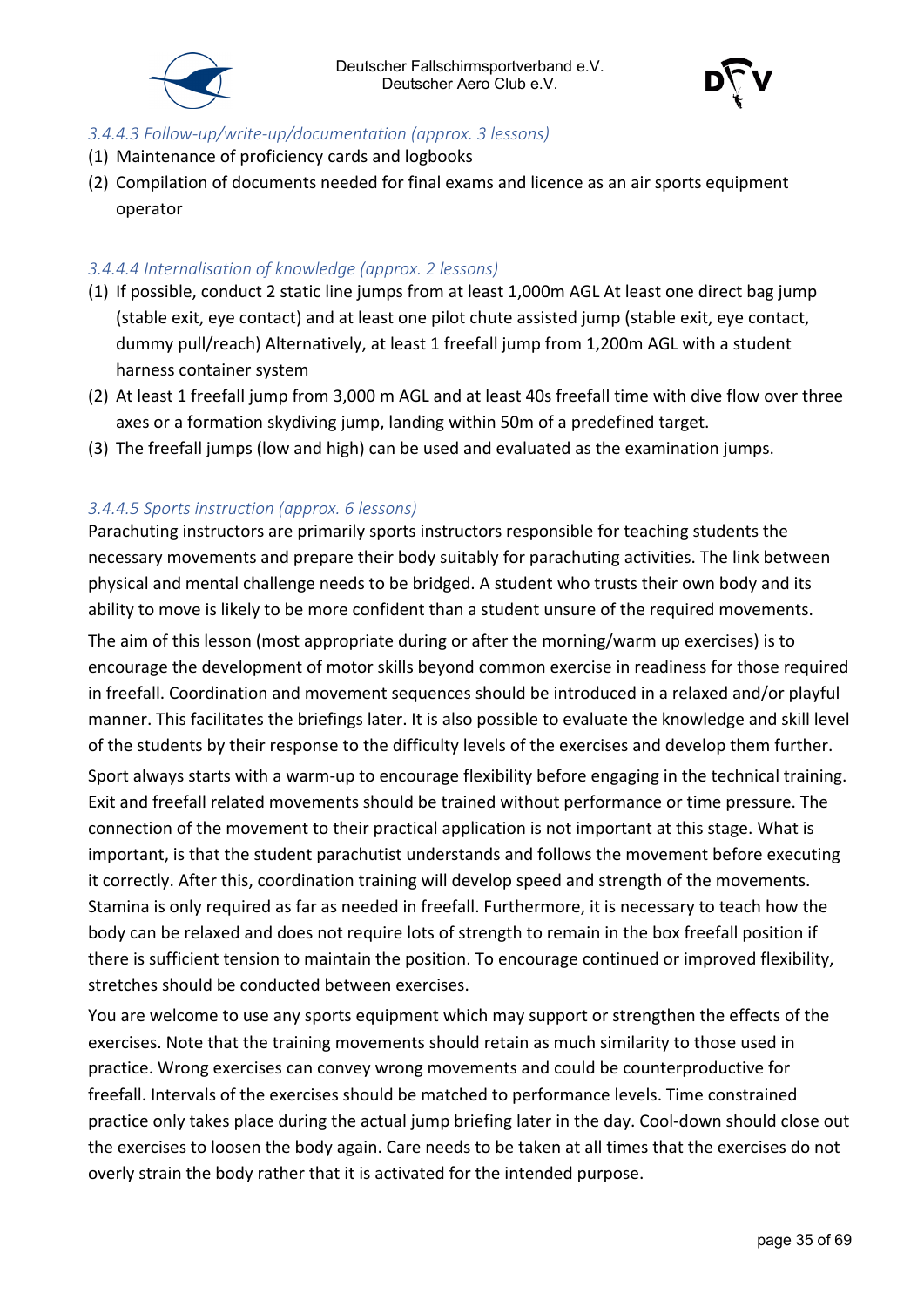



Any prior injuries should also be considered so that there is only limited additional strain on ligaments, muscles, joints, and the spine.

Generally, all the complex sequences of movements in freefall can be segmented into small individual movements. Training these individual movements is the responsibility of the (sports)instructor. It can therefore be of value to touch or adjust students to ensure the correct muscle movements take place. This can enable the student to recognise how to perform the movement faster.

It is worth noting that after a demonstration, people usually copy what they have seen. This can lead to mirror image copying. This in turn could result in turn techniques, pull or even emergency procedures being practiced and remembered incorrectly. The need to remain engaged with the movements can be vital, especially in the case of emergency procedures. The exercise environment should be suited the exercises being carried out.

#### <span id="page-35-0"></span>3.5 Guidelines for the instructor examination

The examination consists of the following theory and practical parts. Further details are in chapter 5.

<span id="page-35-1"></span>3.5.1 Theory exam Written exam Theory lesson (teaching) 45 minutes

#### <span id="page-35-2"></span>3.5.2 Practical Exam

Practical lesson 45 minutes First examination jump Second examination jump

#### <span id="page-35-3"></span>3.6 Safety regulations

The course director or relevant subject matter experts are responsible for ensuring safety throughout the instructor training course and must make all necessary interventions. This includes the following:

The instructor candidate should be familiarised with the various practical exercises:

- Exit training with head protection and appropriate footwear
- PLFs only after warming up and wearing appropriate clothing, emptied pockets, suitable shoes, well-fitting head protection and on suitably soft ground.
- Hanging harness training (horizontal and vertical) only with emptied pockets and head protection
- When conducting static line jumps, the instructor candidates must be briefed on the altered emergency procedures for this type of equipment.
- When using student AADs the candidates must be advised of the different firing criteria. The candidate must adjust their flight behaviour accordingly.
- High speed landings with turns over 90° are not permitted on student equipment or for the duration of the course.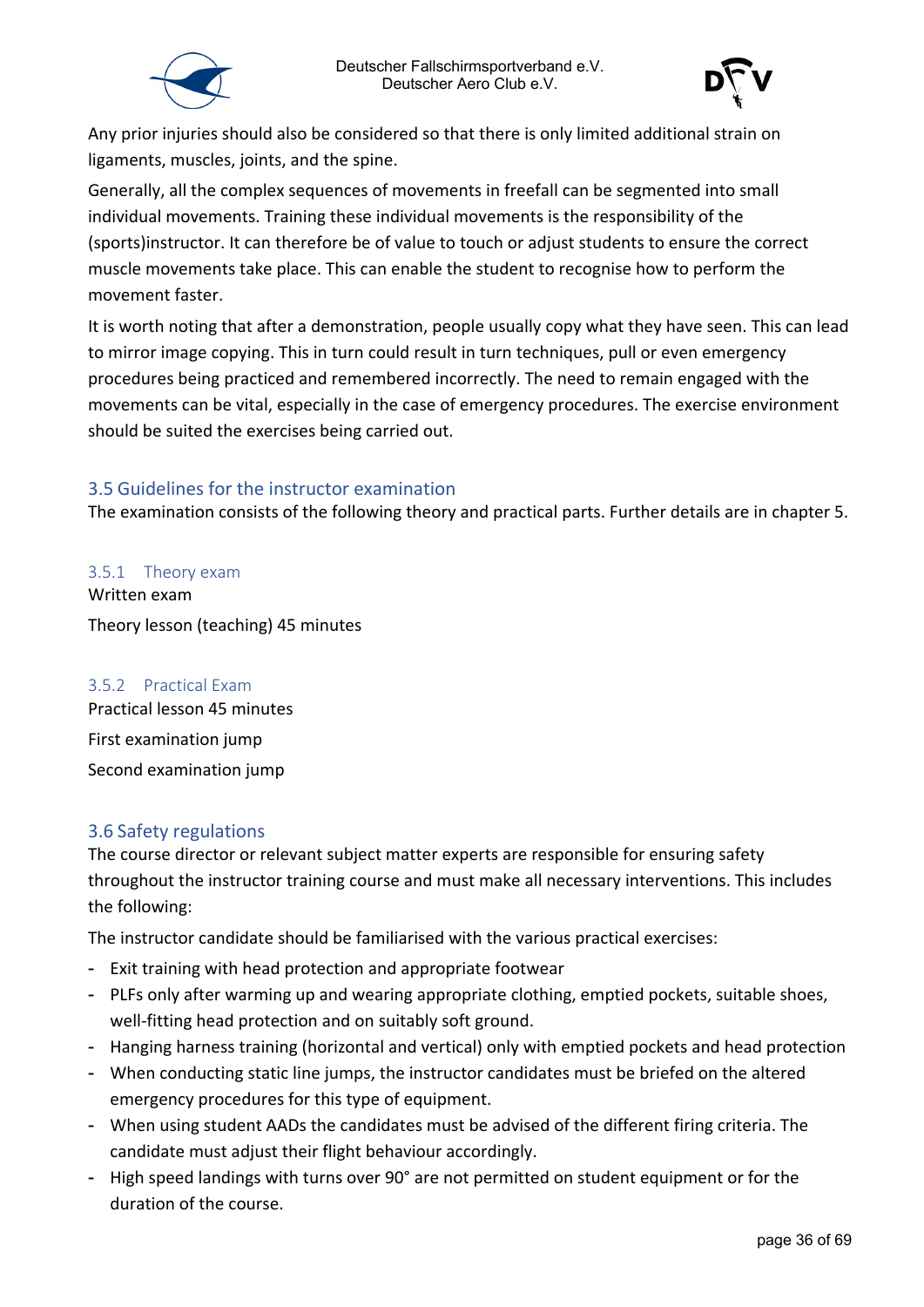



- For the declared accuracy landings a suitable stack must be adhered to, to ensure individual landing approaches for each participant. A safe landing outside the target area takes preference over hitting the target. One landing within a target with a 25m radius is nonetheless required to pass the practical examination.
- In the event of a reserve having to be used, all exercises and examinations can be repeated. A positive outcome can be evaluated
- Necessary organisational measures must be in place to ensure that rigging mistakes in equipment to be used for jumping can be identified. The trainer must conduct a full gear check before equipment is used for jumping.
- Twists, step-throughs, and line entanglements from the packing test must be removed. The person responsible must conduct a final check to ensure this has been done.
- When instructing students, all requirements of the AHB Part I and the local operating procedures of the training operation must be met and adhered to.

#### <span id="page-36-0"></span>3.7 Tips for the practical training

#### <span id="page-36-1"></span>3.7.1 Integrated training

All the theory and practical training is aimed at enabling any situation to be actively and successfully managed in future. Therefore many training topics can be conveyed together. For example, various situations arising during the climb to altitude as well as emergency procedures can be discussed in the classroom. The actual implementation thereof must however be practiced in a mock-up with practice equipment, training harnesses etc. This facilitates the observation of how well the theory has been absorbed and can be implemented and is not just repeated parrot fashion in the classroom

There are further examples of this when supervising students. Rather than training simple individual topics, it is worthwhile creating training sequences which approximate likely subsequent instructor experiences. An example sequence could be:

Review student file, poss. briefing a new deployment system or aircraft, instruction for next jump and canopy flight, manifesting, issue of equipment, conversion of equipment, equipment check before putting it on, gear safety check, communicating colour of main canopy, wind and landing briefing, radio briefing, determination of exit order, boarding, supervision during climb to altitude including checks, spotting, exiting, observation of the student in freefall and during canopy flight until landing, radio support, post-landing behaviour, packing with packing checks, debriefing, correctional instruction, write-up.

Topics can also be combined in vertical hanging harness training. The opening phase and possible malfunctions can be covered here, as well as the whole canopy flight including landing together with canopy maneuvres, application of avoidance rules, behaviour in canopy collisions and unusual landings as well as how to react to radio instructions.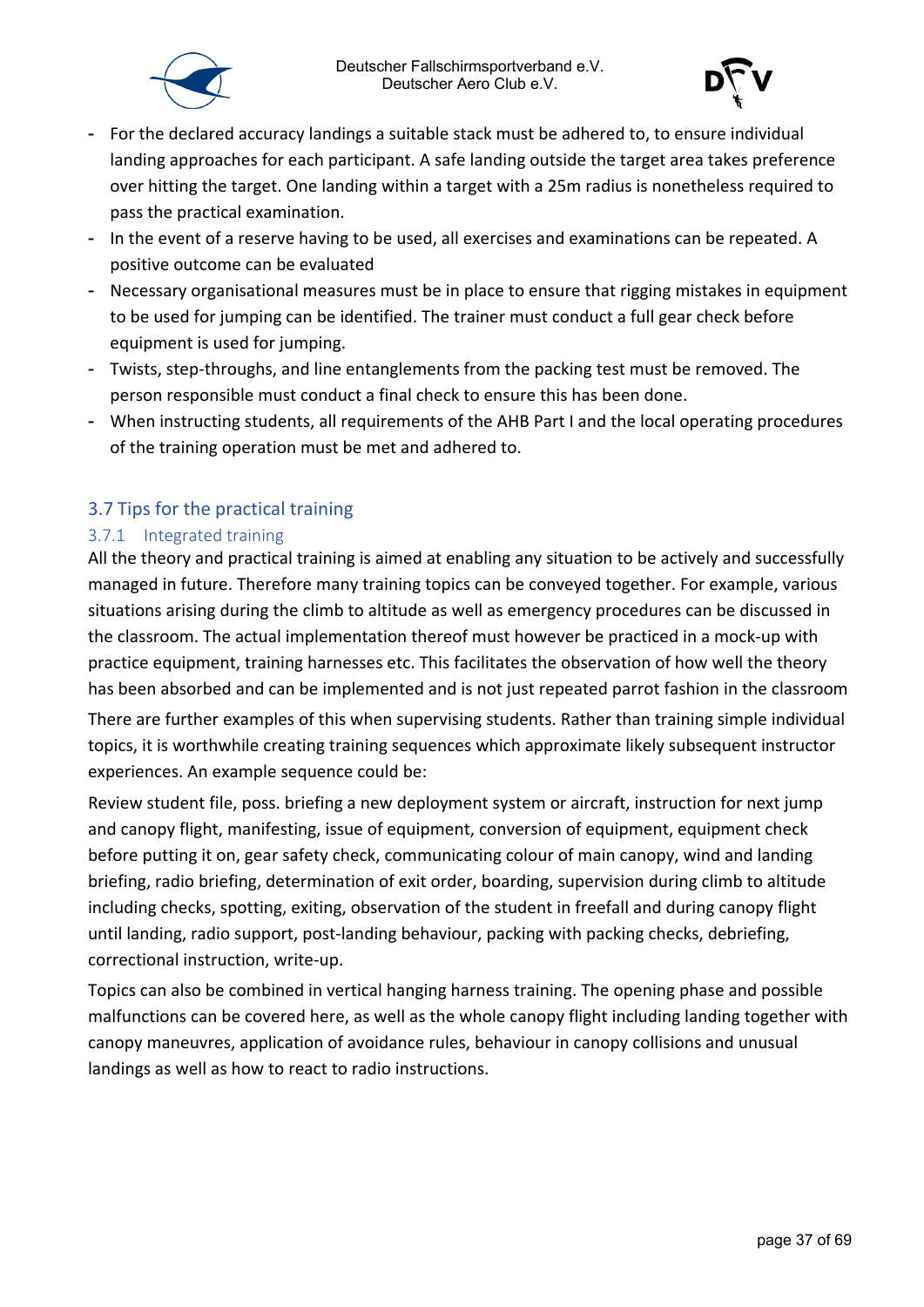



#### <span id="page-37-0"></span>3.7.2 Canopy drill instructions

Students should be given canopy drill instructions in accordance with AHB Part I. It is important to convey to the student/instructor candidate what each maneuvre does, what it is needed for and when to apply them.

Example:

Topic: Flying with rear risers

- Purpose: Change of the angle of incidence and therefore the glide angle to extend the canopy flight or to permit steering in the event of broken steering lines.
- Method: Hold steering toggles firmly, grasp rear rises just below the attachment point wrapping the fingers around the riser with the thumb pointing downward, pull risers slowly and symmetrically approximately 5 - 10cm downwards towards the shoulder. To steer, pull down one side slowly (direct steering) or let up the other side slowly (indirect steering) To flare pull both risers slowly down a further 5cm to reach parallel flight (take care, stall risk) At the end of the drill release both risers slowly and symmetrically upwards, let go of the rises and check firm hold of steering toggles.

#### <span id="page-37-1"></span>3.7.3 Radio support

Many training operations use radios for the first few student jumps. Use of radio requires wideranging preparation and briefing of the student and also requires practice by the instructor. Especially at the beginning, an instructor should be supervising a maximum of one student at a time. With experience, an individual can talk down 2 to 4 students on the radio.

The principal difficult lies in accurately determining the student's position and speed in three dimensions to be able to give them the correct commands on a timely basis regardless of whether the student is moving towards, away from, past or over the instructor. At the same time, the student should always be given the opportunity to conduct their canopy flight as planned. The principle: "think - press - talk" should always be applied.

The following points should be noted when using radios:

#### <span id="page-37-2"></span>*3.7.3.1 Training preparation*

- a) Radios are charged and ready for use
- b) Radio briefing
	- Switching radio on/off, setting volume, channel selection, talk-button, locking mechanism
	- Donning of kit (which ear, take care with hearing aids or those who are hard of hearing)
	- Switching on (who/when)
	- Pressure equalisation under canopy
	- Radio is only support (the student is the responsible pilot and should be able to fly alone, the radio is merely assistance and is used on an exception basis to make contact and confirm, check steering and flare behaviour and the start of the landing flare).
	- Discuss commands (making contact and confirming, turns, flare, changes in landing direction)
	- No commands will be given for emergency procedures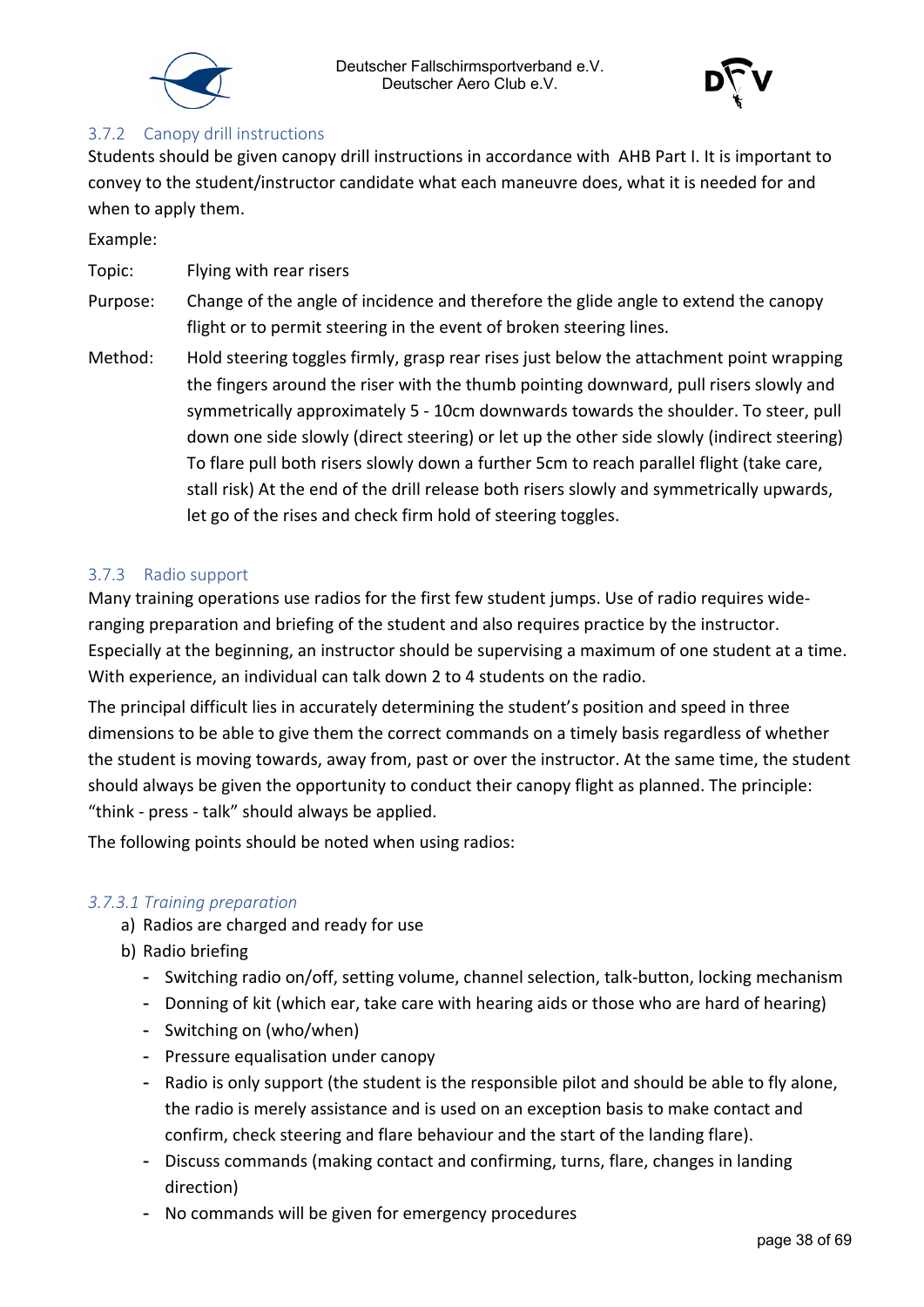

- What to do in the event the radios fail / hand signals
- Talk-button for special situations (landing off, obstacles etc.)
- c) Checking channels for multiple students
- d) Confirmation with person talking down / duty instruction (run-in, exit order, canopy colour, wind and landing instructions)
- e) Establish radio chart
- f) Practice commands on the ground

#### <span id="page-38-0"></span>*3.7.3.2 Training conduct*

- a) Making contact and confirmation
- b) Checking student ability to steer
- c) Checking student ability to flare
- d) Flare command (3-2-1 Flare, Eyes-Shoulders-Hips or similar)

#### **Possible scenarios / problems students may encounter**

- a) Did no equalise pressure
- b) No canopy check
- c) Loss of sense of direction
- d) Wrong position (wind axis, holding area, stack, distance)
- e) Following other jumpers
- f) Hesitant / overly aggressive steering ability, wrong timing in practice flare
- g) Asymmetrical flare / incomplete flare
- h) Left/right confusion
- i) No wind check
- j) Changed landing direction
- k) Correction of landing approach / body position for PLF
- l) Flaring too high ("hold, hold, hold")
- m) Flaring too low/late ("flare/flare/flare")

#### **Possible scenarios / problems instructors may encounter**

- a) Wrong position
- b) Misjudgment of height, position and speed
- c) Left/right confusion by instructor
- d) Giving commands too early, too late, incorrectly or not at all
- e) Attempt at 'remote control'
- f) Addressing the wrong student
- g) Poor pronounciation, not pressing talk-button in time
- h) Use of terms student is not briefed on
- i) Giving instructions to start emergency procedures.

#### **Possible method:**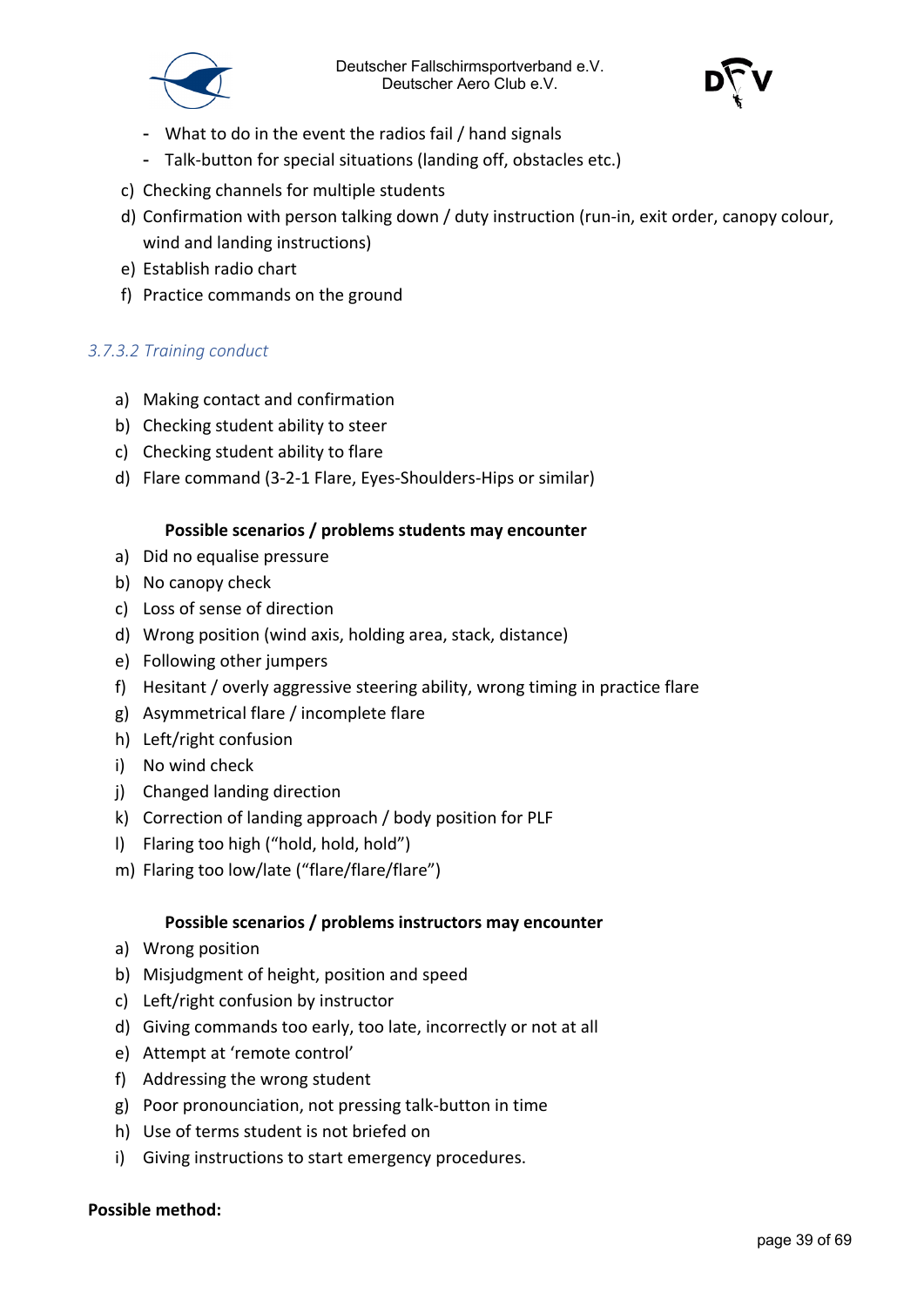

- **1. Demonstration of "Ideal scenario"**
	- "student" flies the agreed canopy flights
	- "student" indicates 300m/200m/100m with leg movement

#### Radio commands

- Making contact and confirmation
- Checking of steering and flare behaviour
- Flare command
- **2. Instructor candidates jump with student kit and operate radios**
	- "student" flies the agreed canopy flights
	- "student" indicates 300m/200m/100m by opening legs
	- poss. Inclusion of some scenarios

#### Radio commands

- Making contact and confirmation
- Checking of steering and flare behaviour
- Additional radio commands as required
- Flare command

#### **3. Instructor candidates jump with student kit and operate radios**

- "student" flies the agreed canopy flights
- "student" no longer indicates 300m/200m/100m
- Include all sorts of scenarios

#### Radio commands

- Making contact and confirmation
- Checking of steering and flare behaviour
- Additional radio commands as required
- Flare command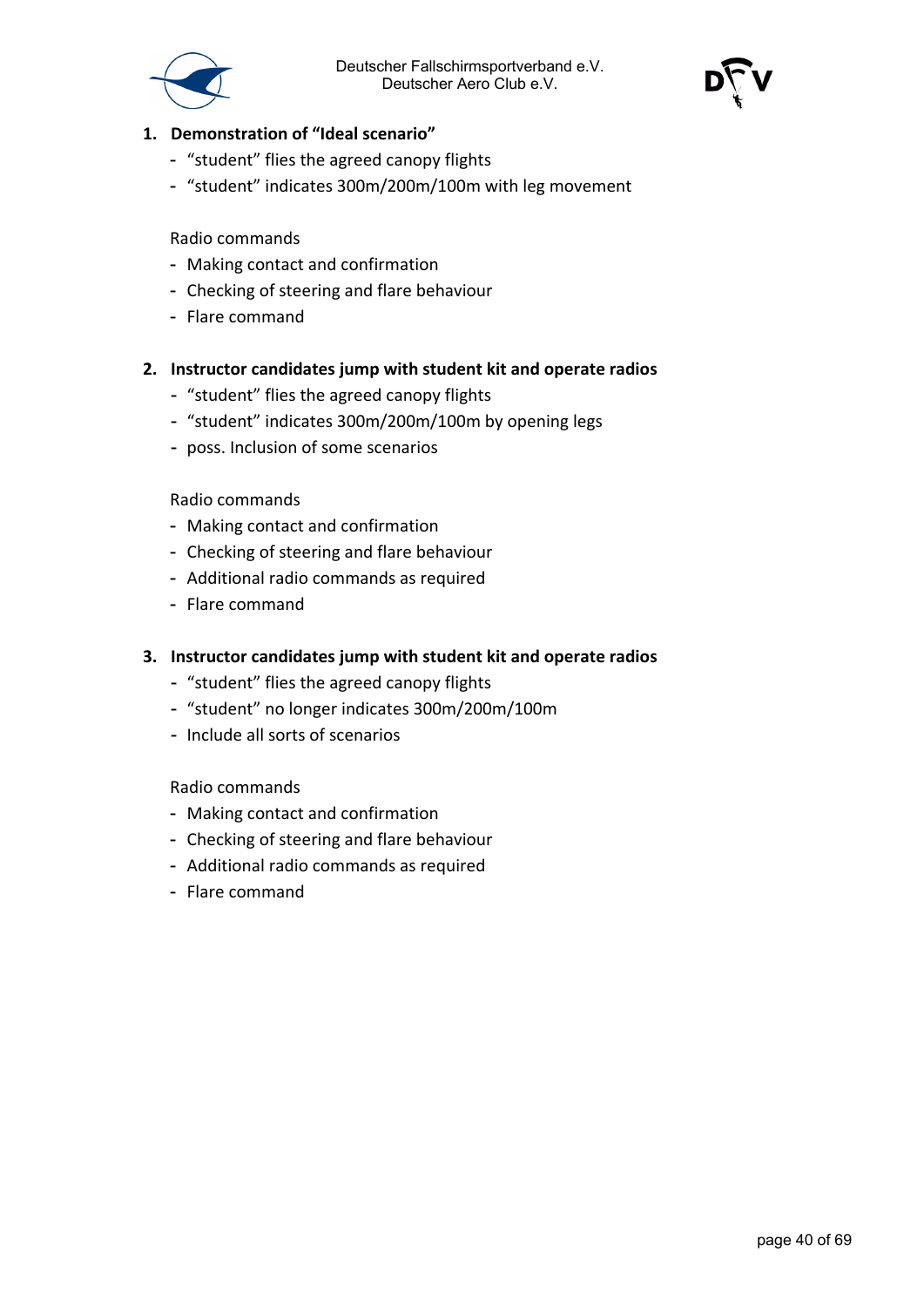



#### <span id="page-40-0"></span>3.8 Further instructor training tools

#### <span id="page-40-1"></span>3.8.1 Possible examination questions for the gear check

- 1. Are you ready for your next training jump? (physically and psychologically 100% fit, pockets emptied, no jewelry, sweets etc.)
- 2. When did you last jump? (main logbook, status tables, additional requirements e.g., 36 hours since instruction for first freefall jump, radio use)
- 3. How many jumps do you have in total? (student progression, deployment system, radio use)
- 4. Have you been briefed on radio use? (if needed)
- 5. Have you jumped with this harness-container system before? (operational limits, wing-load limits, fit)
- 6. Who allocated this kit to you? (check harness-container systems, packing card)
- 7. Can you tell me the colour of your main canopy? (check knowledge of kit)
- 8. Have you had any specific instructions for this jump and canopy flight? (check knowledge and explanation, correct if needed)
- 9. Have you had any instructions on landing and wind direction? (check knowledge and explanation, correct if needed)
- 10. Do you know your position in the exit order? (exit order as per local rules, check knowledge and correct if needed, possible jumpmaster)
- 11. Do a self-check (allow self-identification of errors / 3 x 3 of safety)
- 12. Ok, you are well prepared, let me give you a gear check too (general overview, can I touch you?, hands-on standard gear check, e.g., front top to bottom, back top to bottom then additional equipment, say points being checked out loud)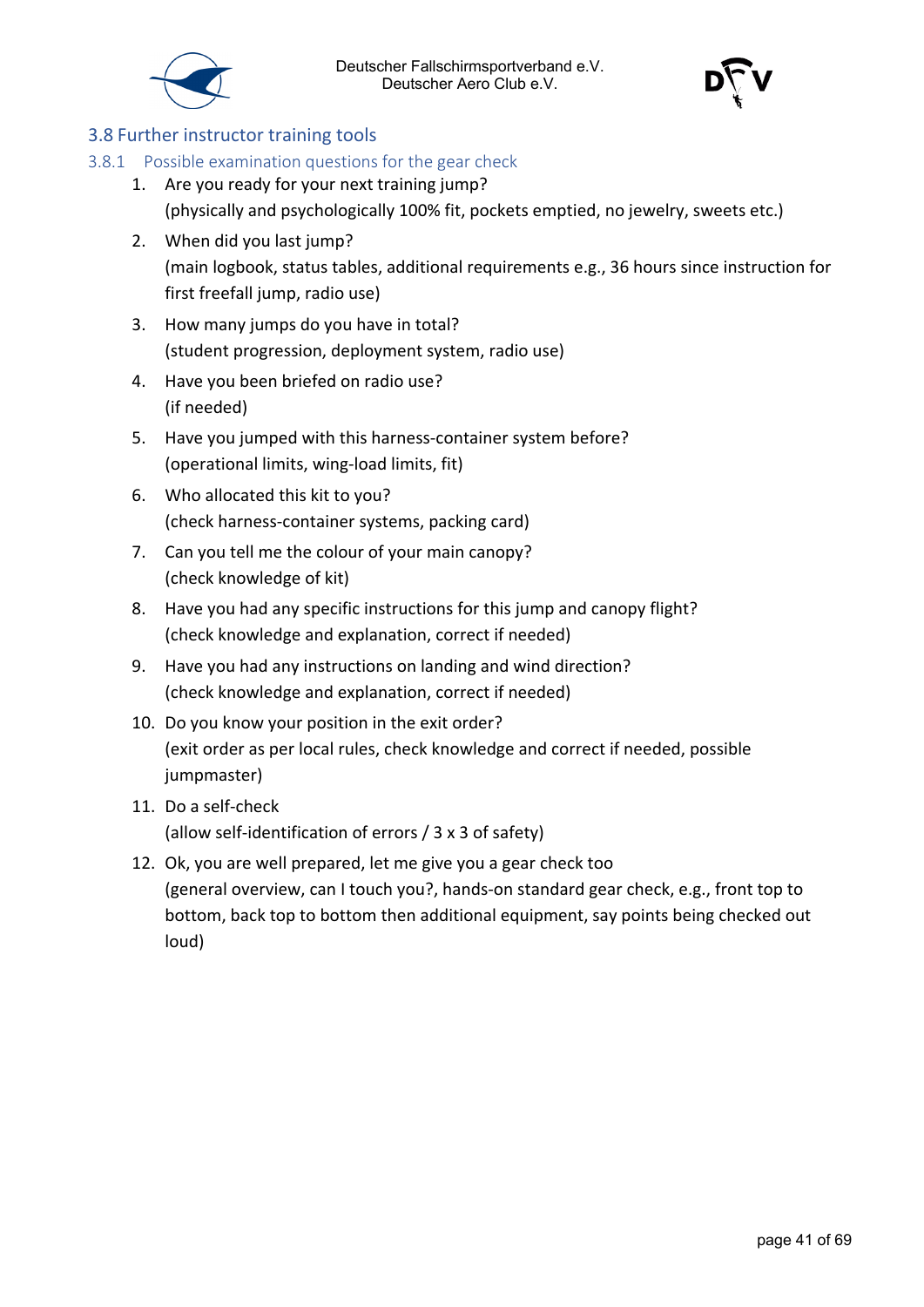



#### <span id="page-41-0"></span>3.8.2 Summary of possible errors during the gear check

|                             | <b>Possible errors</b>                               |  |  |  |  |  |
|-----------------------------|------------------------------------------------------|--|--|--|--|--|
|                             | Two-ring system                                      |  |  |  |  |  |
|                             | Loop through the small and middle ring               |  |  |  |  |  |
|                             | Little ring fed through the big ring                 |  |  |  |  |  |
|                             | Loop not passed through housing terminal             |  |  |  |  |  |
| Three-ring<br>circus errors | Reversed three-ring circus                           |  |  |  |  |  |
|                             | Cable housing fed through the three-ring circus      |  |  |  |  |  |
|                             | RSL incorrectly routed to reserve handle             |  |  |  |  |  |
|                             | <b>RSL not connected</b>                             |  |  |  |  |  |
|                             | RSL does not run freely                              |  |  |  |  |  |
| RSL<br>Errors               | No RSL present                                       |  |  |  |  |  |
|                             | RSL connected to three ring circus                   |  |  |  |  |  |
|                             | Excess RSL not properly stowed                       |  |  |  |  |  |
|                             | Risers not properly enclosed by riser covers         |  |  |  |  |  |
|                             |                                                      |  |  |  |  |  |
|                             | Chest strap wrapped around main lift web             |  |  |  |  |  |
|                             | Chest strap routed through reserve handle            |  |  |  |  |  |
|                             | Chest strap under floatation device                  |  |  |  |  |  |
|                             | Chest strap only looped through buckle               |  |  |  |  |  |
| Chest strap<br>errors       | Chest strap routed through buckle from back to front |  |  |  |  |  |
|                             | Chest strap too tight                                |  |  |  |  |  |
|                             | No stowing of excess chest strap                     |  |  |  |  |  |
|                             | Twisted chest strap                                  |  |  |  |  |  |
|                             | One leg-strap twisted                                |  |  |  |  |  |
|                             | Leg-straps crossed                                   |  |  |  |  |  |
|                             | Leg-strap only looped through buckle                 |  |  |  |  |  |
| rap<br>ဖို                  | Asymmetric tightening of leg-straps                  |  |  |  |  |  |
| Leg-st<br>erro              | Leg-straps not tightened enough                      |  |  |  |  |  |
|                             | Excess leg-strap not stowed                          |  |  |  |  |  |
|                             | B12 hooks not closed or bent                         |  |  |  |  |  |
|                             | Padding not under B12s or buckles                    |  |  |  |  |  |
|                             | Harness-container system too small/big in general    |  |  |  |  |  |
| Sizing<br>errors            | Asymmetric size adjustment                           |  |  |  |  |  |
|                             | Size adjustment too small/big                        |  |  |  |  |  |
|                             | AAD not switched on                                  |  |  |  |  |  |
|                             | Incorrect height setting on AAD                      |  |  |  |  |  |
| AAD<br>errors               | No AAD present                                       |  |  |  |  |  |
|                             | Wrong mode on AAD                                    |  |  |  |  |  |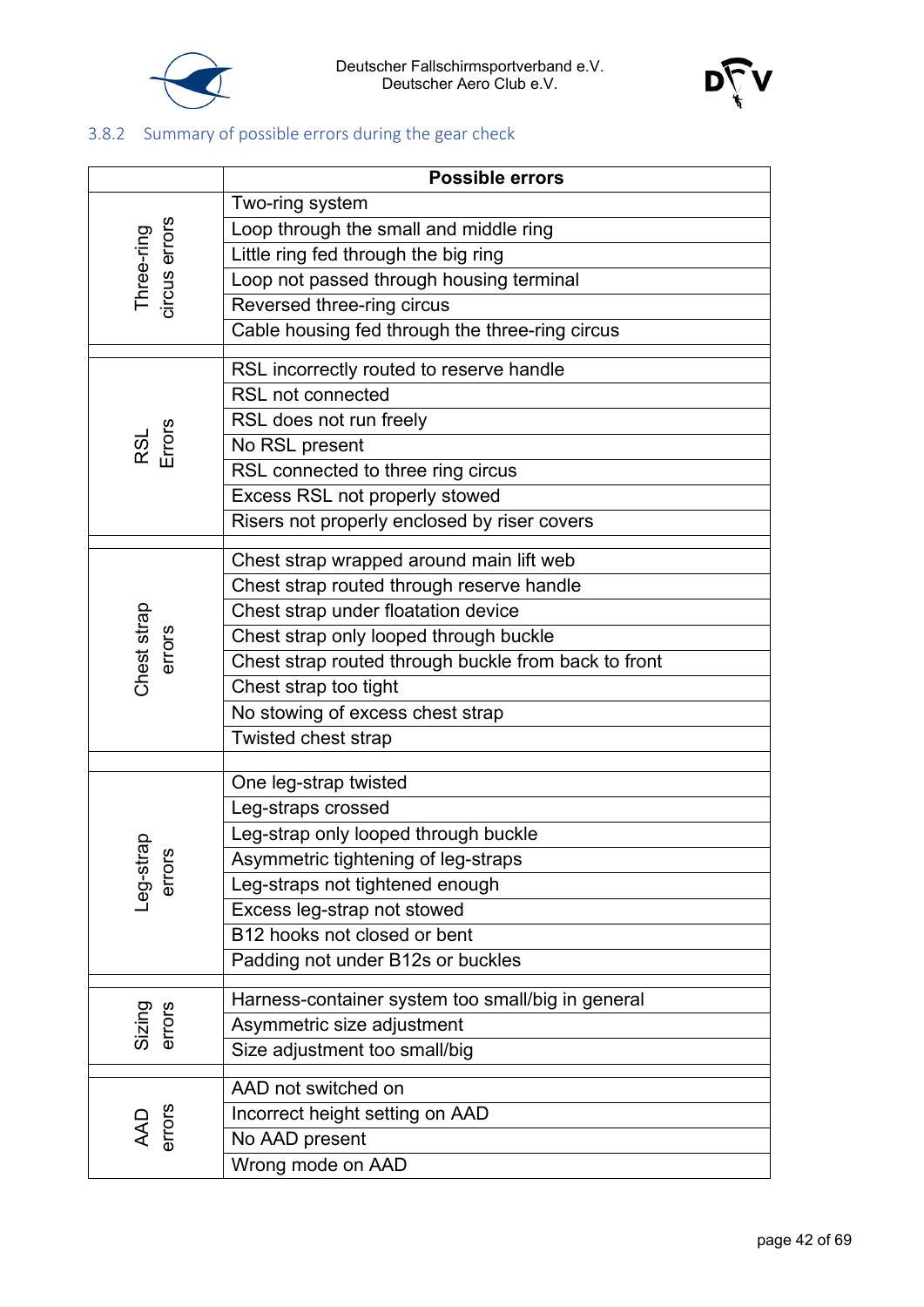



|                                   | <b>Possible errors</b>                             |  |  |  |  |
|-----------------------------------|----------------------------------------------------|--|--|--|--|
|                                   | Reserve pin not properly seated                    |  |  |  |  |
|                                   | Wrong routing of reserve cable                     |  |  |  |  |
|                                   | No free running of reserve cable                   |  |  |  |  |
| Errors with the                   | Insufficient packing pressure on reserve container |  |  |  |  |
|                                   | Damaged reserve closing loop                       |  |  |  |  |
| eserve container                  | Reserve pillow instead of D-ring                   |  |  |  |  |
|                                   | Incorrectly placed final closing flap              |  |  |  |  |
|                                   | Damaged main closing loop                          |  |  |  |  |
|                                   | Wrong closing sequence                             |  |  |  |  |
|                                   | Insufficient packing pressure                      |  |  |  |  |
|                                   | Pin not fully seated                               |  |  |  |  |
|                                   | Pin pushed too far through the closing loop        |  |  |  |  |
|                                   | Damage to ripcord cable                            |  |  |  |  |
| with the main container           | <b>Bridle misrouted</b>                            |  |  |  |  |
|                                   | Misrouted bridle on closing flap                   |  |  |  |  |
| Errors                            | No excess bridle above pin                         |  |  |  |  |
|                                   | Kill-line not cocked                               |  |  |  |  |
|                                   | Static line jammed                                 |  |  |  |  |
|                                   | Wrong routing of static line (LH vs RH door)       |  |  |  |  |
|                                   | Static line incorrectly routed                     |  |  |  |  |
|                                   | No Main Override Device (MOD) present              |  |  |  |  |
|                                   | MOD incorrectly assembled                          |  |  |  |  |
|                                   | BOC pocket not tight enough                        |  |  |  |  |
|                                   | Pull-up/packboy still in place                     |  |  |  |  |
|                                   |                                                    |  |  |  |  |
|                                   | Altimeter not set to zero                          |  |  |  |  |
| ø                                 | Altimeter turned by 180°                           |  |  |  |  |
|                                   | Altimeter not tightened                            |  |  |  |  |
|                                   | Altimeter not properly fixed to chest strap        |  |  |  |  |
| Altimeter Error                   | Altimeter on the wrong hand                        |  |  |  |  |
|                                   | No altimeter present                               |  |  |  |  |
|                                   | Wrong units (m vs ft as appropriate)               |  |  |  |  |
|                                   | Helmet too big/small                               |  |  |  |  |
|                                   | Frappe hat instead of helmet                       |  |  |  |  |
| Errors<br>with head<br>protection | No helmet                                          |  |  |  |  |
|                                   | Helmet fastener broken or missing cushioning       |  |  |  |  |
|                                   | Camera helmet                                      |  |  |  |  |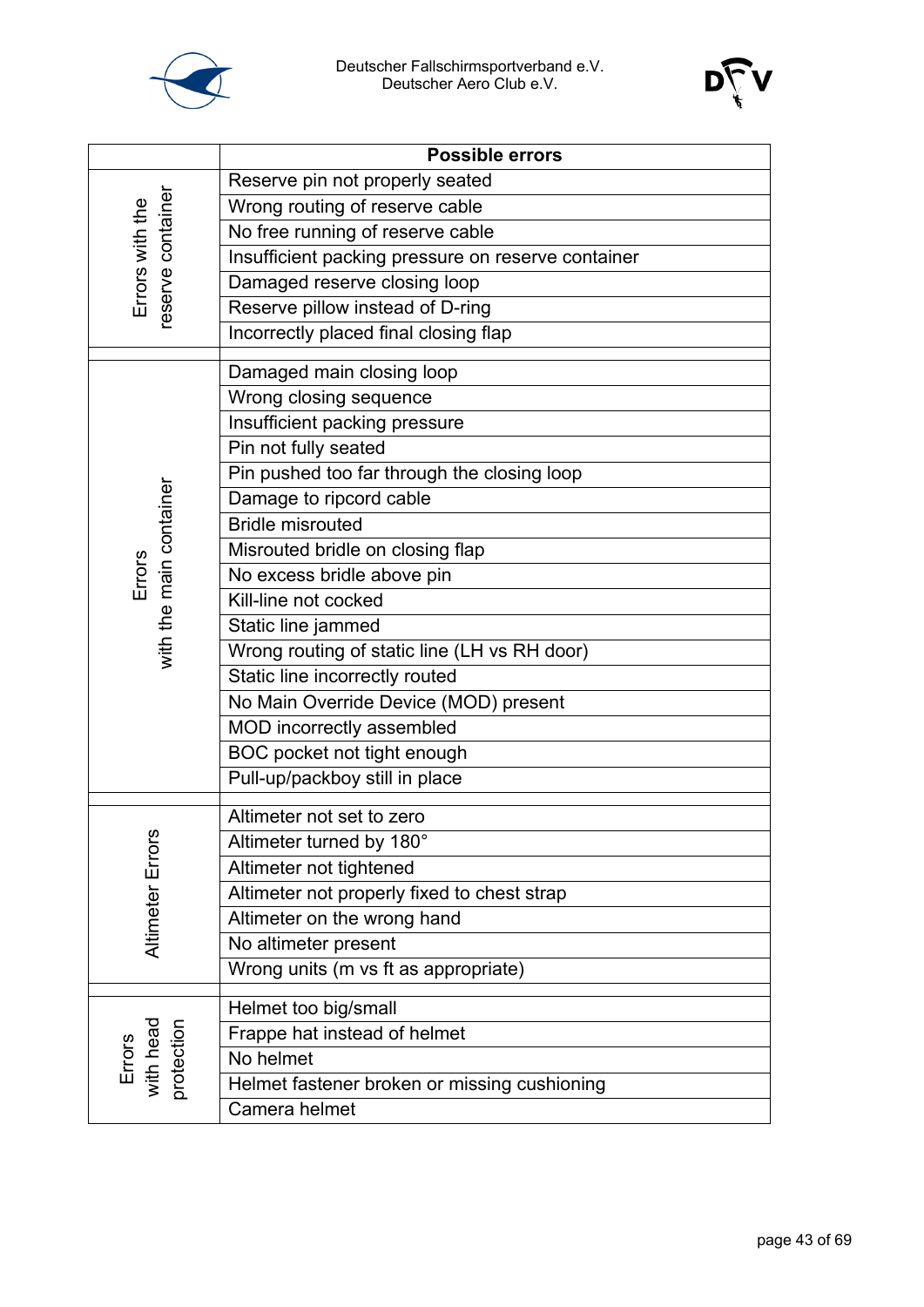



|                      | Possible errors                                             |
|----------------------|-------------------------------------------------------------|
|                      | No goggles                                                  |
| Goggle<br>errors     | Goggles damaged/very dirty                                  |
|                      | Tinted goggles                                              |
|                      | Goggles too big/small                                       |
|                      | No Jumpsuit                                                 |
| Jumpsuit<br>errors   | Jumpsuit too big/small                                      |
|                      | Jumpsuit with booties                                       |
|                      | Jumpsuit damaged (e.g., zip)                                |
|                      | No gloves                                                   |
|                      | Gloves too big                                              |
|                      | <b>Mittens</b>                                              |
| Glove/shoe<br>errors | Shoes with hooks                                            |
|                      | Unsuitable shoes                                            |
|                      | Jumpsuit without grippers for AFF jumps                     |
|                      | No radio                                                    |
|                      | Dead batteries in radio                                     |
| Radio<br>errors      | Wrong channel                                               |
|                      | Radio does not work                                         |
|                      |                                                             |
|                      | Floatation device not under harness-container system        |
|                      | Floatation device not tightened                             |
|                      | No floatation device present                                |
|                      | Pockets not emptied/jewelry/packboy/mobile phone etc.       |
|                      | Chewing-gum or sweets in mouth                              |
| cedura<br>errors     | Jumpsuit is same colour as cut-away pad                     |
| Pro                  | Wingloading too high (main and/or reserve canopy)           |
|                      | Exit weight too high                                        |
|                      | Airworthiness certificate expired<br>Reserve repack expired |
|                      | Harness-container not insured                               |
|                      | Rig packed without packing checks                           |
|                      |                                                             |
|                      | Not briefed on deployment system                            |
| Supervision          | Wrong/no jump or canopy instruction                         |
| errors               | No briefing on winds and landing                            |
|                      | No radio check                                              |
|                      | Unknown colour of main canopy                               |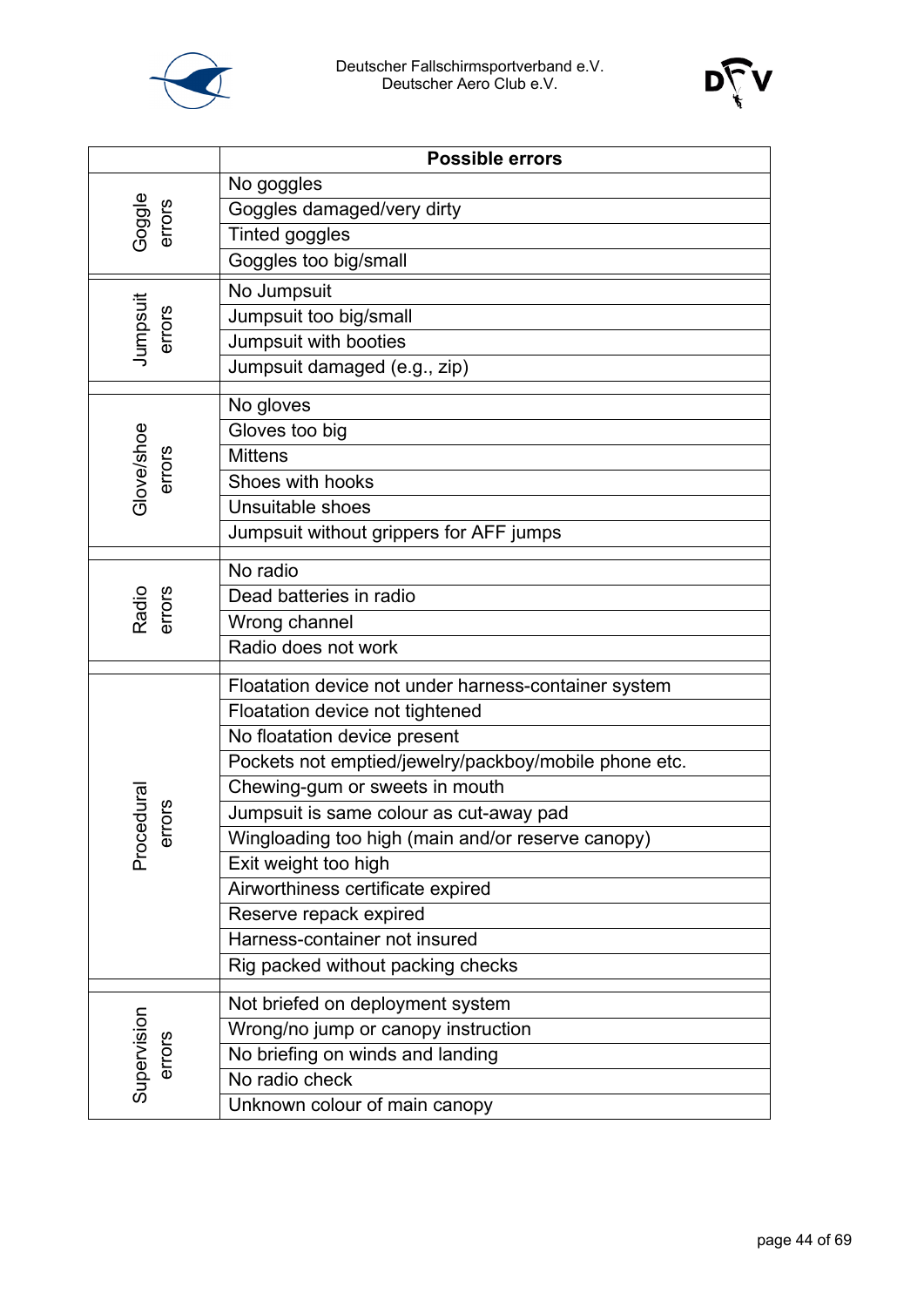



#### <span id="page-44-0"></span>3.8.3 Sport education topics

When demonstrating, awareness of the "mirroring effect" and how it can be avoided is needed.

Useful exercises to illustrate and prepare for parachuting are:

- All movements which result in an hip-forward arch
- Strength to the neutral box position (e.g., lying on a horizontal trainer, table, box with dangling legs)
- Suspension allowing the hips to push forward (e.g., lying on two rolled up roll mats one each above and below the hips)
- Reinforcing back-bends does not lead to good creation of a centre of gravity = the body arches better when stretched long
- Value of stretched abdominal muscles and relaxed back muscles to create and arch
- Lifting knees up (e.g., on a cushioned table edge)
- Symmetrical legs
- Hip joint function and anatomical limits  $\Leftrightarrow$  wider spread of legs  $\rightarrow$  changed thigh/knee position
- Remove any natural asymmetry by adjusting the torso: directly and indirectly (cross-over relationship between hip and shoulder and hip and knee)
- Tipping the body on the left and right side from the neutral position solely by tensing muscles
- Static body and presentation to the relative wind on exit
- Conscious head movements affecting the body (head steers the torso)
- All movements to reach and pull all handles
- Coordination of movement to check altimeter (symmetrical balance)
- Free movement of the hips (Partner holds shoulders in place, candidate leans forwards and rotates the hips left and right)
- Aerodynamic turn techniques both direct and indirect (from the torso = standard student turn from the shoulder), identify stronger side (dipping vs lifting to affect airflow)
- Mechanical turns (directing the airflow with elbows and knees)
- Movement exercises that use airflow and its force (e.g., turns and exits)
- Conditioning motor issues in body symmetry (e.g., turns: student turns correctly to the right, but incorrectly when turning left and may need to re-train to initiate left turns using their right shoulder)
- Rollover techniques from back to belly (recovering from flying on back)
- poss. somersaults; not on hard ground risk of injury
- Dive and track position

Important: Muscles should always be warmed up before any exercises! Massive back bends should be avoided and even with a healthy spine should not be conducted excessively This applies particularly to practice on the horizontal trainer and when standing.

Note: The term back-bend is an incorrect reflection of the position in freefall. Rather the well shaped body is a smooth arch. The term remains in use out of tradition and custom.

It is down to the instructor how the student understands the words and related movement.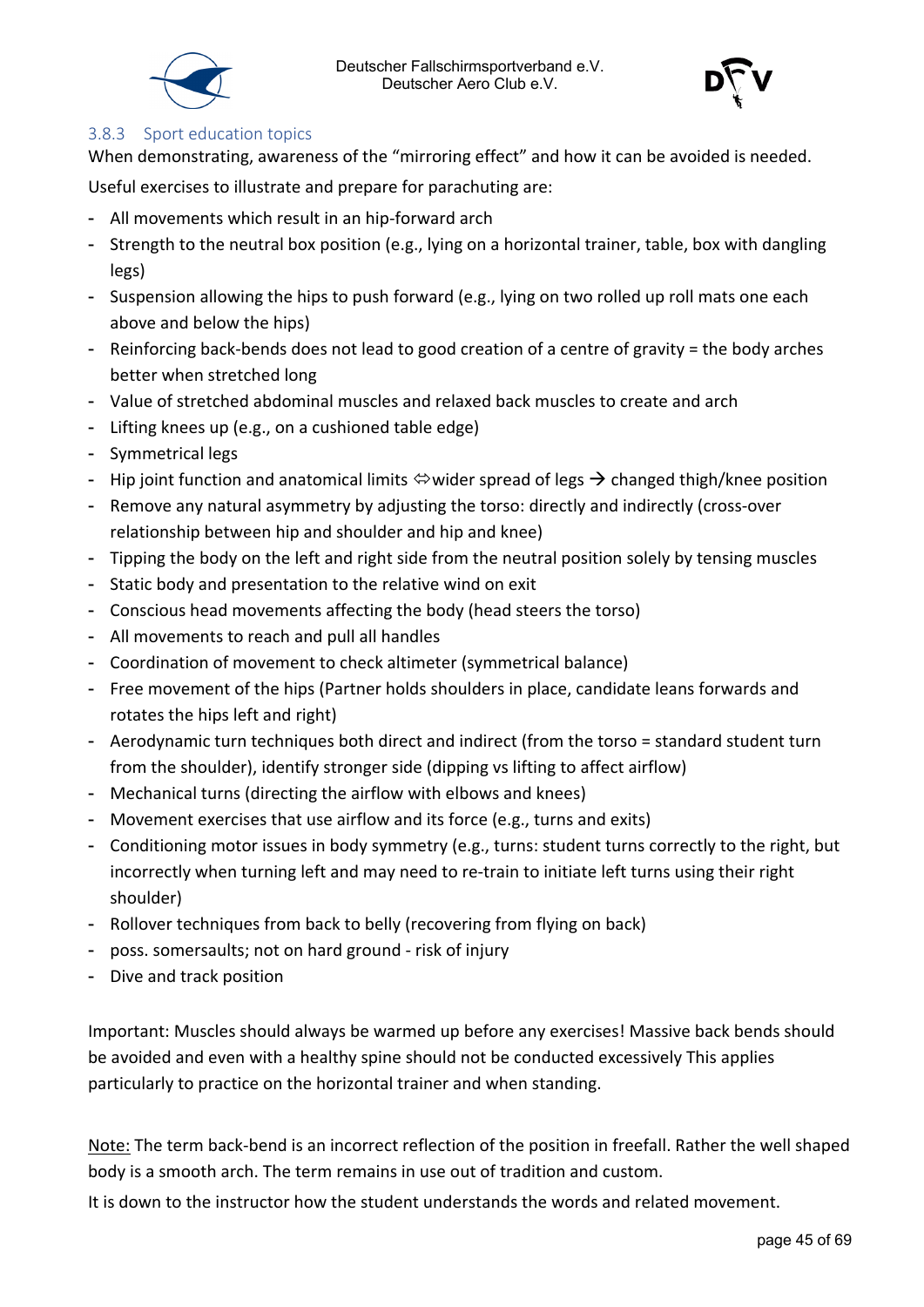



### Chapter 4

# Instructions for the Course director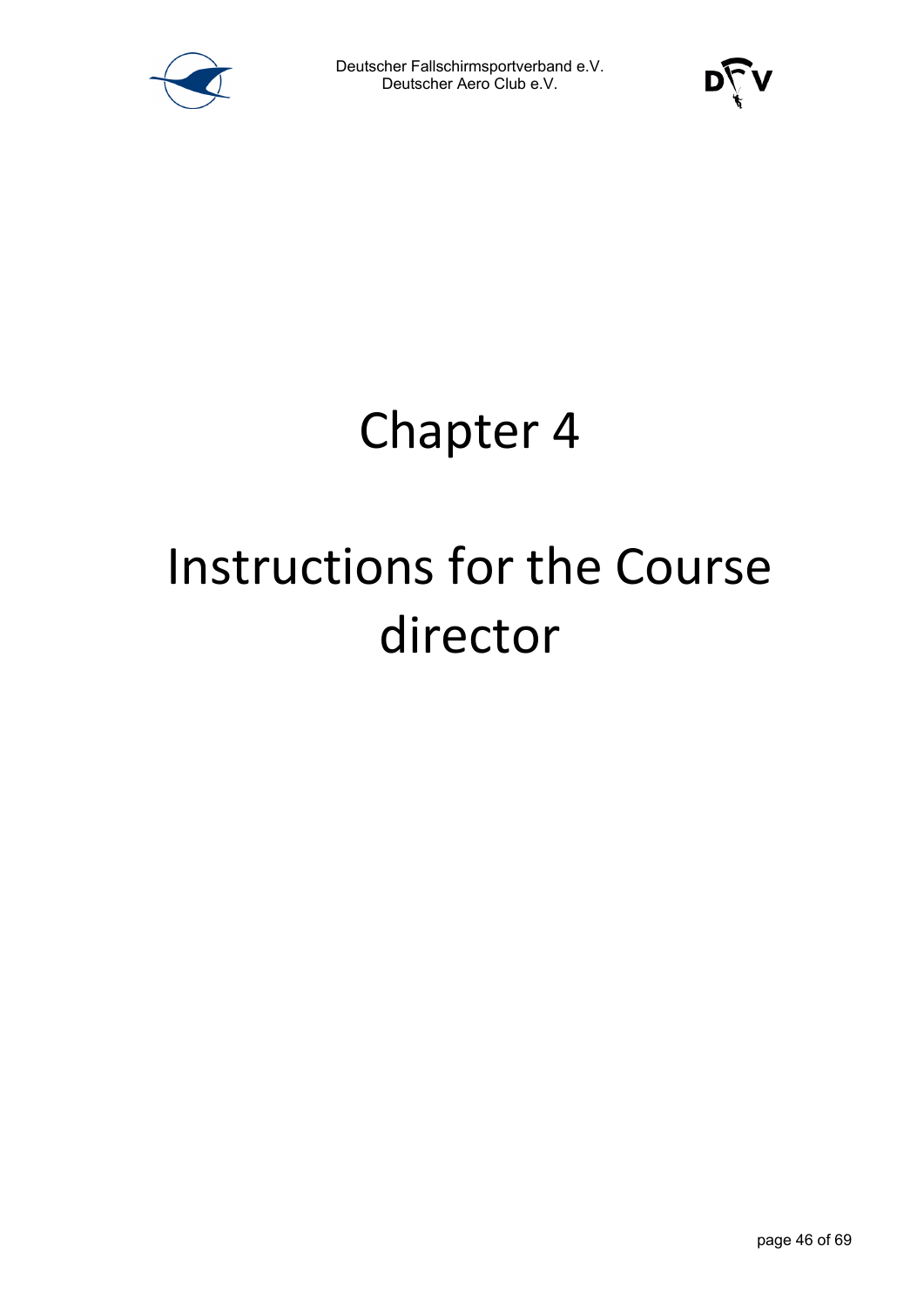



#### <span id="page-46-0"></span>4. Instructions for the Course director

#### <span id="page-46-1"></span>4.1 On course directors

Every instructor training course requires a course director who is responsible for carrying out the following tasks. They are an organiser, Chief Instructor and possibly permitted to oversee some of the examinations with agreement of the instructor examiners (Prüfungsräte).

If dictated by the circumstances and after suitable briefing, another course director can carry out the role. If there is a change in course director, the authorised associations must be informed using appropriate communication and they must approve the change. In all cases it must be ensured that all responsibilities of the course director are met. The course director can work location independent.

#### <span id="page-46-2"></span>4.2 Instructions for the Course director

#### <span id="page-46-3"></span>4.2.1 General

The course director carries overall responsibility for the instructor training course.director. They must take all necessary steps to meet the preparation, execution and post-course requirement of the instructor training course.

Their responsibilities are in detail:

- Agreement with the host (timing, jumping days, equipment, infrastructure, training aids etc.)
- Participate in the preparation of the course advert
- Suggest fee schedule
- Planning of time, place and staffing for the instructor training course including any site visits
- Briefing of subject matter experts and assisting trainers on the instructional requirements
- Agreement with the instructor examiners (Prüfungsräte) on the conduct of the examination
- Application for approval of the instructor training course with the authorised associations
- Preparation of relevant documentation (overview of sample lessons, exam documents)
- Advise and support the instructor candidates in technical questions
- Checking the candidates' prerequisites (see chapter 3)
- Exclusion from the course if prerequisites are not met
- Registration of the participants with the authorised associations
- Briefing the candidates on the course on the safety and examination requirements
- Conduct an insurance briefing
- Support when checking in at the drop-zone
- Answering any other questions (accommodation, worries, special situations, possibly in conjunction with the chief Instructor)
- Ensuring proper conduct of the training course in accordance with the approval from the authorised associations
- Reporting relevant incidents to the authorised associations (e.g., changes to the planned order of events, illnesses, inability to conduct examination jumps etc.)
- Removals from the course e.g., in the event of safety issues, absences or incomplete requirements (e.g., no lessons prepared)
- Conduct examination in conjunction with the instructor examiners (Prüfungsräte).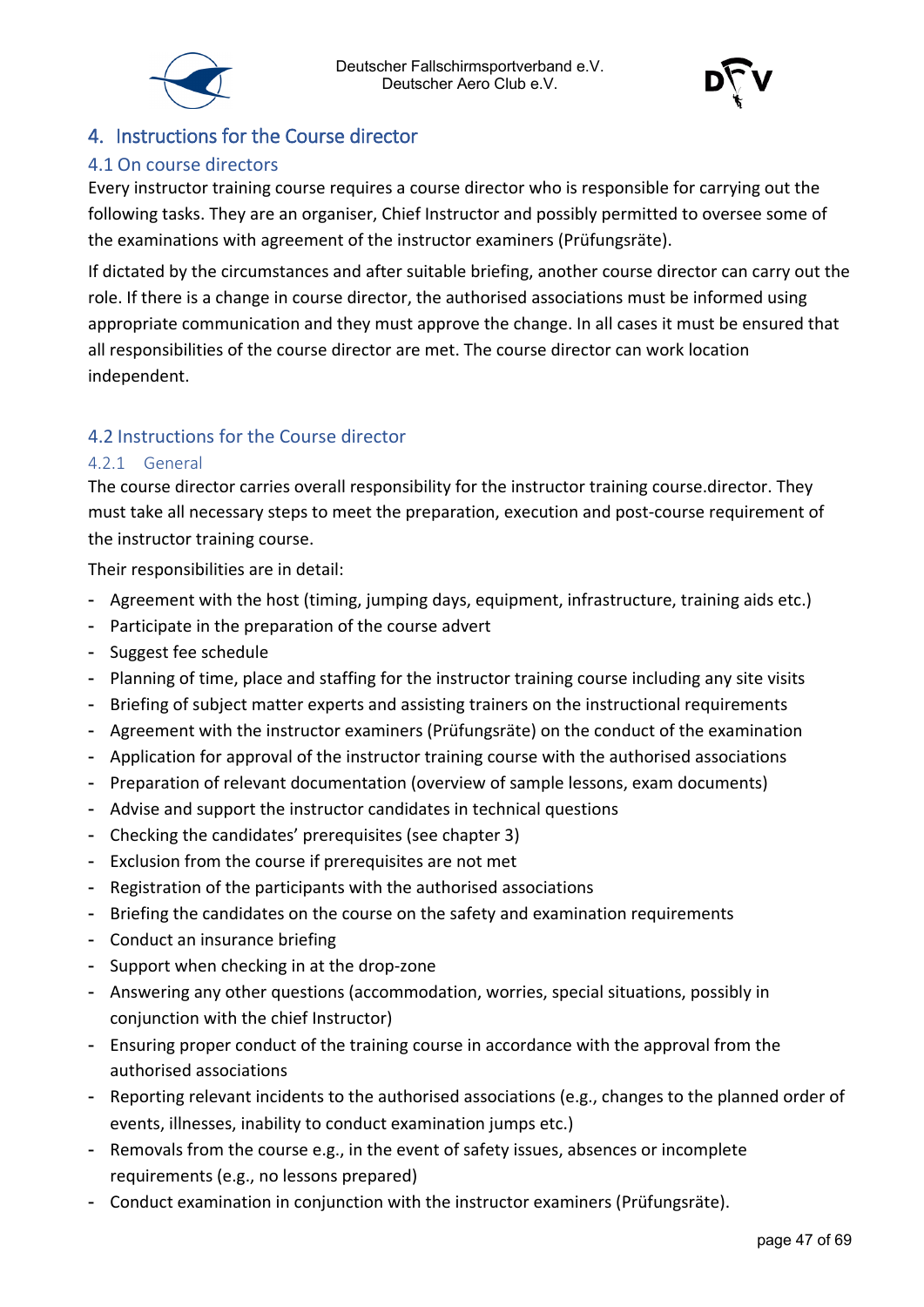



#### <span id="page-47-0"></span>4.2.2 Documentation

The course director should document all aspects of instructor training courses they run. Documentation surrounding the organisation of the course can be differentiated from those needing submission to the authorised associations.

The following checklists need to be completed by the course director to verify that the instructor training course has been carried out correctly. They should be retained for 5 years. After 5 years, all course documentation must be destroyed.

- Evidence that the required 5 lessons per candidate have been conducted, including the topics covered.

The following documents should be checked by the course director for completeness (all documents present) and correctness (all documents filled in fully and correctly) for each instructor candidate and submitted to the authorised associations:

- Application for issue of instructor approval
- Exam certificate 20
- Qualification Certificate for an instructor candidate
- Written test
- Handout on theory lesson
- First aid certificate
- Canopy course certificate
- Skydiving CV
- Current license
- 1 passport photograph (optional)
- Agreement to data protection policy
- Fee for the instructor approval (by bank transfer)
- If relevant, exceptional approval to take part in the instructor course

Any copies of these documents held by the course director must be destroyed after 5 years.

#### <span id="page-47-1"></span>4.2.3 Applications and reports

In advance of the course, the following applications must be made for approval:

- Application to conduct an instructor training course
- Application(s) for exceptional approval to take part in the course if minimum prerequisites are not met (can be made by candidates)

During the instructor course or the examinations the following reports must be made and approval given:

- Change of course director
- Changes to venue or timing of the previously approved course

During the course or the examinations the following matters must be reported:

- Accidents and incidents
- Removals from the course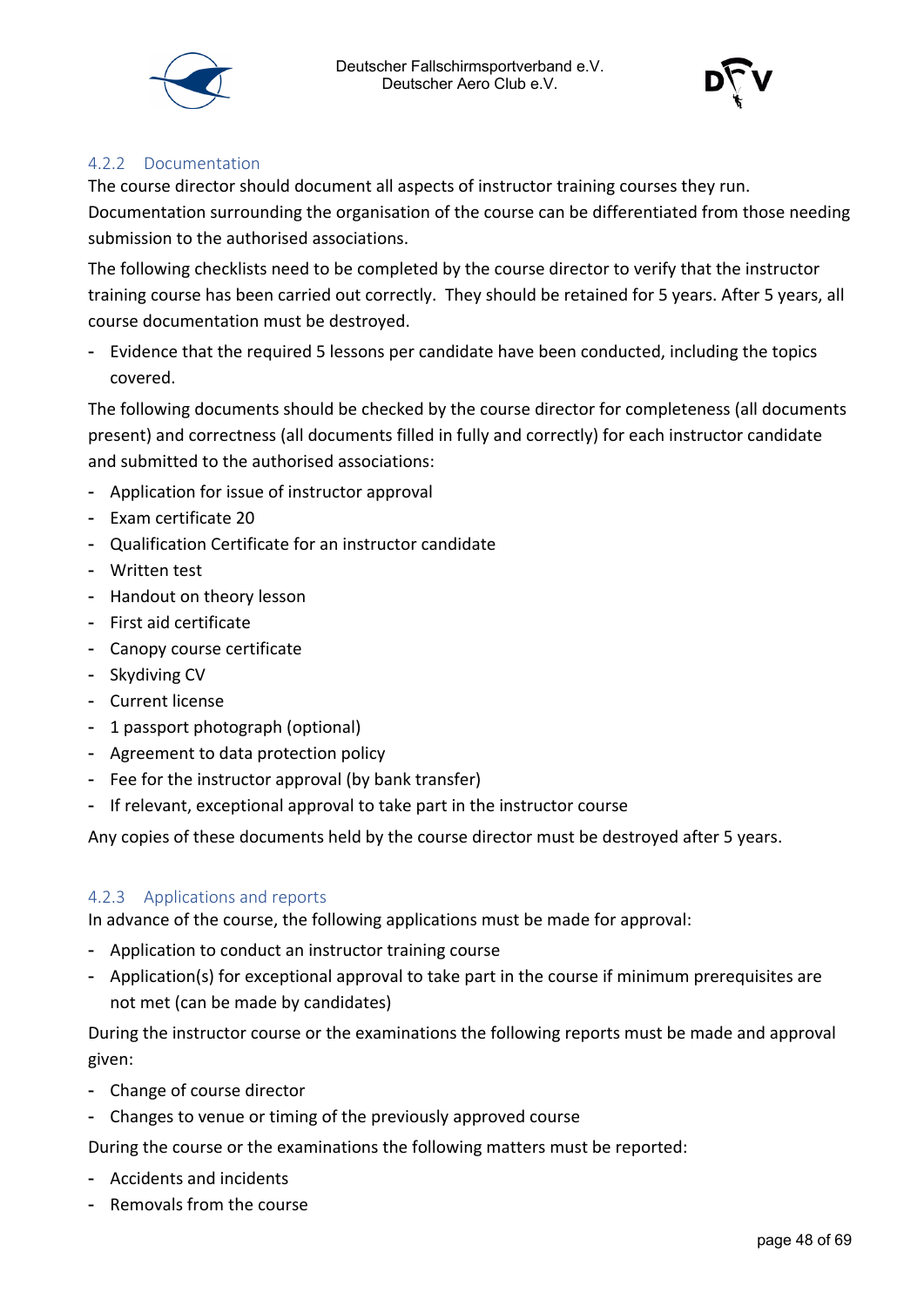



- Attempts at cheating or not taking part in examinations

After the examination the following results must be reported:

- Candidates who passed
- Candidates who did not pass

#### <span id="page-48-0"></span>4.2.4 Fees for failed exams

The examination fee for written exams is due, even if failed, regardless of extenuating circumstances. The fee is invoiced to the candidate by the authorised associations based on the result report by the instructor examiner (Prüfungsrat).

#### <span id="page-48-1"></span>4.2.5 Procedures for foreign approvals

Conversions or recognitions of foreign or military instructor approvals can only be granted by instructor examiners (Prüfungsräte), who have previously conducted instructor examinations (see chapter 5). Preparatory training can be conducted by any suitably qualified individual (harmonisation training should be conducted for military instructor approvals). No prior registration with or completion report to the authorised associations is necessary. No permit is issued and no fee is payable. The content and organisational approach is down to those conducting the evaluation and should be based on the prior knowledge of participants in relation to the topics in chapter 3 of this hand book.

#### <span id="page-48-2"></span>4.2.6 Insurance

There is no insurance requirement for course directors, various options for insurance cover are available.

For example, if they hold instructor liability insurance, the activity as course director or assistant is included in the master agreement of the DFV e.V.

Any additional insurance requirements need to be met by the course director themselves.

All participants in the instructor training course should be informed of the insurance position.

#### <span id="page-48-3"></span>4.2.7 Continuous professional development

There is no explicit requirement for course directors to conduct continuous professional development beyond that applicable to instructors. Participation in the annual Information and Safety conference (InSiTa) is recommended.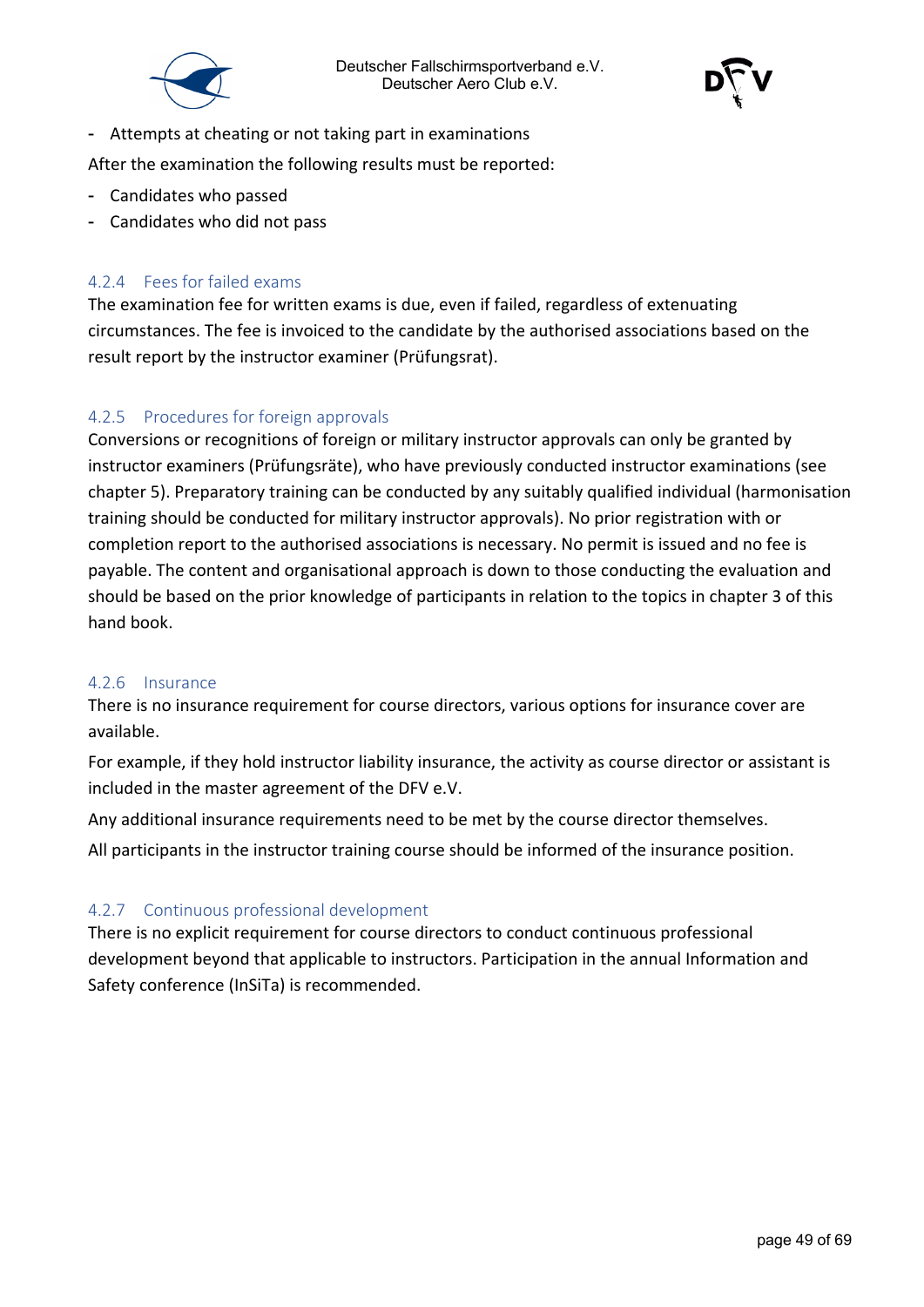



#### <span id="page-49-0"></span>4.3 Schedule of fees

The list gives an approximate overview of possible fees.

The fees to the authorised associations should be taken from the current schedule of fees in accordance with the LuftKostV. Determination of any further fees is down to the organiser and must be clearly detailed in the course advertising.

- Course fee:
	- Cost of course director
	- Cost of subject matter experts
	- Cost of assisting staff
	- Cost of teaching and examination materials
- Examination fee:
	- Cost of instructor examiners (Prüfungsräte)
- Other costs:
	- Jump tickets
	- Hire costs for student gear
	- Videographers
- Examination/issue fees of the authorised associations
	- Fee for failed written exam
	- Initial approval
	- Extension
	- Renewal
	- Conversion
	- Recognition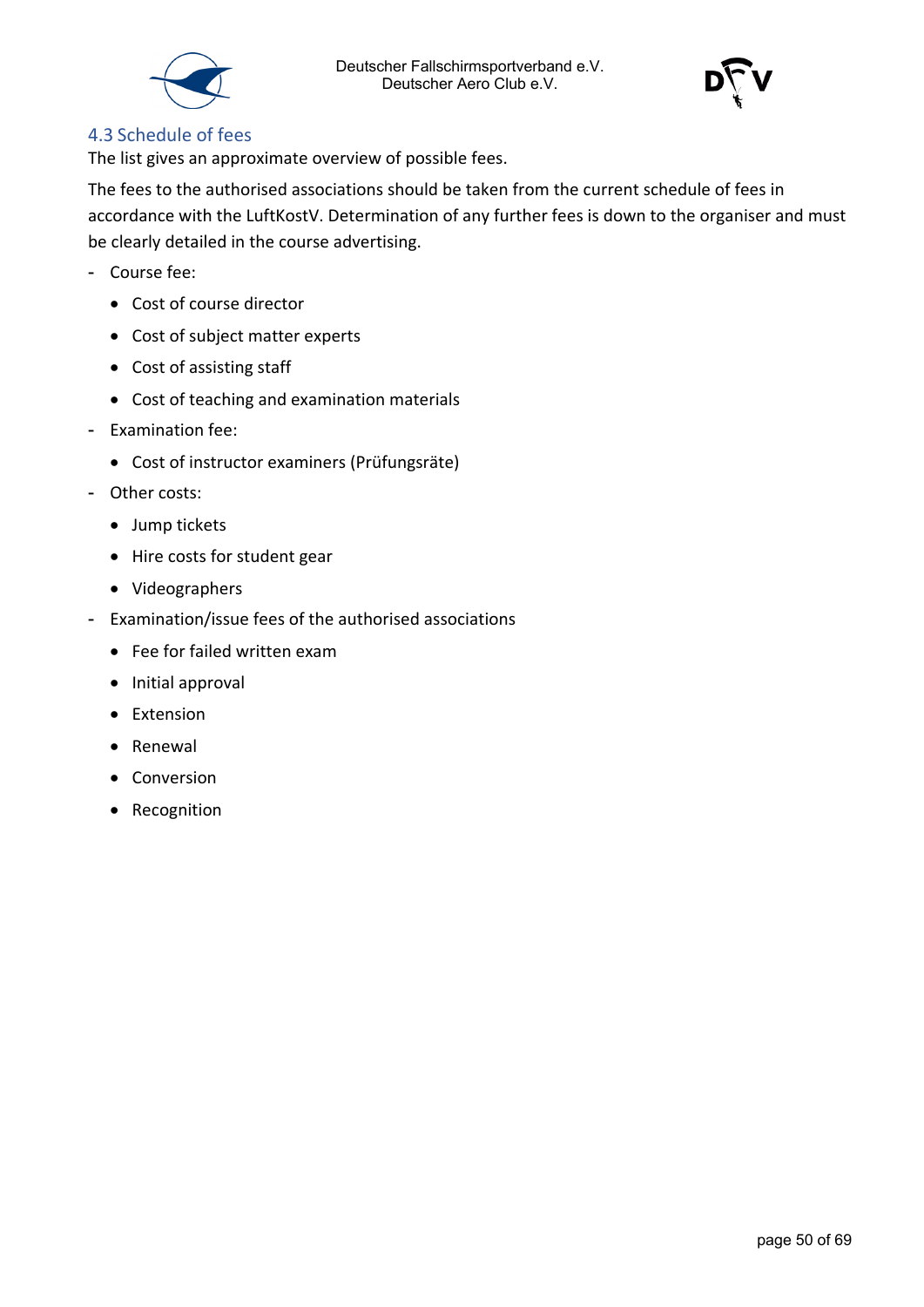



### Chapter 5

# Instructions for Instructor examiners (Prüfungsräte)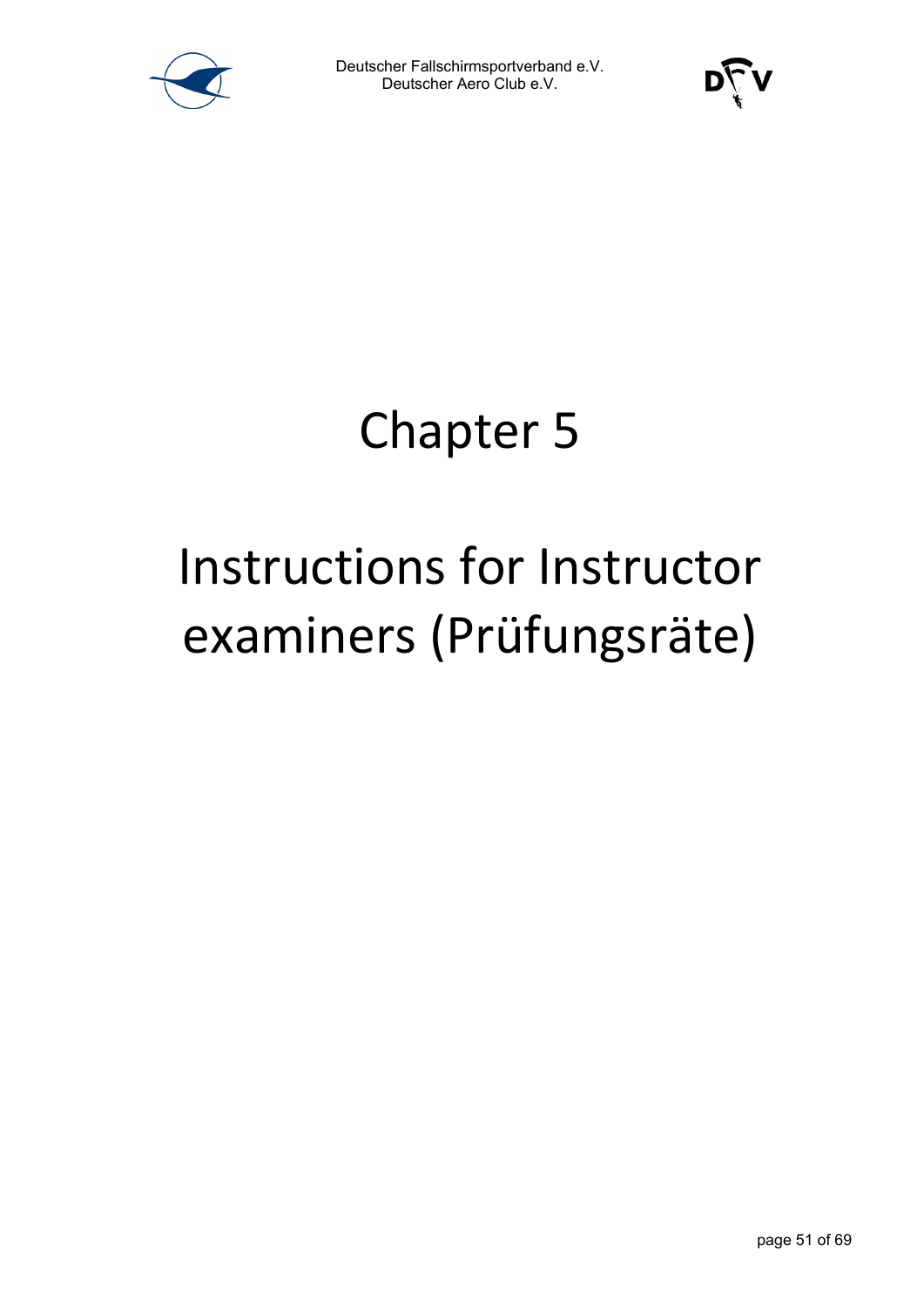



#### <span id="page-51-0"></span>5. Instructions for Instructor examiners (Prüfungsräte)

#### <span id="page-51-1"></span>5.1 The Instructor Examiner (Prüfungsrat)

#### <span id="page-51-2"></span>5.1.1 Appointment and requirements

The appointment of an instructor examiner (Prüfungsrat) is made on application to one of the authorised associations if the following prerequisites have been met:

- Valid German licence with valid instructor approval (12 jumps within the last 12 months)
- In the sport for at least 5 years (issue date of licence)
- Instructor approval for at least 3 years
- Proficiency in despatching and one of either formation skydiving or free flying
- Skydiving CV
- Conducted at least 25 First Jump Courses
- Requirement/need

The appointment is confirmed by a separate document, not included on appointee's license.

There is no legal right to be appointed as an instructor examiner (Prüfungsrat). If any of the prerequisites cease to be met, the appointment to instructor examiner (Prüfungsrat) immediately ceases to be valid.

#### <span id="page-51-3"></span>5.1.2 Validity of the appointment

The appointment is limited to a maximum of three years and ends with the expiry of the instructor approval. Applications for appointment which are made and approved separately from instructor approvals expire with the instructor approval and can therefore be shorter than three years.

#### <span id="page-51-4"></span>5.1.3 Extension of the appointment

The extension is granted automatically after three years if the instructor examiner (Prüfungsrat) was active as an instructor examiner during that time. The evidence thereof is taken from the submitted examinations. There is no minimum number of examinations which need to be conducted in the three years. Examinations of Tandem-Examiners or AFF-Examiners are also included.

The requirements for extension are:

- valid licence with valid instructor approval
- Activity as a instructor examiner (Prüfungsrat), AFF examiner or tandem examiner

#### <span id="page-51-5"></span>5.1.4 Conditions for examining instructor examiners (Prüfungsräte)

Instructor examiners (Prüfungsräte) must not have been involved in the training.

An instructor examiner (Prüfungsrat) who is also a Chief Instructor may not examine candidates in their training operation.

The course director of an instructor training course cannot be the instructor examiner (Prüfungsrat) for that course.

In the first two years after appointment, instructor examiners (Prüfungsräte) are only permitted to examine students applying for their airman's licence.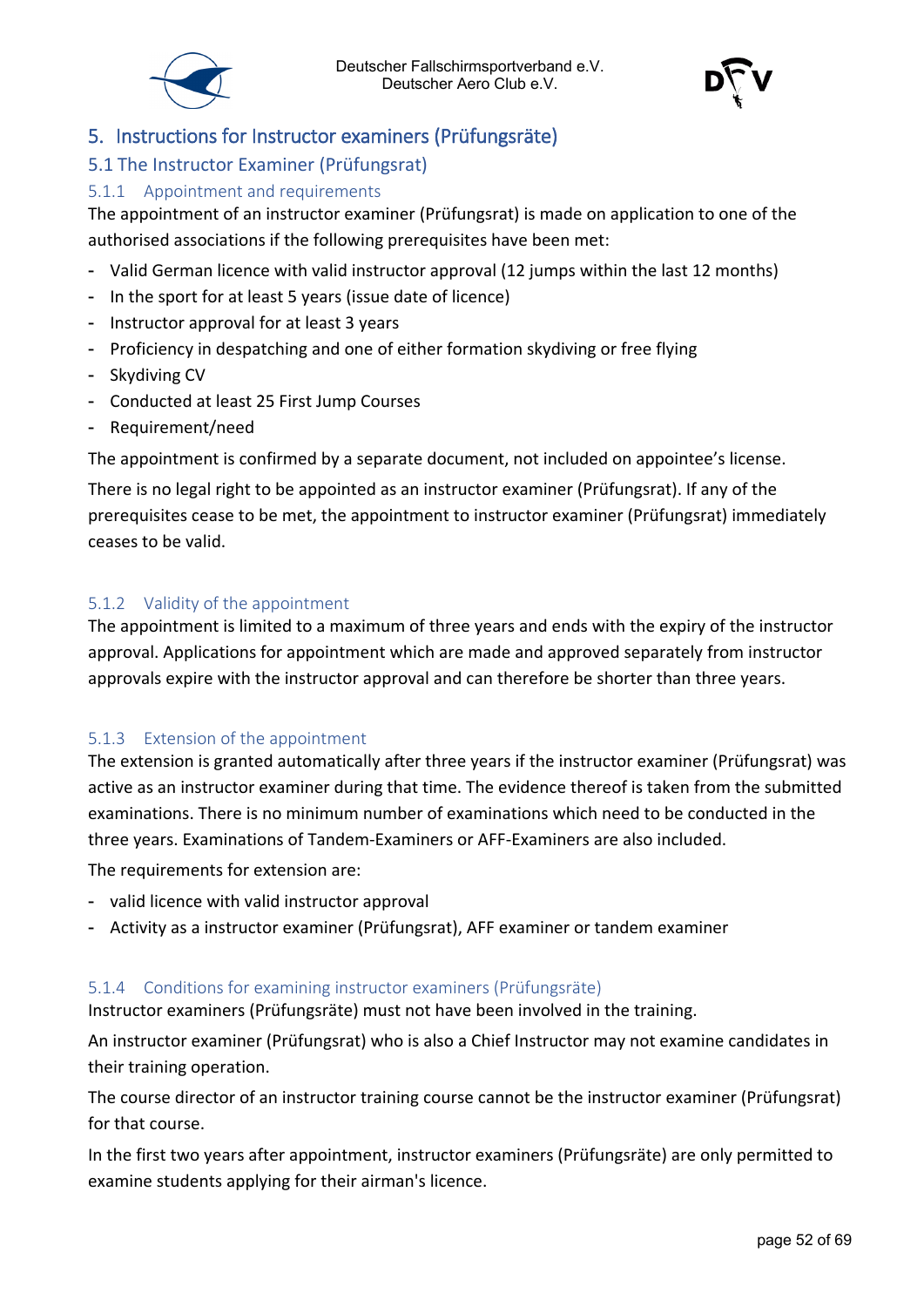



Instructor candidates may only be examined by instructor examiners (Prüfungsräte) with at least two years experience in this role. At least one of the instructor examiners (Prüfungsräte) must have previously taken part in an instructor examination.

#### <span id="page-52-0"></span>5.1.5 Reimbursement of costs

Instructor examiners (Prüfungsräte) receive compensation from the authorised associations for conducting theory exams.

#### <span id="page-52-1"></span>5.1.6 Disciplinary measures

The appointment can with withdrawn or have conditions applied by the authorised associations at any time. The following can lead to withdrawal of appointment:

- Release of confidential examination information (written test, sample answer sheets)
- Examinations not conducted in accordance with the rules (alternative test method or evaluation, undue assistance in exams, no reaction to attempts at cheating)
- Permanent loss of prerequisites
- Missing technical knowledge

#### <span id="page-52-2"></span>5.2 Instructions for Instructor examiners (Prüfungsräte)

#### <span id="page-52-3"></span>5.2.1 General

Instructor examiners (Prüfungsräte) are permitted to conduct theory and practical examinations for the following purposes:

- a) Examination to attain the airman's licence for the sport parachute category
- b) Examination to attain instructor approval

Conducting theory and practical test for student parachutists and instructor candidates requires wide-ranging knowledge of all topic areas relating to the parachutist's permission. Furthermore it is expected that the instructor examiner (Prüfungsrat) continues to be involved in the training of student parachutists.

The instructor examiner (Prüfungsrat) is the responsible person for invigilating and evaluating examinations. As such, they are responsible for taking all necessary steps to meet the preparation, execution and post-course requirements of the examination. The instructor examiner (Prüfungsrat) must be present to invigilate or evaluate examinations.

Their responsibilities are in detail:

- Planning time, place and conduct of examination with the course director/chief Instructor
- Preparation of all exam relevant documents (exam questions, answer sheets, checklists etc.)
- Confirming exam readiness/prerequsites for taking the examination
- Exam induction
- Invigilation
- Advising and supporting candidates in understanding examination questions
- Ensuring the exam is conducted in accordance with AHB Part I and AHB Part II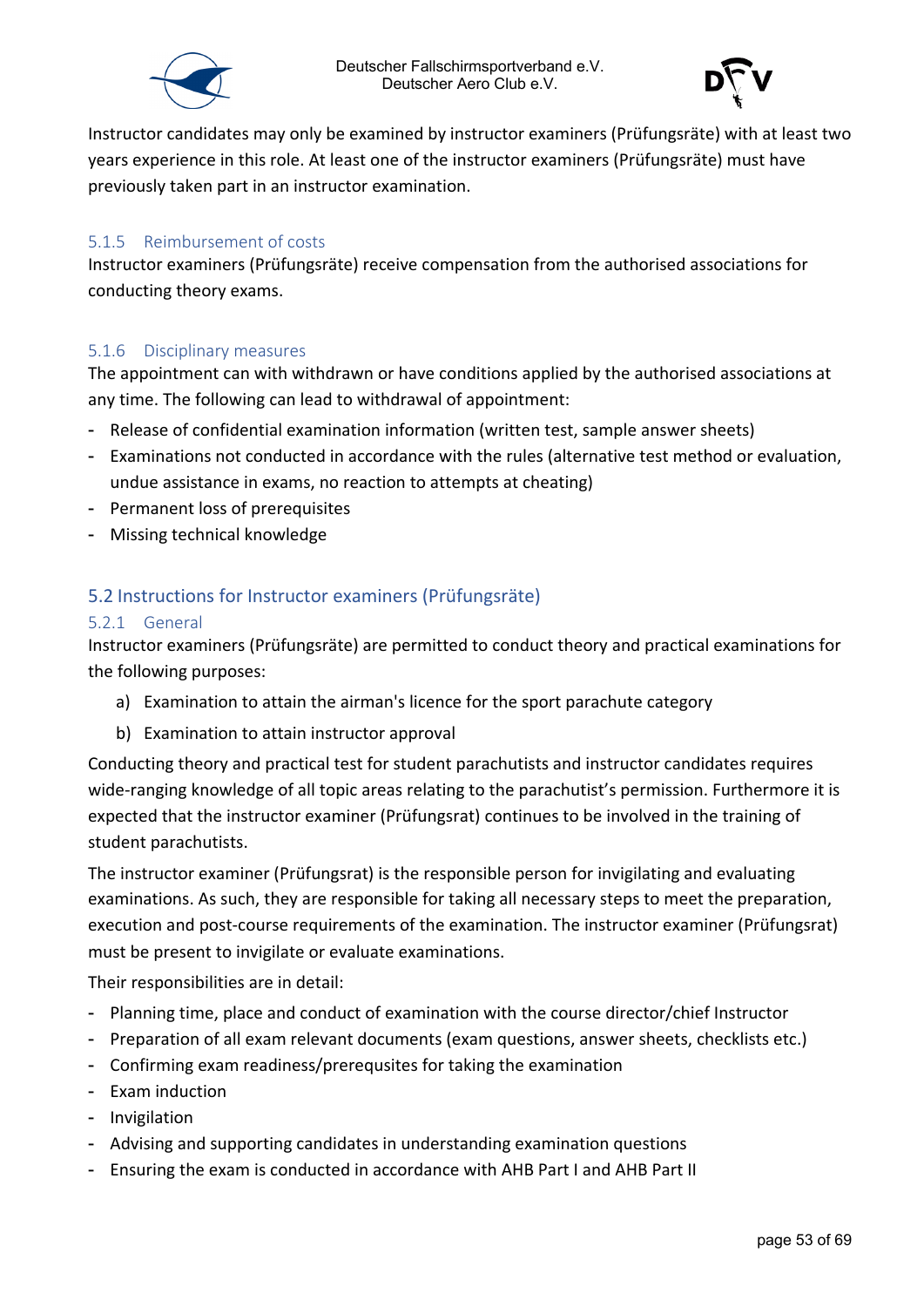



- Reporting relevant incidents to the authorised associations (unsuitable candidates, instructor training not in accordance with the authorised associations' guidelines, missing prerequisites etc.)
- Disqualifications
- Documenting the examination
- Participation in any protests

#### <span id="page-53-0"></span>5.2.2 Oversight of the examination to gain an airman's licence

#### <span id="page-53-1"></span>*5.2.2.1 General/introduction*

To conduct an examination to gain an airman's licence in the sport parachute category, an instructor examiner (Prüfungsrat) is required. There are no additional requirements or conditions. The examination to gain a licence does not require an exam panel. Any protests need to be filed directly with one of the authorised associations.

Exams should be conducted with the greatest care and attention.

#### <span id="page-53-2"></span>*5.2.2.2 Prerequisites*

Requirements to take the theory examination:

(3) persons who are deemed ready to take the theory examination by their chief instructor, based on their proficiency card. There is no minimum number of jumps required to take the theory examination.

Requirements to take the practical examination:

- (1) persons who are deemed ready to take the examination by their chief instructor, based on their proficiency card.
- (2) for a static line license has conducted at least 6 descents with a static line in the last 12 months
- (3) for a freefall licence has conducted at least 23 descents including freefall within the last 18 months. Of which at least 12 descents must have been conducted within the last 12 months

#### <span id="page-53-3"></span>*5.2.2.3 Components of the Exam*

The examination consists of the following theory and practical parts.

#### **a) Theory exam**

Written exam (5.2.2.4)

#### **b) Practical Exam**

First examination jump (5.2.2.5)

Second examination jump (5.2.2.6)

#### <span id="page-53-4"></span>*5.2.2.4 Theory exam*

- In the theory exam, the candidate must demonstrate the required level of knowledge in all the subject areas tested (see AHB Chapter 4).
	- Air legislation, air traffic and air traffic control regulations
	- Freefall theory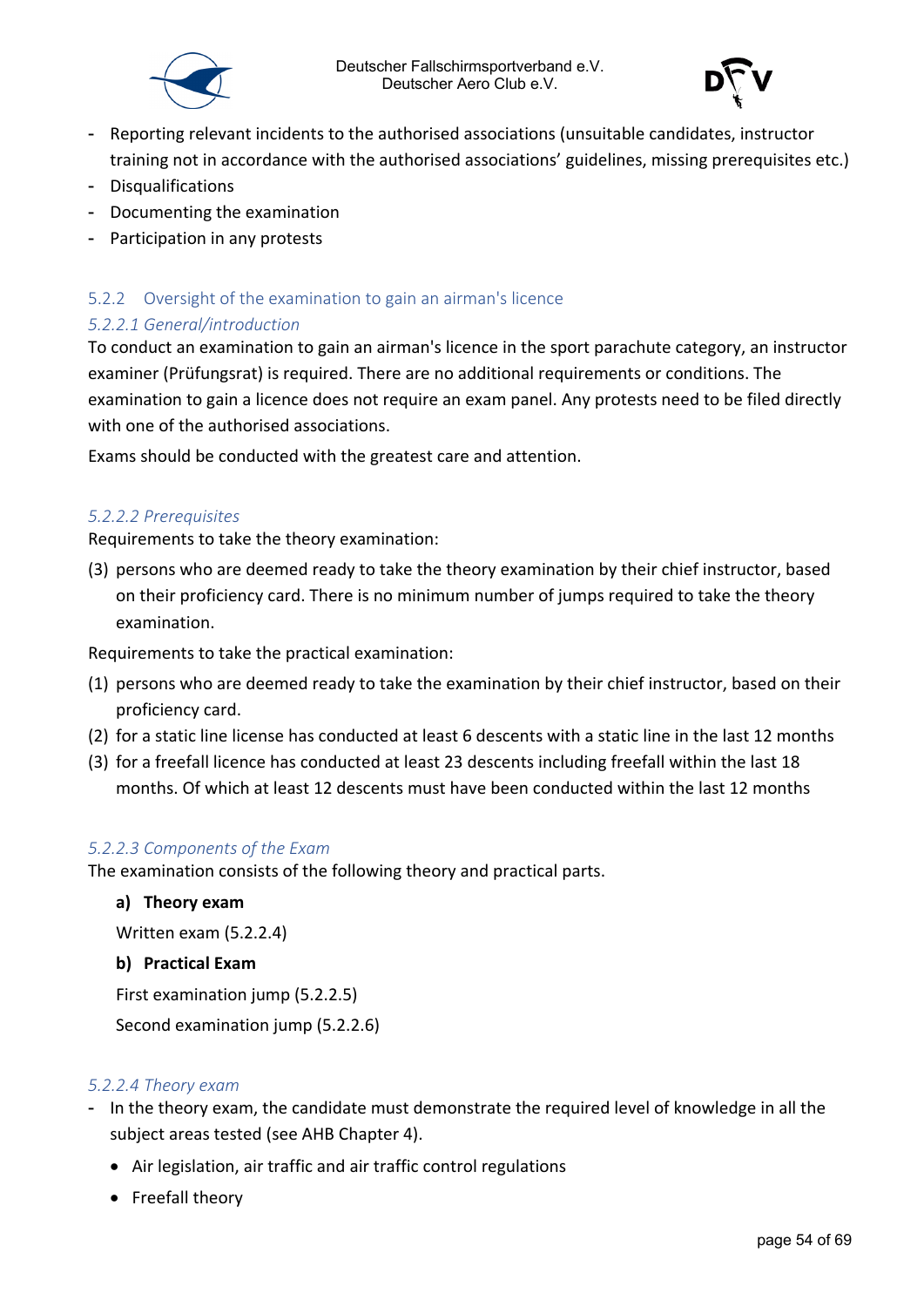



- Meteorology
- Equipment
- Behaviour in special circumstances
- Aerodynamics
- Human Performance
- (1) The written exam is a closed book exam.
- (2) Each instructor candidate is allowed a maximum of 120 minutes for the written exam.
- (3) The written exam must be marked by an instructor examiner (Prüfungsrat).
- (4) The marks are represented in percentage terms. Final marks are rounded to the nearest whole
- (5) percentage point. Pass mark for the overall test is 75% in each part no more than 18 months apart.
- (6) Only 3 retakes of failed exams are allowed.
- (7) The pass gained in the theory examination is valid for 36 months during which an approval or permission can be applied for.

#### <span id="page-54-0"></span>*5.2.2.5 First examination jump*

- (1) In the first examination jump, the student needs to demonstrate they can despatch themselves from a minimum of 2,500m AGL (8,200ft) with a freefall time of at least 30 seconds and perform clear movements on at least 2 axes or a formation skydiving descent as determined by the examiner. Under canopy they need to perform drills as briefed as well as landing within 50m of a predeclared landing point.
- (2) The jump should be conducted with freefall equipment the student is familiar with.
- (3) Each candidate is evaluated by the instructor examiner (Prüfungsrat) on an individual basis.
- (4) As determined by the instructor examiner (Prüfungsrat), examination jumps can be evaluated by jumping with the student or by subsequent review of video footage.
- (5) The evaluation of capabilities rests with the instructor examiner (Prüfungsrat).

#### <span id="page-54-1"></span>*5.2.2.6 Second examination jump*

- (1) In the second examination jump, the student needs to demonstrate they can despatch themselves from an altitude of at least 1,200m AGL (4,000ft) with a stable exit and deployment of the main canopy within 3 - 5 seconds, at the very latest by 1,000m AGL (3,300ft) and before reaching terminal velocity. Under canopy they need to perform drills as briefed as well as landing within 50m of a predeclared landing point.
- (2) The jump should be conducted with freefall equipment the student is familiar with.
- (3) Each candidate is evaluated by the instructor examiner (Prüfungsrat) on an individual basis.
- (4) As determined by the instructor examiner (Prüfungsrat), examination jumps can be evaluated by jumping with the student or by subsequent review of video footage.
- (5) The evaluation of capabilities rests with the instructor examiner (Prüfungsrat).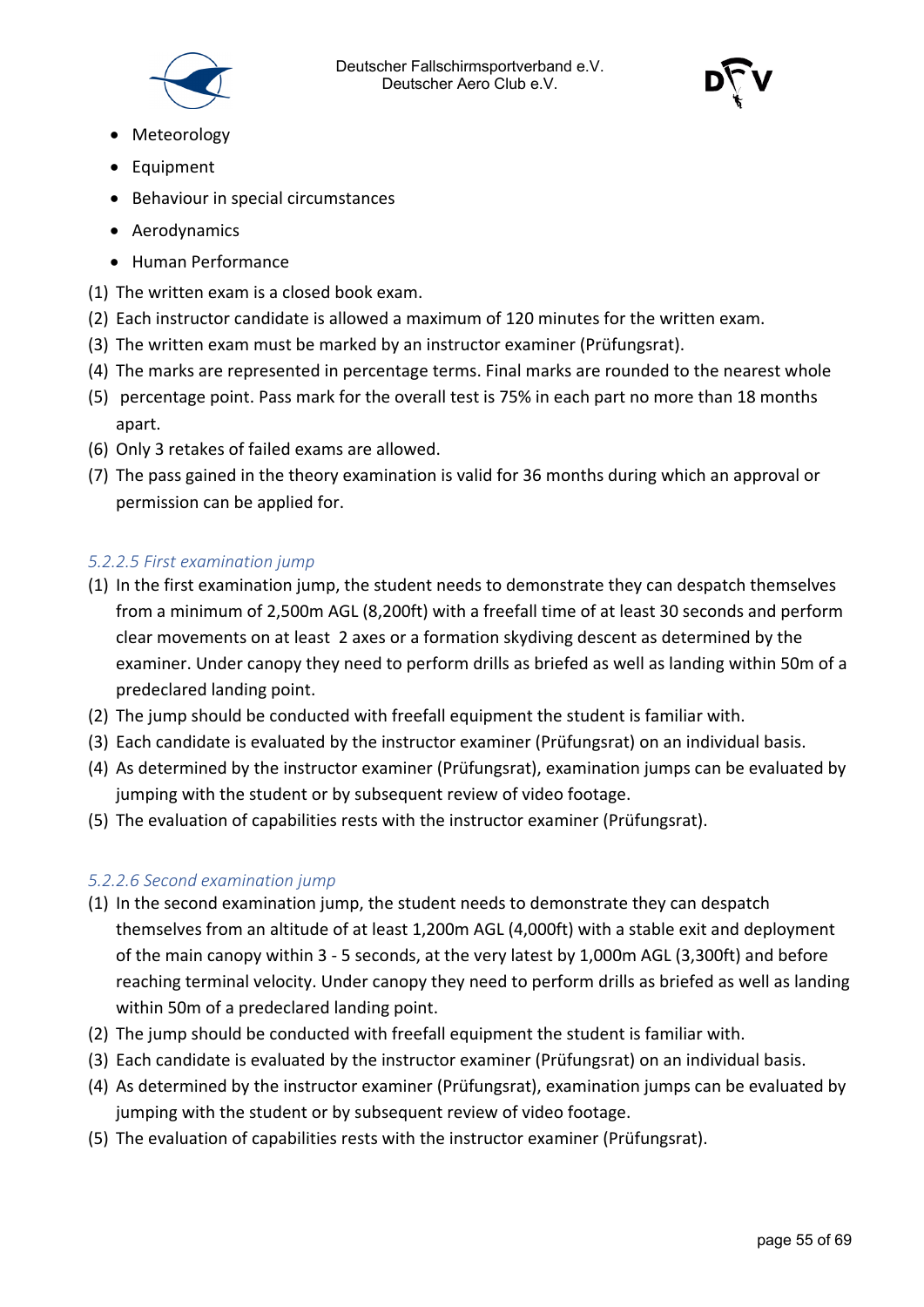



#### <span id="page-55-0"></span>*5.2.2.7 Examination jumps for static-line licence*

- (1) In both jumps the student should demonstrate the ability to spot the exit point and in conjunction with the despatcher be able to despatch themselves from an altitude of at least 1,000m AGL (3,300ft) with a stable exit. Under canopy they need to perform drills as briefed as well as landing within 50m of a predeclared landing point.
- (2) The jump should be conducted with static-line equipment the student is familiar with.
- (3) Each candidate is evaluated by the instructor examiner (Prüfungsrat) on an individual basis.
- (4) As determined by the instructor examiner (Prüfungsrat), examination jumps can be evaluated by following the student out or by observation from the airplane.
- (5) The evaluation of capabilities rests with the instructor examiner (Prüfungsrat).

#### <span id="page-55-1"></span>5.2.3 Conduct of the examination to gain an instructor approval

#### <span id="page-55-2"></span>*5.2.3.1 General/introduction*

Examinations to gain instructor approval need to be evaluated by at least two instructor examiners (Prüfungsräte). One of these must have previous experience of examining an instructor candidate. The two instructor examiners (Prüfungsräte) form an examination panel which meets in the event of a protest.

Conducting instructor exams requires great care and attention. This is why the examination panel consists of two instructor examiners (Prüfungsräte). The instructor examiners (Prüfungsräte) need to be proposed by the course director when applying for approval from the authorised associations to conduct the instructor training course. A change of instructor examiners (Prüfungsräte) requires permission from the authorised associations.

The examination section of an instructor training course takes place towards the end of the course or at a later date and is written, oral and practical. The style of examination will be announced by the course director at the beginning of the instructor training course.

#### <span id="page-55-3"></span>*5.2.3.2 Prerequisites*

Examination participation is only open to candidates who:

- (1) have not missed more than one day of the instructor training course,
- (2) have conducted the 5 practice lessons during the course
- (3) feel ready to take the examination

If exceptional situations or predicaments could have a negative influence on the instructor candidate's examination, they should be excused. Investigation of such situations should be conducted by the instructor examiner (Prüfungsrat) in advance of the examination.

Exceptional situations or predicaments are individual circumstances of physical or psychological nature which have a significant performance impact beyond that of training and exam stress and can have a negative effect on the exam result. On resolution of the situation, the instructor candidate can request to be examined within 360 days of the original exam date. Thereafter, the instructor candidate must complete a whole instructor training course.

If an instructor candidate provides credible evidence, say a medical opinion, that they are not in a position to perform the examination requirements because of a long term or permanent physical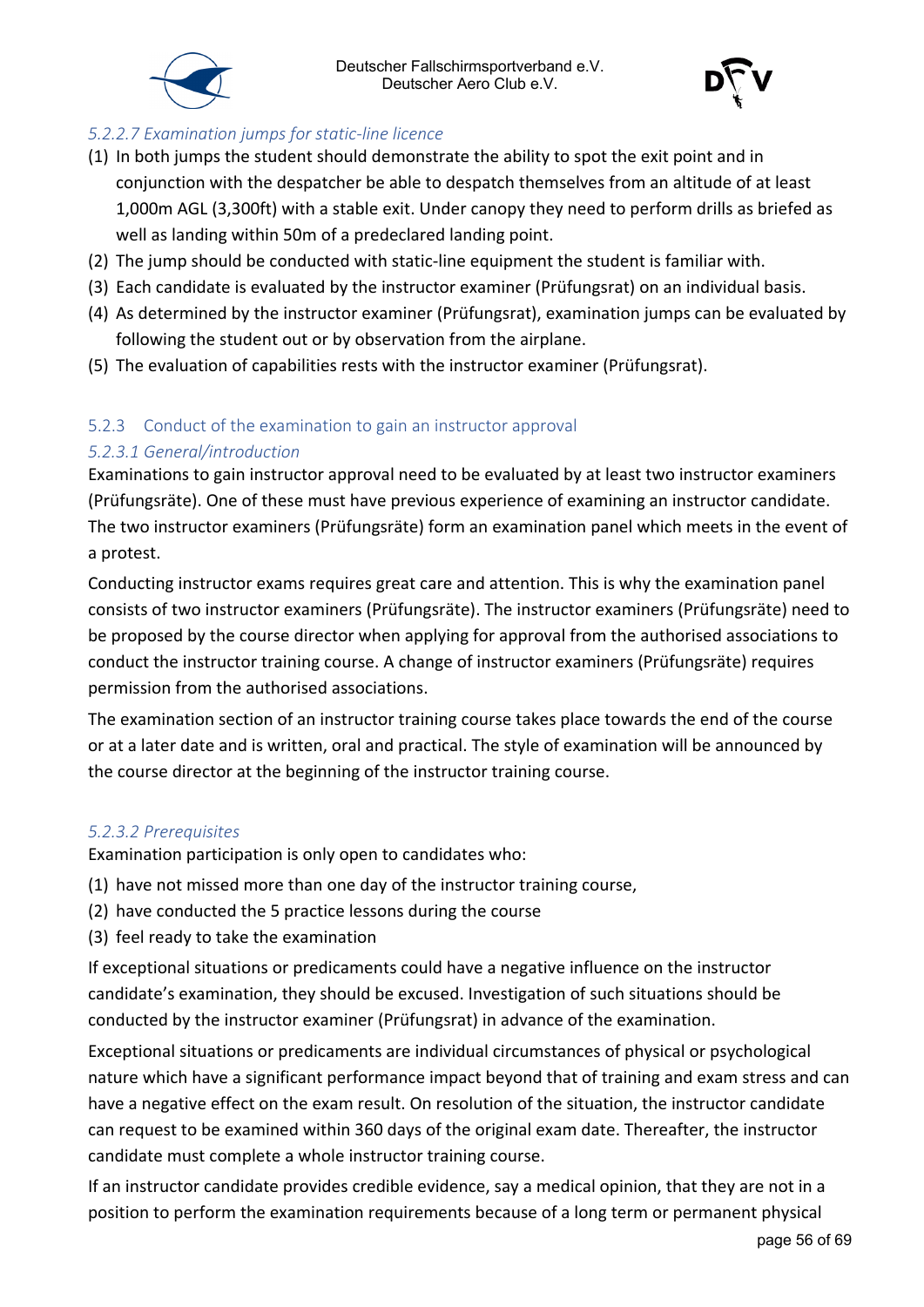



disability, the examination panel may agree to conduct the examination in a different format to enable the candidate to demonstrate their ability. This applies equally for performance requirements during the instructor training course.

#### <span id="page-56-0"></span>*5.2.3.3 Components of the Exam*

The examination consists of the following theory and practical parts.

**a) Theory exam**

Written exam

Theory lesson (teaching) 45 minutes

**b) Practical Exam**

Practical lesson 45 minutes

First examination jump

Second examination jump

The following exam sections can be examined by the following individuals on the instructor training course:

| Exam section:                     | To be examined by:                        |
|-----------------------------------|-------------------------------------------|
| Written exam (180 minutes)        | 1 instructor examiner (Prüfungsrat)       |
| Theory lesson                     | 2 instructor examiners (Prüfungsräte)     |
| Lesson (45 minutes)               |                                           |
| Practical lesson (45 minutes)     | 2 instructor examiners (Prüfungsräte)     |
| First and second examination jump | 1 instructor examiner (Prüfungsrat) or    |
|                                   | course director (with video evidence that |
|                                   | can be evaluated)                         |

With the agreement of the instructor examiners (Prüfungsräte), course directors can conduct the examination jumps during the instructor training course. The dive plan is prescribed by the instructor examiners (Prüfungsräte). For a video to be used as the basis for examination evaluation, it also needs to provide verifiable evidence of the landing within the target area. If requested, the videos need to be provided to the authorised associations.

In the event of the examination being conducted by the course director, they are responsible for the preparation, execution and follow-up reporting of the examination.

#### <span id="page-56-1"></span>*5.2.3.4 Written exam*

- (1) The purpose of the written exam is to demonstrate the candidate has well founded theory knowledge in the necessary topic areas, which they can draw on in a limited period of time without assistance.
- (2) The written exam is a closed book exam.
- (3) Each instructor candidate is allowed a maximum of 180 minutes for the written exam.
- (4) The written exam must be marked by an instructor examiner (Prüfungsrat).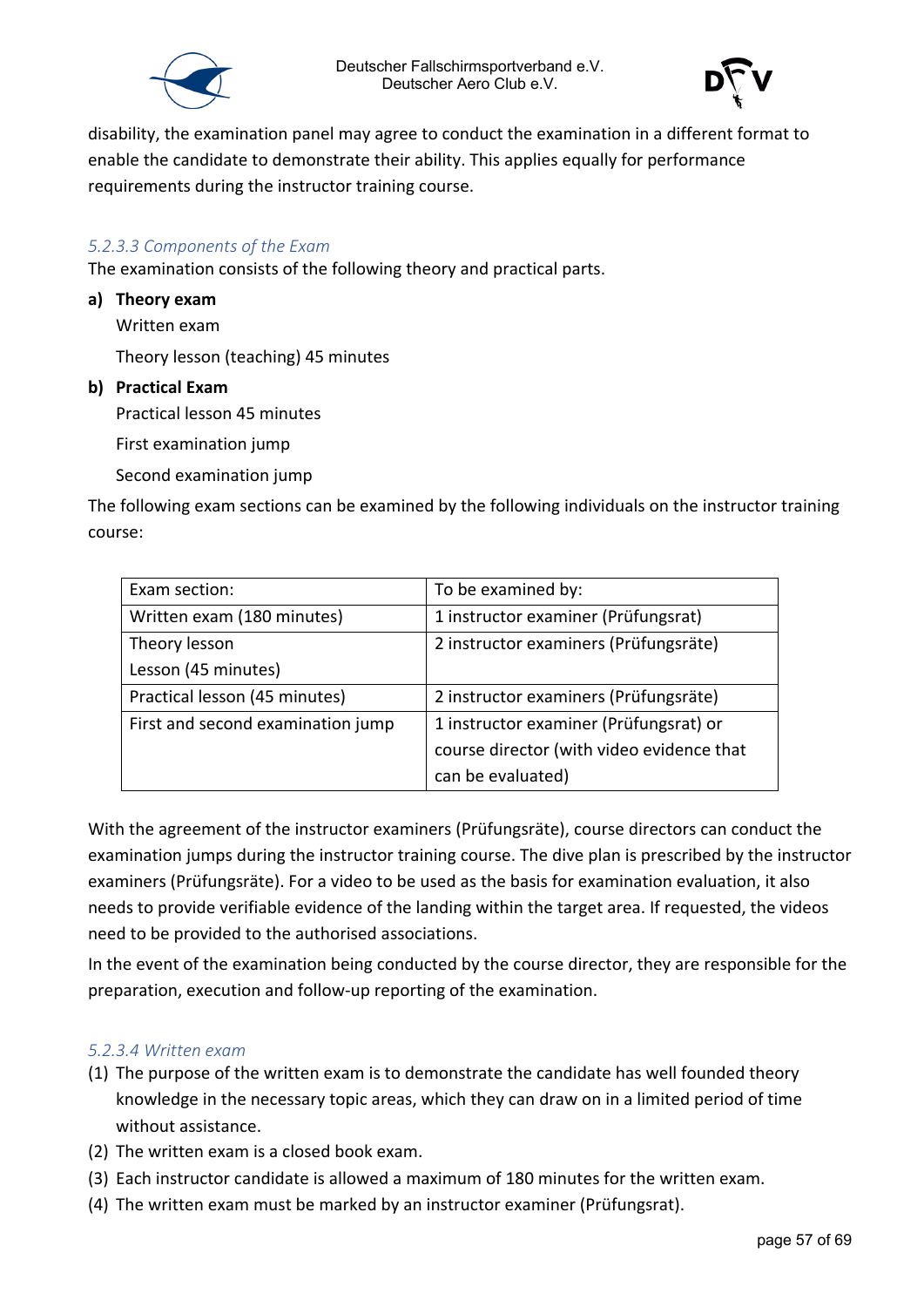



(5) The marks are represented in percentage terms. The pass mark is 75%.

#### <span id="page-57-0"></span>*5.2.3.5 Theory lesson (teaching)*

- (1) The instructor candidate should demonstrate in the sample theory lesson that they understand the interrelations of the subject areas being examined and is able to associate specific questions to these interrelations.
- (2) Furthermore, it is to determine whether the instructor candidate demonstrates a sound basic knowledge in the examinable subject area as well as in-depth knowledge in certain specific topics and is able to convey this knowledge using relevant teaching methods to a group of students. The ability to deal with interruptions should be evidenced.
- (3) The instructor candidate should be informed of their lesson topic at least 48 hours before the start of the examination.
- (4) Training and other aids may be used in the preparation and performance of the sample lesson.
- (5) The theory lesson is an individual exam, presented to two instructor examiners (Prüfungsräte).
- (6) The sample lesson should be about 45 minutes per instructor candidate.
- (7) The sample lesson cannot be interrupted by the instructor examiners (Prüfungsräte) for at least 25 minutes, even if they have formed a conclusive opinion. The examiners may instruct candidates to skip certain sections.

#### <span id="page-57-1"></span>*5.2.3.6 Practical lesson*

- (1) The purposes of the practical examinations is to demonstrate the candidate can meet the usual requirements and challenges of training student parachutists using commonly available training aids, unassisted, and in a limited period of time.
- (2) Furthermore, it is to determine whether the instructor candidate has a sound basic knowledge of the examinable subject area as well as in-depth knowledge in certain specific topics and is able to convey this knowledge using relevant teaching methods to a group of students.
- (3) The instructor candidate should be informed of their lesson topic at least 48 hours before the start of the examination.
- (4) Training and other aids may be used in the preparation and performance of the sample lesson.
- (5) The practical lesson is an individual exam, presented to two instructor examiners (Prüfungsräte).
- (6) The practical lesson should be about 45 minutes per instructor candidate.
- (7) Possible examples are:
- (8) Briefing landings, drop-zone familiarisation brief, aircraft familiarisation brief, vertical hanging harness training, obstacles on landing, briefing on downsizing canopies, packing lesson, PLF training, exit training, warm-up training, gear check training, dive plan or canopy flight plan instruction, debriefing a training jump, untangling canopy lines, horizontal trainer exercises, dummy pull briefing, throw-out briefing, first free fall brief, etc.
- (9) The sample lesson cannot be interrupted by the instructor examiners (Prüfungsräte) for at least 25 minutes, even if they have formed a conclusive opinion. The examiners may instruct candidates to skip certain sections.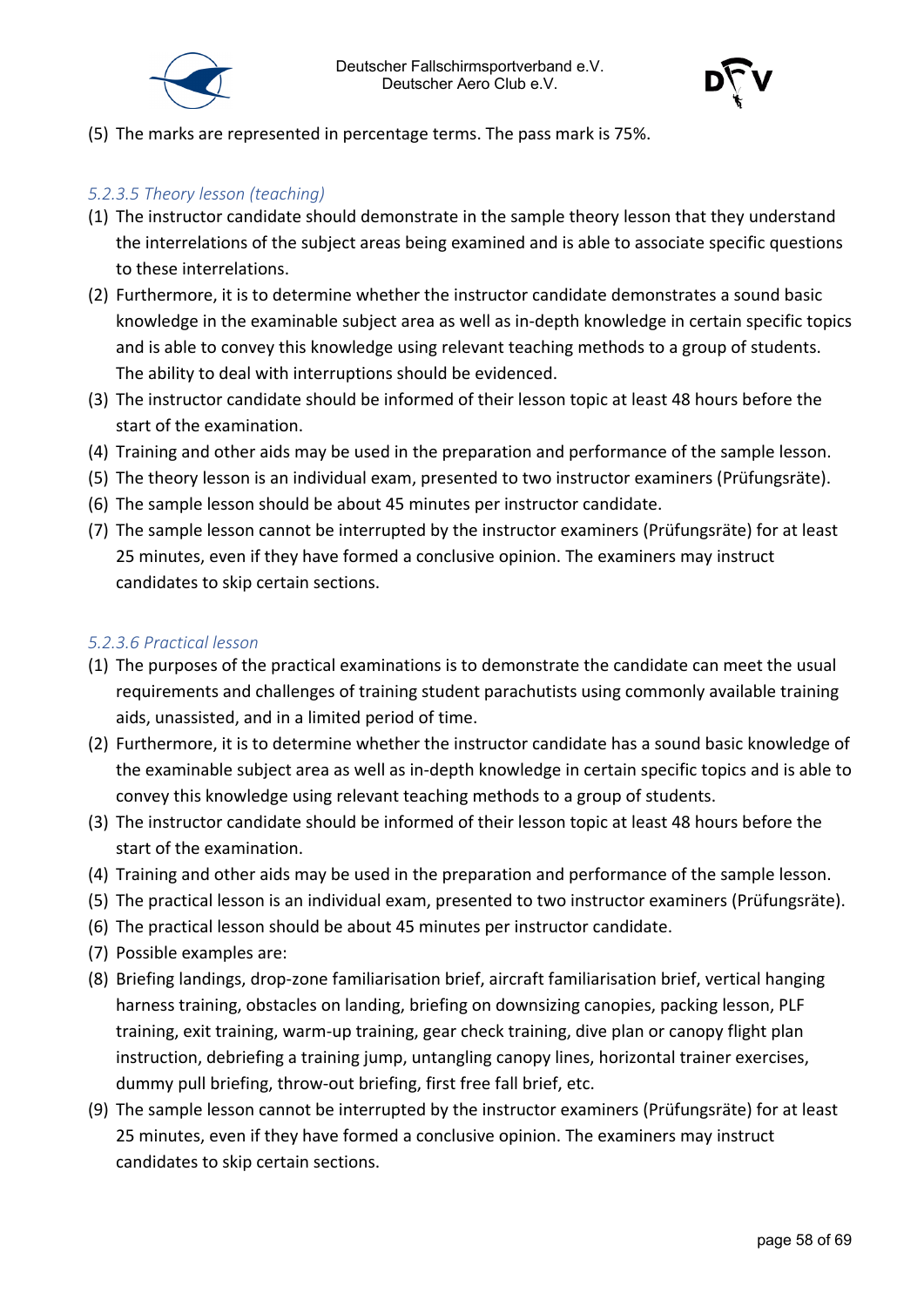



#### <span id="page-58-0"></span>*5.2.3.7 First examination jump*

- (1) In the first examination jump, the candidate needs to demonstrate they can despatch themselves from a minimum of 3,000m AGL (9,000ft) with a freefall time of at least 40 seconds and perform clear movements on at least 3 axes or a formation skydiving descent as determined by the examiner. Under canopy they need to perform drills as briefed as well as demonstrate a landing within 25m of a predeclared landing point.
- (2) The jump should, if possible, be conducted with a student harness-container system.
- (3) The performances are carried out with a single instructor examiner (Prüfungsrat) either individually or in a group.
- (4) The jump and landing should be recorded in video. The canopy flight should be observed from the ground. Alternatively, the instructor examiner (Prüfungsrat) can jump with the candidate and evaluate them in-air.
- (5) The course director can also jump with candidates if video evidence of the performance can be provided for evaluation. The course director and instructor examiner (Prüfungsrat) should agree on how to conduct the jump routine. The final decision on the evaluation lies with the instructor examiner (Prüfungsrat).

#### <span id="page-58-1"></span>*5.2.3.8 Second examination jump*

- (1) In the second examination jump, the student needs to demonstrate they can despatch themselves from an altitude of between 1,200m/GND - 1,500 m/GND (4,000ft AGL to 4,500ft AGL) with a stable exit and deployment of the main canopy within 3 - 5 seconds before reaching terminal velocity. Under canopy they need to perform drills as briefed as well as demonstrate a landing within 25m of a predeclared landing point.
- (2) The descent can be made with either a sport or student harness container system.
- (3) The performances are carried out with a single instructor examiner (Prüfungsrat) either individually or in a group.
- (4) The jump and landing should be recorded in video. The canopy flight should be observed from the ground. Alternatively, the instructor examiner (Prüfungsrat) can jump with the candidate and evaluate them in-air.
- (5) The course director can also jump with candidates if video evidence of the performance can be provided for evaluation. The course director and instructor examiner (Prüfungsrat) should agree on how to conduct the jump routine. The final decision on the evaluation lies with the instructor examiner (Prüfungsrat).

#### <span id="page-58-2"></span>5.2.4 Evaluation of examination performances

- (1) The Instructor examiners (Prüfungsräte) do not give individual marks for the individual examination performances, except for the written exam which carries a percentage mark. The performances are merely identified as 'passed' or 'failed'.
- (2) If the same performance is evaluated differently by two different examiners, the worse result counts.
- (3) The result of the examination should be communicated to the student/instructor candidate after the evaluation.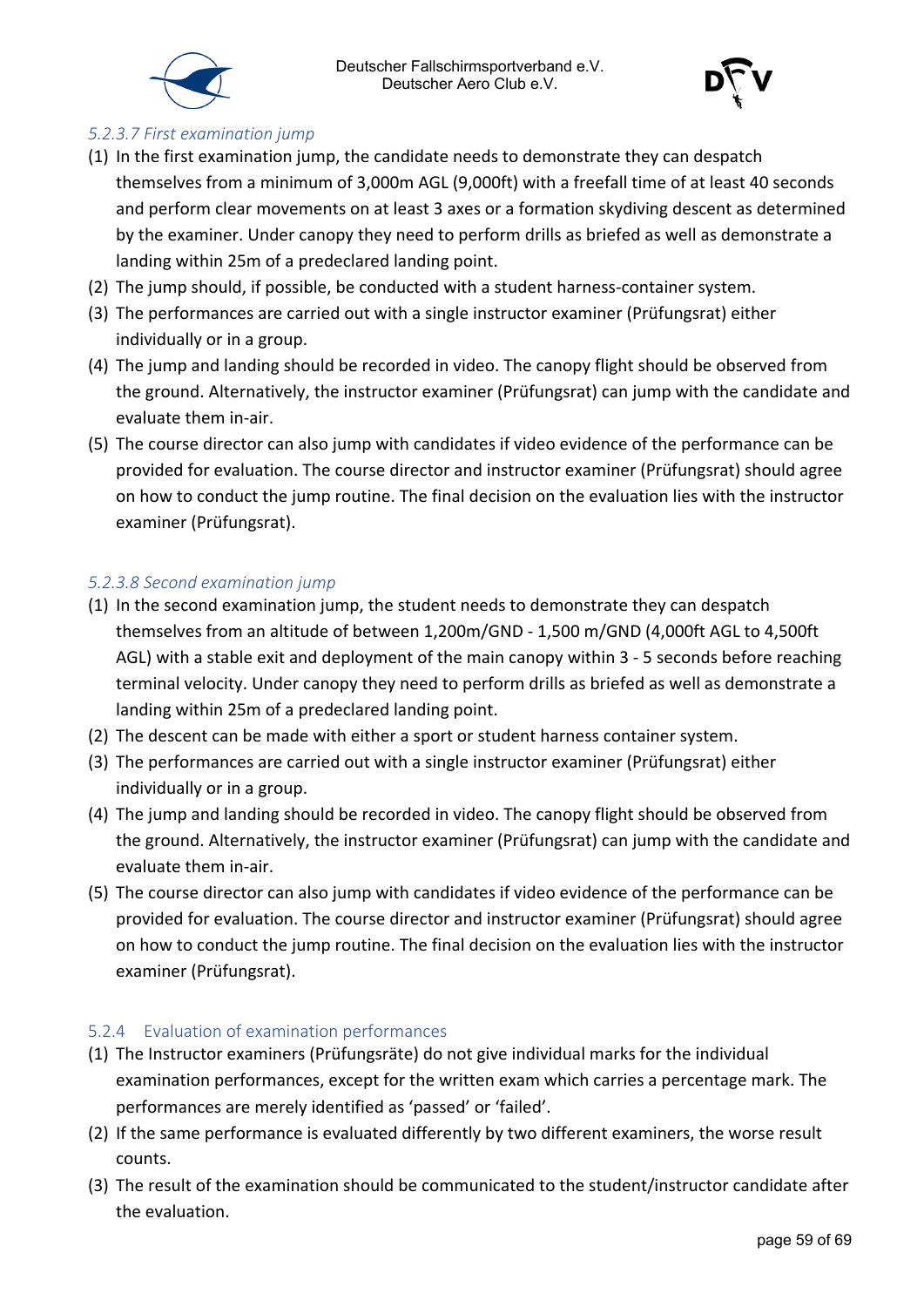



- (4) To pass an instructor training course, all examination performances must be evaluated as 'passed' and the written exam result must be at least 75%.
- (5) All exams must be documented and sent to the authorised associations together with the course documents.

#### <span id="page-59-0"></span>5.2.5 Unexcused absence, withdrawal, deception/cheating, breach of regulation

- (1) An examination performance will be evaluated as 'failed' if the student/instructor candidate is absent or withdraws part way through the examination without pertinent reason. The same applies if the written test is not completed within the set time limit.
- (2) Pertinent reasons for absence or withdrawal must be notified to the examination panel in writing as soon as possible and their pertinence demonstrated.
- (3) Attempts by students/instructor candidates to influence the examination outcome through deception or use of unpermitted aids, will result in the examination performance being evaluated as 'failed'. Anyone disturbing the normal conduct of the examination can be excluded from continuing to take part in the examination process by the relevant examiner. In this case, the examination performance will be evaluated as 'failed'. In difficult situations, the examination panel can exclude a student/instructor candidate from future examination performances.

#### <span id="page-59-1"></span>5.2.6 Retaking examinations, time limits

- (1) Examination performances evaluated as 'failed' can be repeated as many times as desired, apart from the written examination which can only be attempted 3 times.
- (2) Practical examination performance passes are valid for 12 months, passes of the theoretical performances for 36 months, after which the validity expires and the examination performances must be re-performed.
- (3) Failed practical examination performances can only be repeated after the term set by the instructor examiners (Prüfungsräte) has passed, but within 12 months. Failed theory examination performances can only be repeated after the term set by the instructor examiners (Prüfungsräte) has passed, but within 36 months.
- (4) After these time limits, the validity of previously passed examinations expires.

#### <span id="page-59-2"></span>5.2.7 Invalid examinations

- (1) If the student/instructor candidate cheated in their examination and this is only determined after the licence or instructor approval has been issued, the authorised associations can subsequently declare those examination performances, in which cheating took place, as invalid and the examination in whole or in part as 'failed'. The licence or instructor approval can be withdrawn by the authorised associations with immediate effect.
- (2) The student/instructor candidate must be permitted to provide a statement before any decision is made.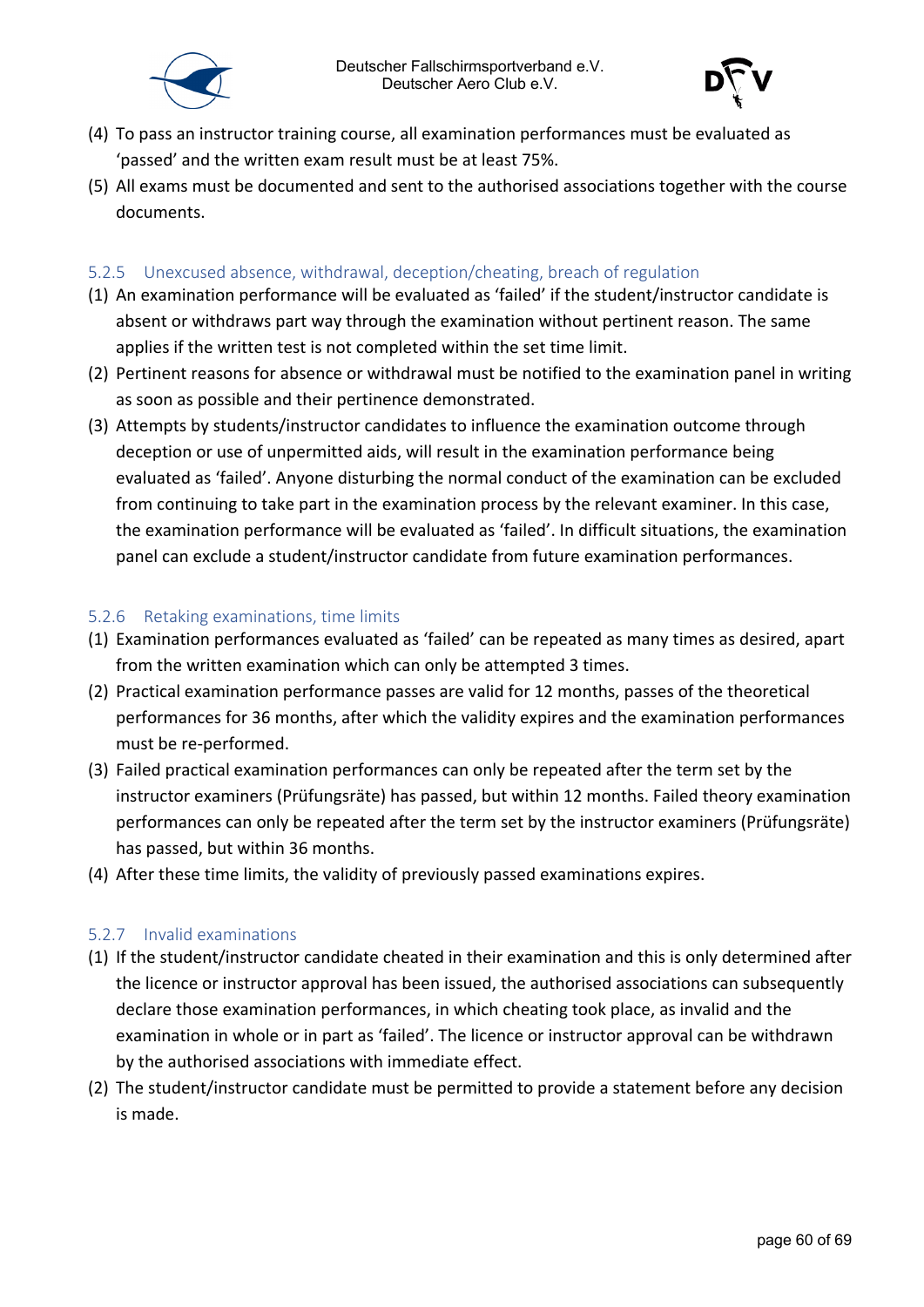



#### <span id="page-60-0"></span>5.2.8 Access to examination documentation

(1) On completion of the relevant examination, the student/instructor candidate has the right to view the examination documentation either at the time or on request within a reasonable timeframe after they have been submitted to the authorised associations. A request to the authorised associations should be made within a month of the examination having concluded. The authorised associations determine the time and place of the document viewing.

#### <span id="page-60-1"></span>5.2.9 Protest procedure

- (1) If a student or instructor candidate is not content with the evaluation by an instructor examiner, they can lodge a protest against it. The examination panel (on an instructor training course) consisting of the two instructor examiners (Prüfungsräte) meets and checks the evaluation after considering the complaint of the candidate. For students objecting to a decision when acquiring their licence, the protest is made to the authorised associations.
- (2) The examination panel/authorised associations can accept or decline the existing evaluation or require an immediate repeat examination.
- (3) The examination panel must reach a unanimous decision. If no unanimity can be reached, by virtue of disagreement or an abstention, the examination is deemed to be 'failed'. The candidate must be informed of the decision immediately.
- (4) If the candidate does not accept this decision, they are free to appeal in writing to the authorised associations.

#### <span id="page-60-2"></span>5.2.10 Issue and coming into effect of licences and instructor approvals

The authorised associations issue licenses and instructor approvals after submission of all the necessary documentation. The approval only takes effect once the original licence has been received and signed by the holder.

#### <span id="page-60-3"></span>5.2.11 Documentation

All examinations are to be fully documented by the instructor examiners (Prüfungsräte), regardless of whether they relate to the initial acquisition of an airman's license, verifications, extensions, recognition or conversions. This includes the forms provided, as well as other checklists or other result reports.

Copies of the examination documentation must be retained by the instructor examiner (Prüfungsrat) for 5 years, after which it must be destroyed.

#### <span id="page-60-4"></span>5.2.12 Agreements and notifications

The AHB Part I and AHB Part II more so, require the instructor examiner (Prüfungsrat) to agree matters with the authorised associations. An instructor examiner (Prüfungsrat) should always conduct an individual assessment of the situation of the airman's licence or instructor approval candidates, regardless of whether it relates to a renewal, conversion or recognition. After which, the instructor examiner (Prüfungsrat) contacts the office of an authorised association, to notify them of the candidate by name and the intended approach, for example by email.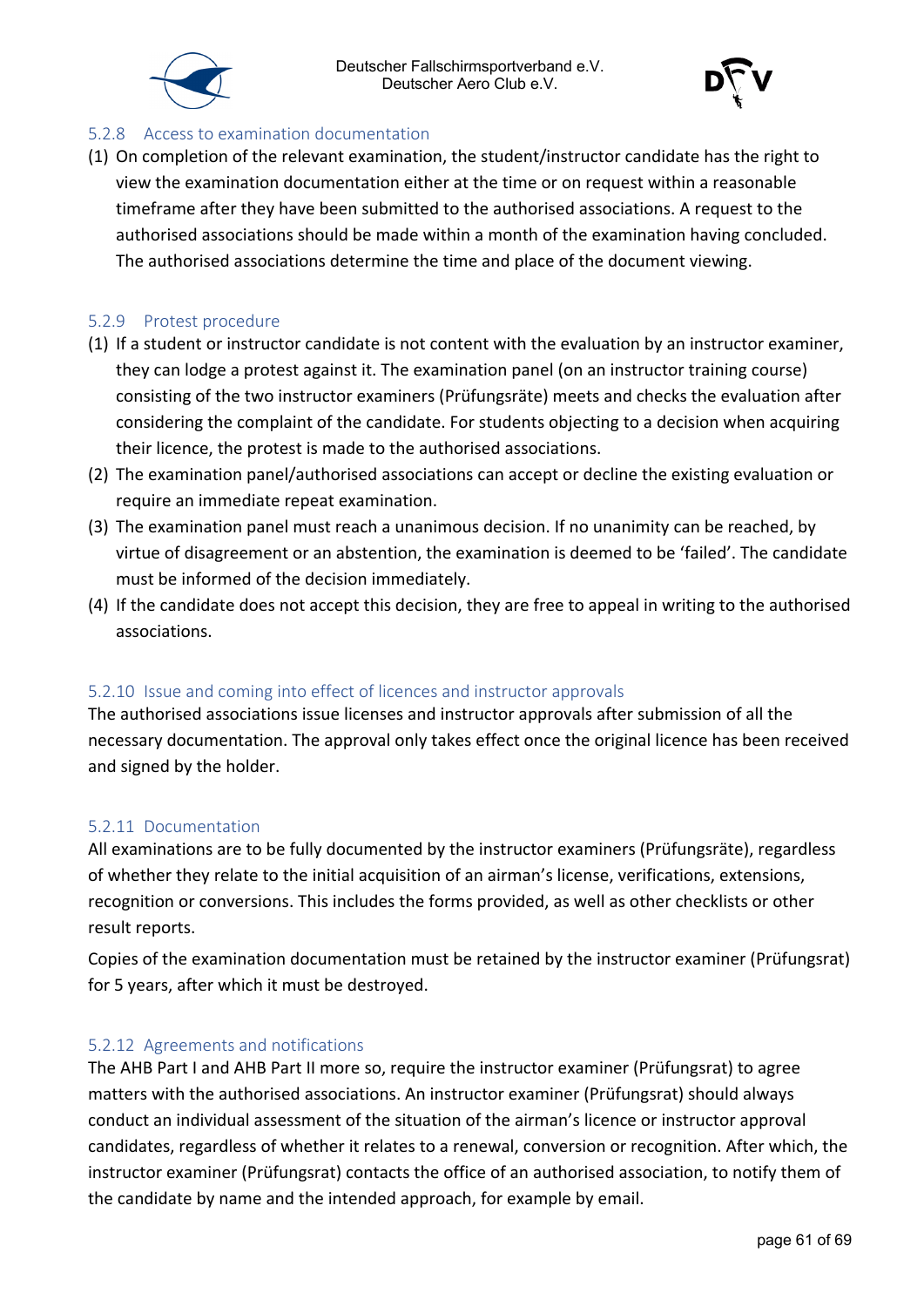



Depending on the intention, the instructor examiner (Prüfungsrat) should also indicate in bullet points their proposed approach in accordance with the AHB Part II including suggestions on dealing with this particular situation. Usually the office of the authorised associations agree the proposals and are thereby aware of the situation.

At the same time, this process allows the office of the authorised associations to evaluate the respective requirements for the subsequent granting of approval and thus to authorise the approach or, if necessary, require additional points and tasks to those proposed.

Subsequently, the outcomes of all examination activities shall be reported directly to the authorised associations. Each notification must be made in writing, be traceable and contain all reference data, although it can be informal, e.g., by e-mail, rather creating than a bureaucratic hurdle.

The aim of each result report is to ensure that the airman's licensing system is transparent and comprehensible for the office of the authorised association, instructor examiners (Prüfungsrat) and all candidates. Positive results usually result in an official application for a licence or instructor approval.

At the same time, it is especially important to report any kind of negative outcome. This is the only way that the office of the authorised association can prevent individual failing applicants from exploiting the ignorance of alternative instructor examiners (Prüfungsräte). It is precisely for this reason that it is important to report results to the authorised associations within 24 hours.

#### <span id="page-61-0"></span>5.2.13 Fees for failed exams

The examination fee for written exams is due, even if failed overall, regardless of extenuating circumstances. The fee is invoiced to the candidate by the authorised associations based on the result report by the instructor examiner (Prüfungsrat).

#### <span id="page-61-1"></span>5.2.14 Procedures for foreign approvals

To convert or recognise valid foreign or military instructor approvals, the instructor examiners (Prüfungsräte) need to follow the current guidance from the authorised associations. The evaluation needs to conform with the existing guidelines of AHB Part I and AHB Part II. The authorised associations must be appropriately notified of the result.

#### <span id="page-61-2"></span>5.2.15 Insurance

The activities of instructor examiners (Prüfungsräte) are covered by the master third party liability policy entered into by the DFV e.V. Any additional insurance requirements need to be met by the instructor examiner (Prüfungsrat) themselves.

#### <span id="page-61-3"></span>5.2.16 Continuous professional development

There is no explicit requirement for instructor examiners (Prüfungsräte) to conduct continuous professional development beyond that applicable to instructors. Participation in the annual Information and Safety conference (InSiTa) is recommended.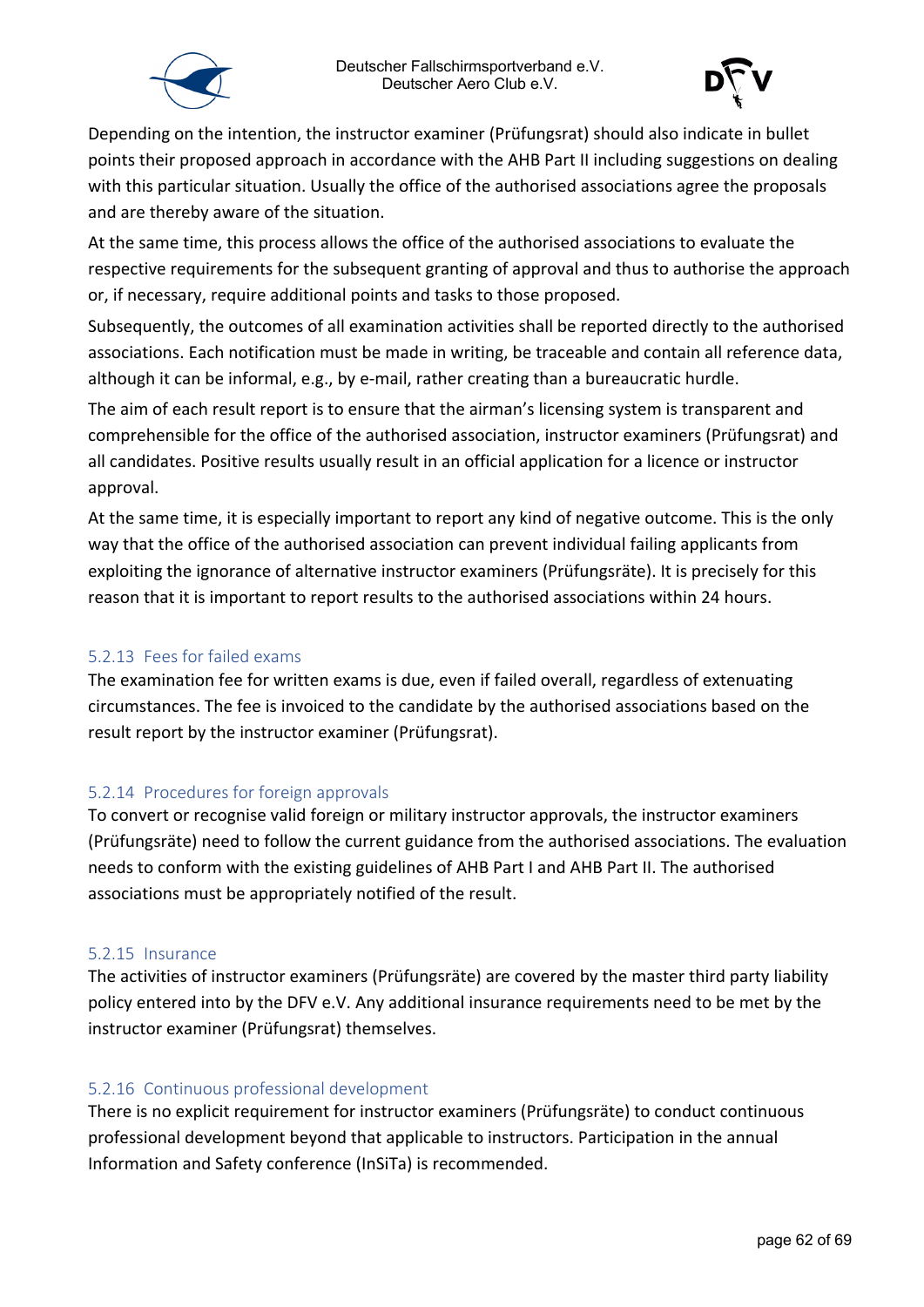



The authorised associations have the right to conduct compulsory continuous training for instructor examiners (Prüfungsräte).

#### <span id="page-62-0"></span>5.3 Schedule of fees

There is no binding fee schedule for instructor examiners (Prüfungsräte) Possible fees could include a daily fee, travel costs, fees for individual examination etc.

- Conducting an instructor examination
	- Per day
	- Per examination
- Instructor examiner (Prüfungsrat) rate
	- Per day
	- Per examination
- Confirmation of instructor approval (Pricing on agreement and dependent on effort)
	- Proficiency and competence check
	- Conversion of foreign approval
	- Recognition of foreign approval
- Fees due to the authorised associations
	- Instructor approval
		- Fee for failed written exam
		- **Initial approval**
		- **Extension**
		- **Renewal**
		- **Conversion**
		- **Recognition**
- Travel costs for instructor examiner (Prüfungsrat) (to be negotiated with course organiser/attendees)
	- Mileage rates
	- Accommodation rates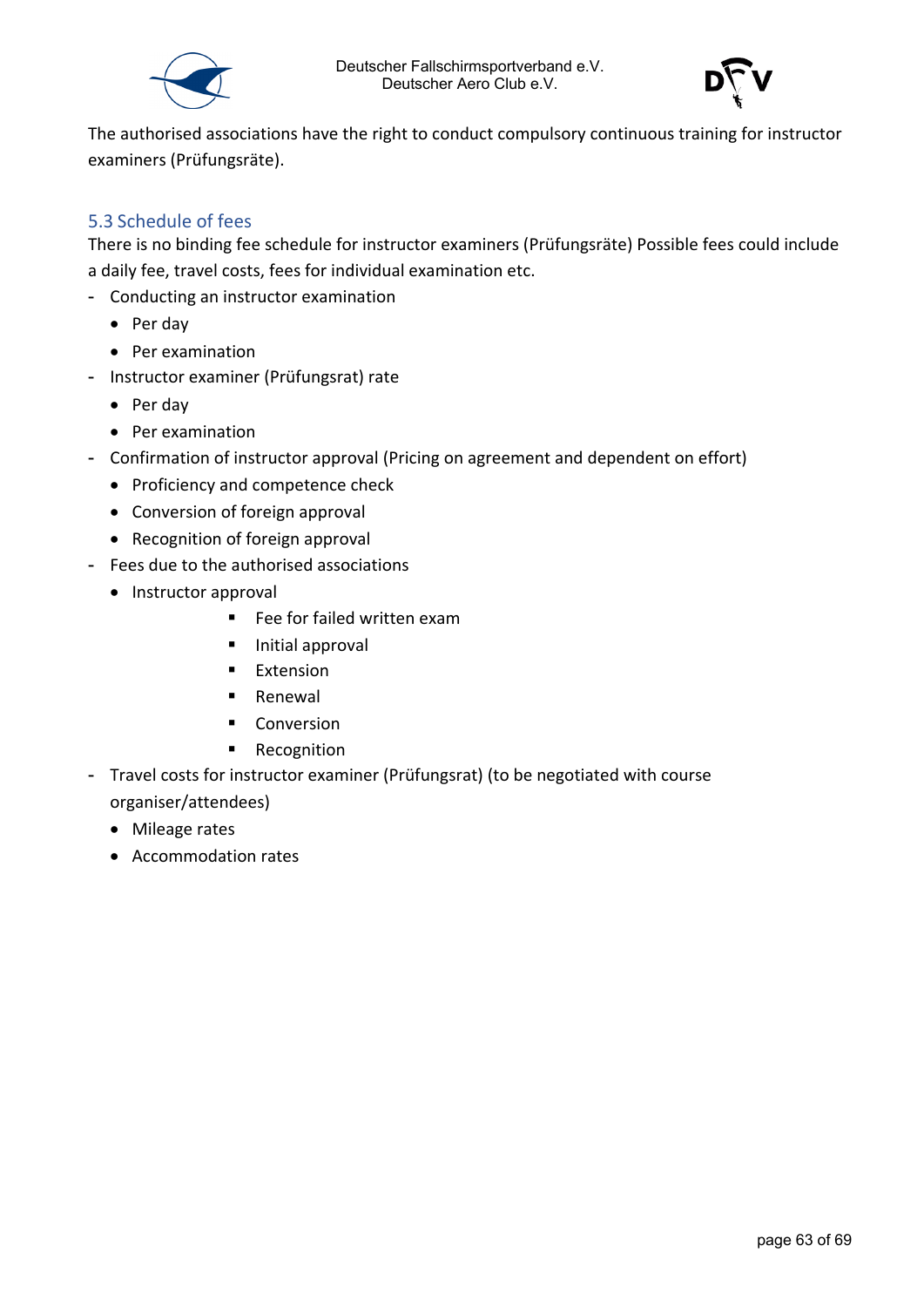



### Chapter 6

### Forms & Documents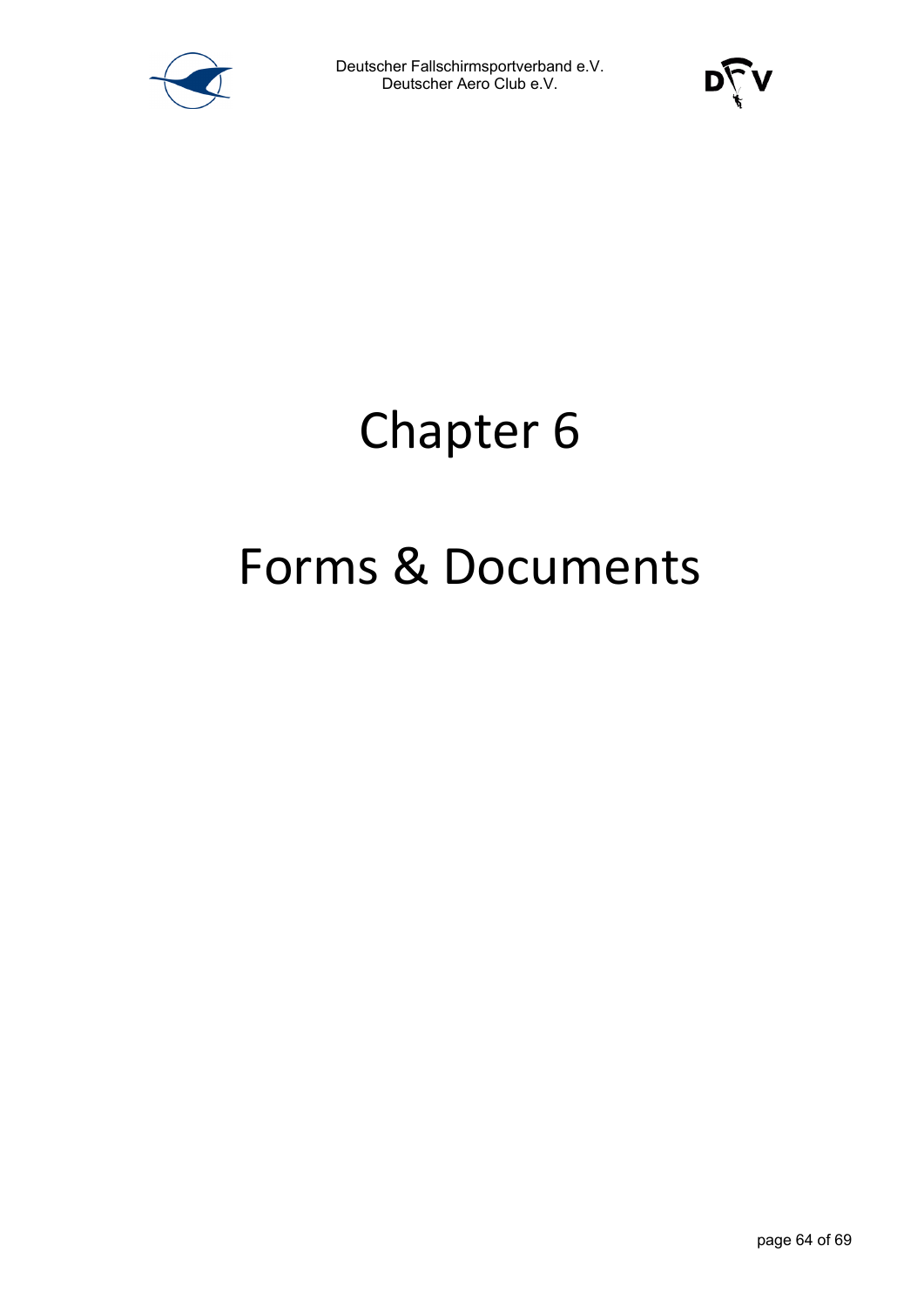



#### <span id="page-64-0"></span>6. Forms and documents

#### <span id="page-64-1"></span>6.1 List of Forms and Documents

*All forms are downloadable (in German) from the Download page of the website of the authorised associations*

| <b>Description</b>                                                                                                                                      |
|---------------------------------------------------------------------------------------------------------------------------------------------------------|
| Qualification Certificate for an instructor candidate                                                                                                   |
| Application for issue of an instructor approval                                                                                                         |
| Application for conversion of a foreign instructor approval                                                                                             |
| Application for conversion of a military instructor approval                                                                                            |
| Application for Recognition of a foreign instructor approval                                                                                            |
| Data sheet for recognition/conversion of foreign instructor approvals                                                                                   |
| Application to license extension/renewal                                                                                                                |
| Exam certificate 20                                                                                                                                     |
| Evaluation sheet for sample lesson                                                                                                                      |
| Application for instructors' liability insurance                                                                                                        |
| Application for issue of Trainer C-Lizenz Breiten-/Leistungssport (Fallschirmsport) (Coach<br>rating recognised by German Olympic Sports Confederation) |
| Application for extension of Trainer C-Lizenz Breiten-/Leistungssport (Fallschirmsport)                                                                 |
| (Coach rating recognised by German Olympic Sports Confederation)                                                                                        |
| Code of Honour                                                                                                                                          |
| Agreement to data protection policy                                                                                                                     |
| Peter Schäfer script                                                                                                                                    |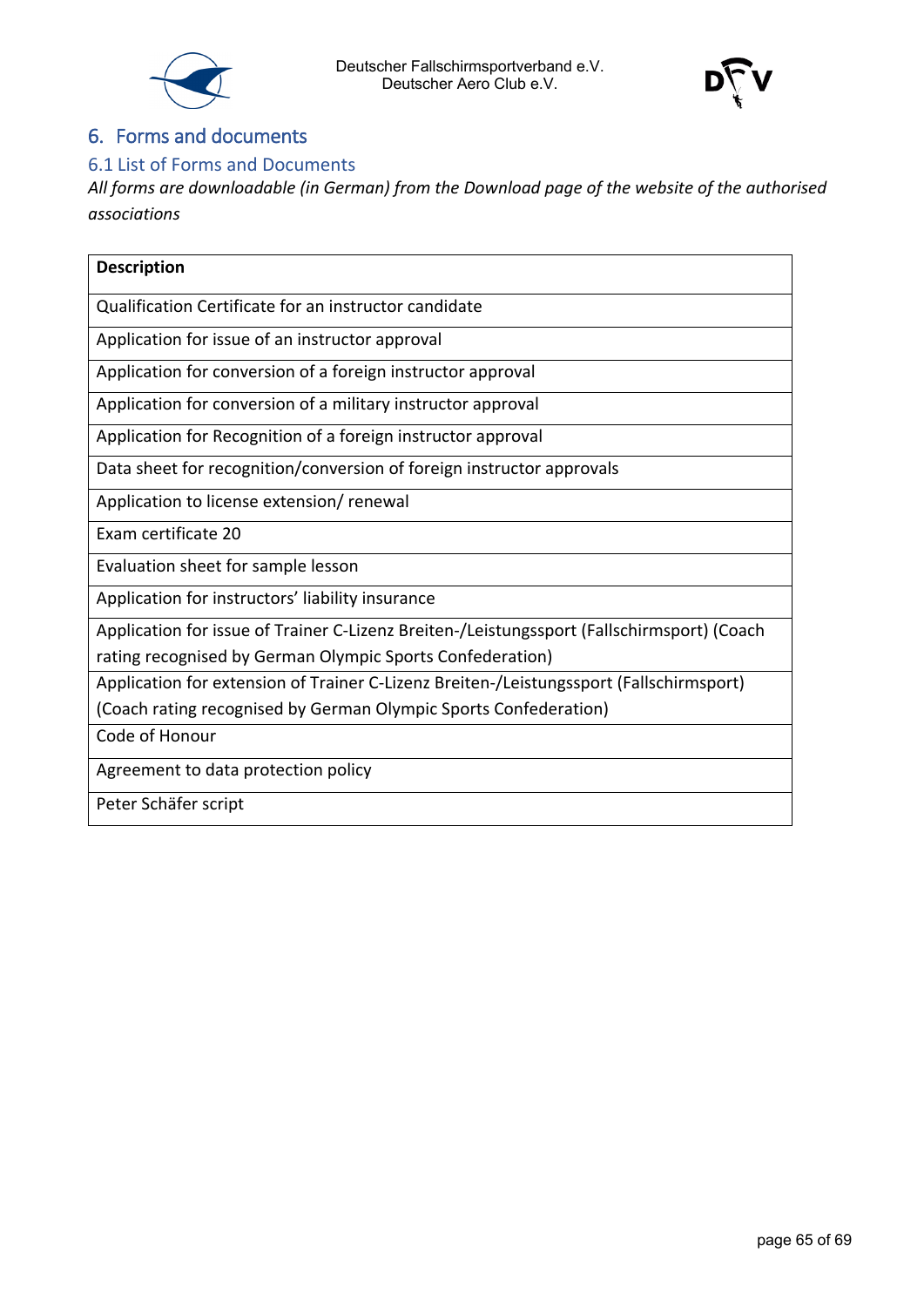



#### <span id="page-65-0"></span>6.2 Further reading suggestions

*Following academic referencing standards, the following are provided (when known) Author, Title, Location of Publication, Date of Publication and ISBN and language.*

#### **Name**

#### **Behaviour in special circumstances**

**Ungerer, D.:** Fehlverhalten in Extremsituationen beim Fallschirmspringen. Vellmar, 1997; ISBN: 3-929792-04-4, German

**Methods and didactics**

**Steininger, K.:** Handbuch der Flugpädagogik. 2. Edition Hamburg, 2000; ISBN: 3-8311- 1576-1, German

#### **Meteorology**

**Peters Software GmbH:** Meteorologie – Der Privatflugzeugführer. 2. Edition Cologne,

February 2014; ISBN: 978-3-95688-005-6, German

**Hack, K., H.:** Typische Wetterlagen im Alpenraum, Schweizer Pool für

Luftfahrtversicherungen, German

**DWD- Deutscher Wetterdienst:** 3-D-Wolkenatlas. Offenbach; German

**Walach, D., Neukamp, E.:** Wolken, Wetter: Wetterentwicklungen erkennen und

vorhersagen; mit Anleitungen für die eigene regionale Wetterprognose. 2. Edition Munich, 1990; ISBN: 3-7742-3821-9, German

**Mies, J.:** Wetter, Privatpiloten-Bibliothek Band 6, Stuttgart, 1996; ISBN: 3-613-01755-5, German

**Eichenberger, W.:** Flugwetterkunde: Handbuch für die Fliegerei. 7. Edition Zürich, 1990; ISBN: 3-7263-6579-6, German

**Human Performance**

**Krumm, R.:** Mentales Training für Piloten. 1. Edition Stuttgart, 2009; ISBN: 978-3-613- 03078-7, German

**Kupzug, J.:** Menschliches Leistungsvermögen, Der Privatflugzeugführer. volume 8 Bergisch-Gladbach, December 2003; ISBN: 3-935220-36-7, German

**Lankenau, M.:** Lernen in Extremsituationen, mentales Training bei der

Fallschirmsprungausbildung nach der AFF-Methode. Munich, 1996; German

**DeRosalia, J., J.:** Mental Training for Skydiving and Life. West Hurley, NY, 2000; ISBN: 0- 9707763-0-6, English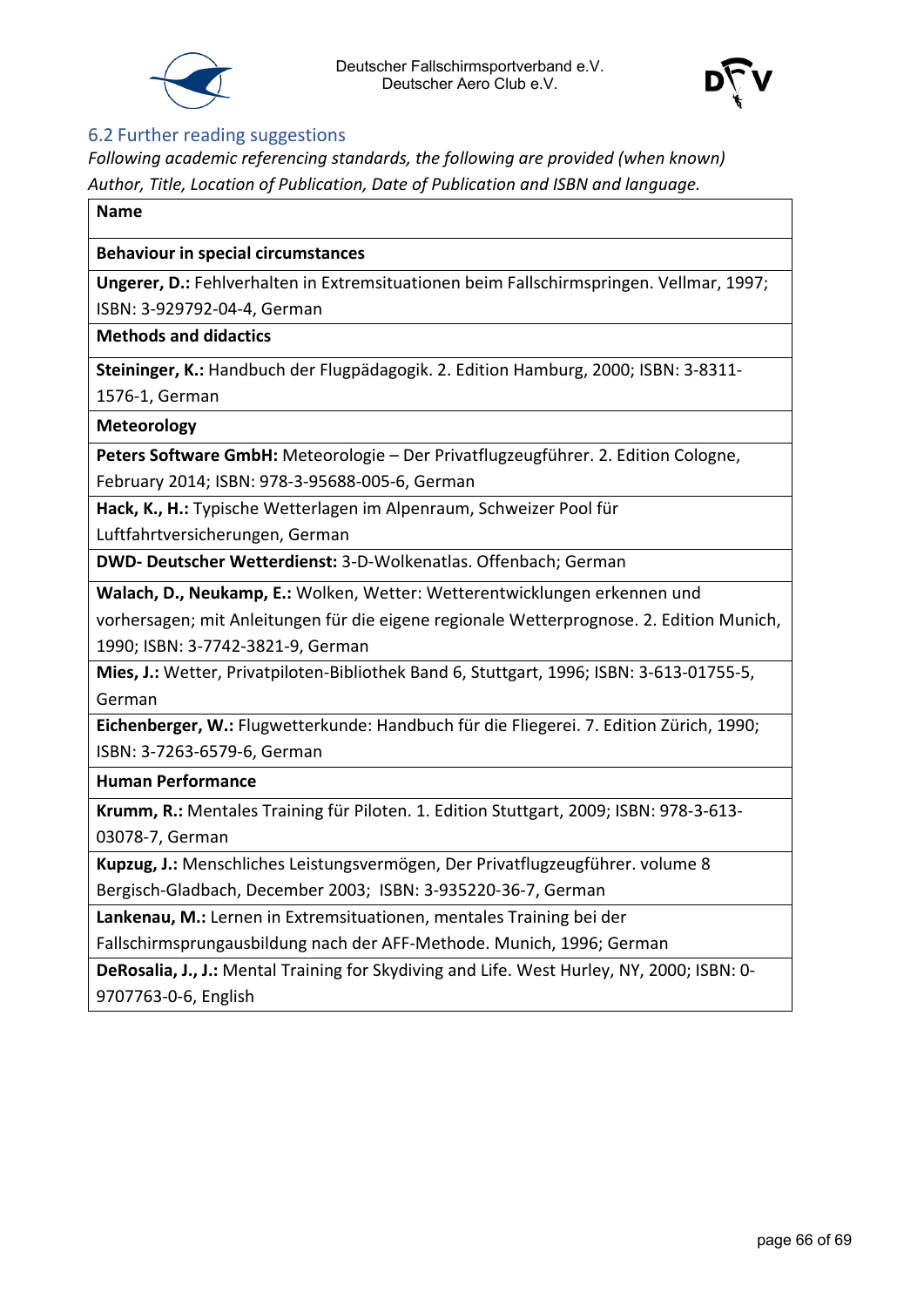



#### **Aerodynamics**

**Schlager/Peter:** Gleitschirmfliegen (vom Anfänger zum Profi). Munich, 1992; ISBN: 3-7654- 2455-2, German

**Heller, K., Ostermünchner, H., Singhammer, S.:** Faszination Gleitschirmfliegen – Ein Lehrbuch für Theorie und Praxis. 4. Edition Munich, 1994; ISBN: 3-453-07702-4, German

**Air legislation**

**Giemulla, E., Pultke R.:** Luftfahrt. Haftung und Versicherung. Cologne, 2016; German

**Giemulla, Schmid:** Recht der Luftfahrt: Textsammlung. 3. Edition 1999; ISBN: 3-472-03372, German

**DFS – Deutsche Flugsicherung:** Luftverkehrsrecht. Egelsbach, constantly updated; German

**Equipment**

**Poynter, D.:** The Parachute Manual. Volume I. Santa Barbara CA, 1991; ISBN: 0-915516-35- 7, English

**Poynter, D.:** The Parachute Manual. Volume II. Santa Barbara CA, 1991; ISBN: 0-915516- 80-2, English

**US Department of Transportation, Federal Aviation Administration, Flight Standards Service:** Parachute Rigger Handbook. August 2015, English

**Sport**

**Hottenrott, K.:** Ausdauertraining: intelligent, effektiv, erfolgreich. Lüneburg, 1996; ISBN: 3- 926 988-15-0, German

**Boeckh, W.-U., Buskies, W.:** Gesundheitsorientiertes Fitnesstraining. Fitnessgrundlagen, Krafttraining, Beweglichkeitstraining. Volume 1, 2nd Edition Lüneburg, 1996; ISBN: 3-926 988-18-7, German

**Boeckh, W.-U., Buskies, W.:** Gesundheitsorientiertes Fitnesstraining. Ausdauertraining, Ernährung, Entspannung. Volume 2, 2nd Edition Lüneburg, 1996; ISBN: 3-926 988-19-3, German

**Boeckh, W.-U., Buskies, W.:** Gesundheitsorientiertes Fitnesstraining. Rückentraining, Knietraining, Alterssport. Volume 3, 2nd Edition Lüneburg, 1996; ISBN: 3-926 988-20-7, German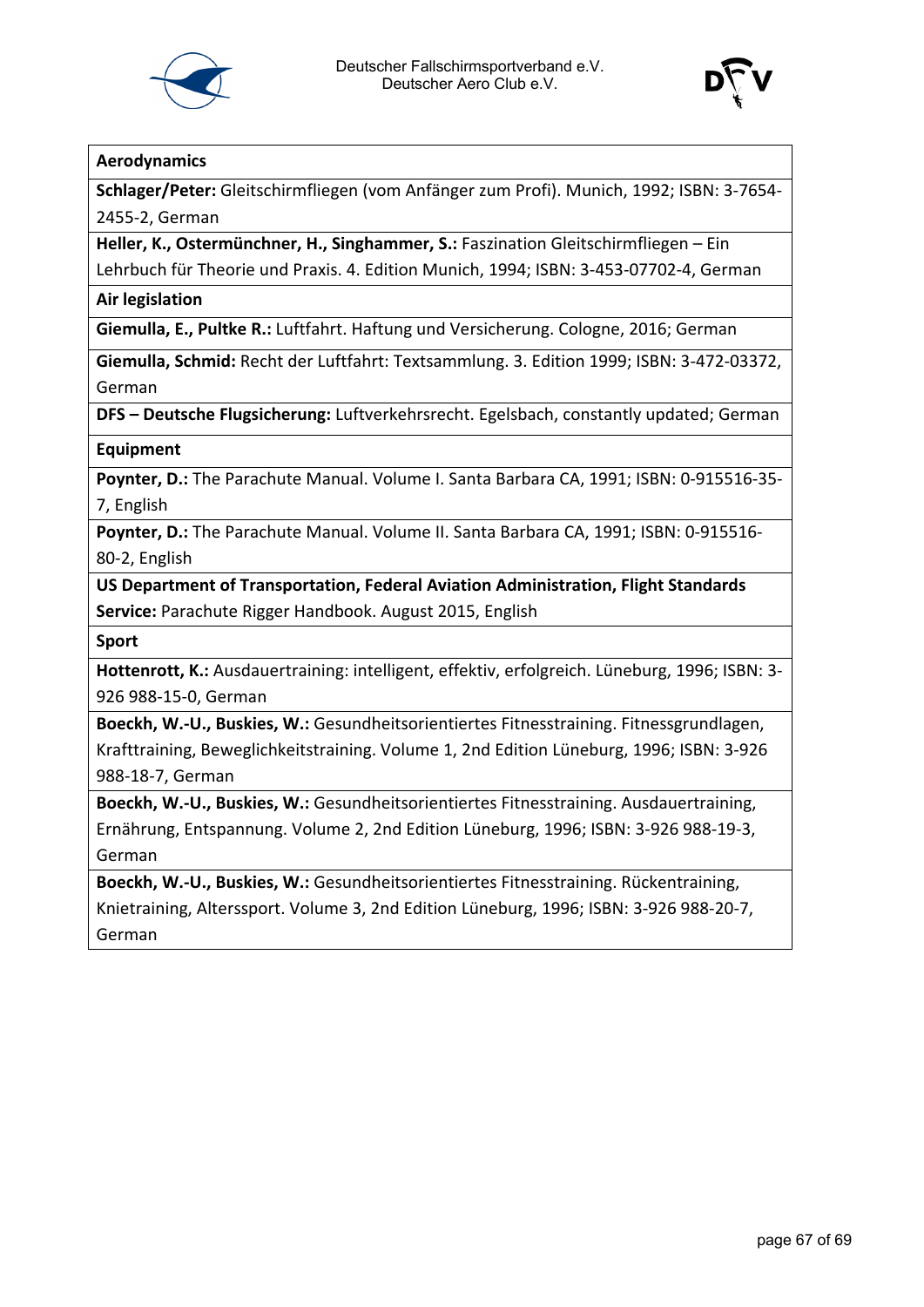



### Chapter 7

### Written exam